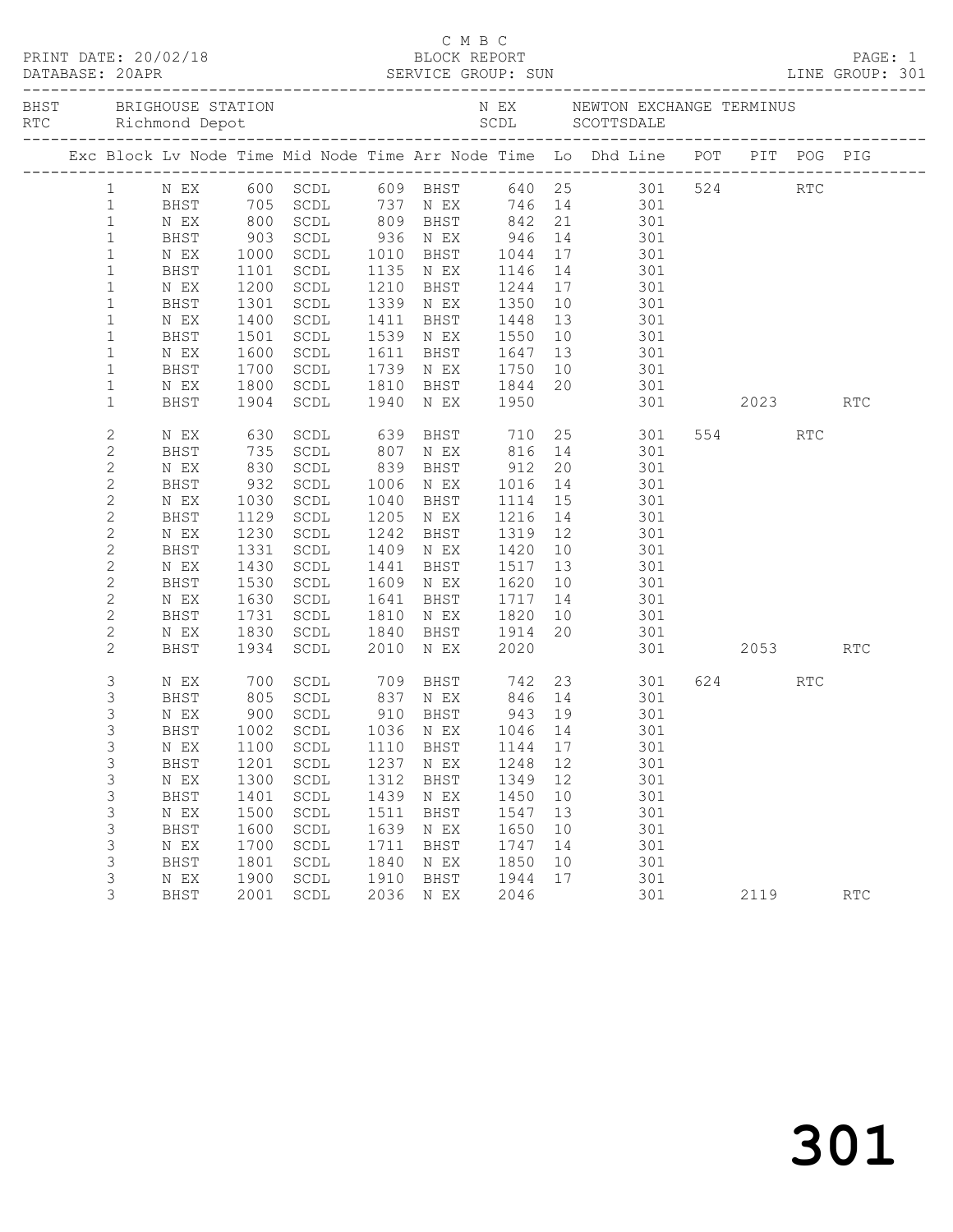# C M B C<br>BLOCK REPORT

PAGE: 2<br>LINE GROUP: 301

|   |      |      |      |      |      |        |    | Exc Block Ly Node Time Mid Node Time Arr Node Time Lo Dhd Line | POT | PIT  | POG | PIG        |
|---|------|------|------|------|------|--------|----|----------------------------------------------------------------|-----|------|-----|------------|
| 4 | N EX | 730  | SCDL | 739  | BHST | 812 21 |    | 301                                                            | 654 |      | RTC |            |
| 4 | BHST | 833  | SCDL | 906  | N EX | 916    | 14 | 301                                                            |     |      |     |            |
| 4 | N EX | 930  | SCDL | 940  | BHST | 1013   | 19 | 301                                                            |     |      |     |            |
| 4 | BHST | 1032 | SCDL | 1106 | N EX | 1116   | 14 | 301                                                            |     |      |     |            |
| 4 | N EX | 1130 | SCDL | 1140 | BHST | 1214   | 19 | 301                                                            |     |      |     |            |
| 4 | BHST | 1233 | SCDL | 1309 | N EX | 1320   | 10 | 301                                                            |     |      |     |            |
| 4 | N EX | 1330 | SCDL | 1342 | BHST | 1419   | 12 | 301                                                            |     |      |     |            |
| 4 | BHST | 1431 | SCDL | 1509 | N EX | 1520   | 10 | 301                                                            |     |      |     |            |
| 4 | N EX | 1530 | SCDL | 1541 | BHST | 1617   | 13 | 301                                                            |     |      |     |            |
| 4 | BHST | 1630 | SCDL | 1709 | N EX | 1720   | 10 | 301                                                            |     |      |     |            |
| 4 | N EX | 1730 | SCDL | 1741 | BHST | 1817   | 16 | 301                                                            |     |      |     |            |
| 4 | BHST | 1833 | SCDL | 1910 | N EX | 1920   | 10 | 301                                                            |     |      |     |            |
| 4 | N EX | 1930 | SCDL | 1940 | BHST | 2014   | 19 | 301                                                            |     |      |     |            |
| 4 | BHST | 2033 | SCDL | 2106 | N EX | 2116   |    | 301                                                            |     | 2149 |     | <b>RTC</b> |
|   |      |      |      |      |      |        |    |                                                                |     |      |     |            |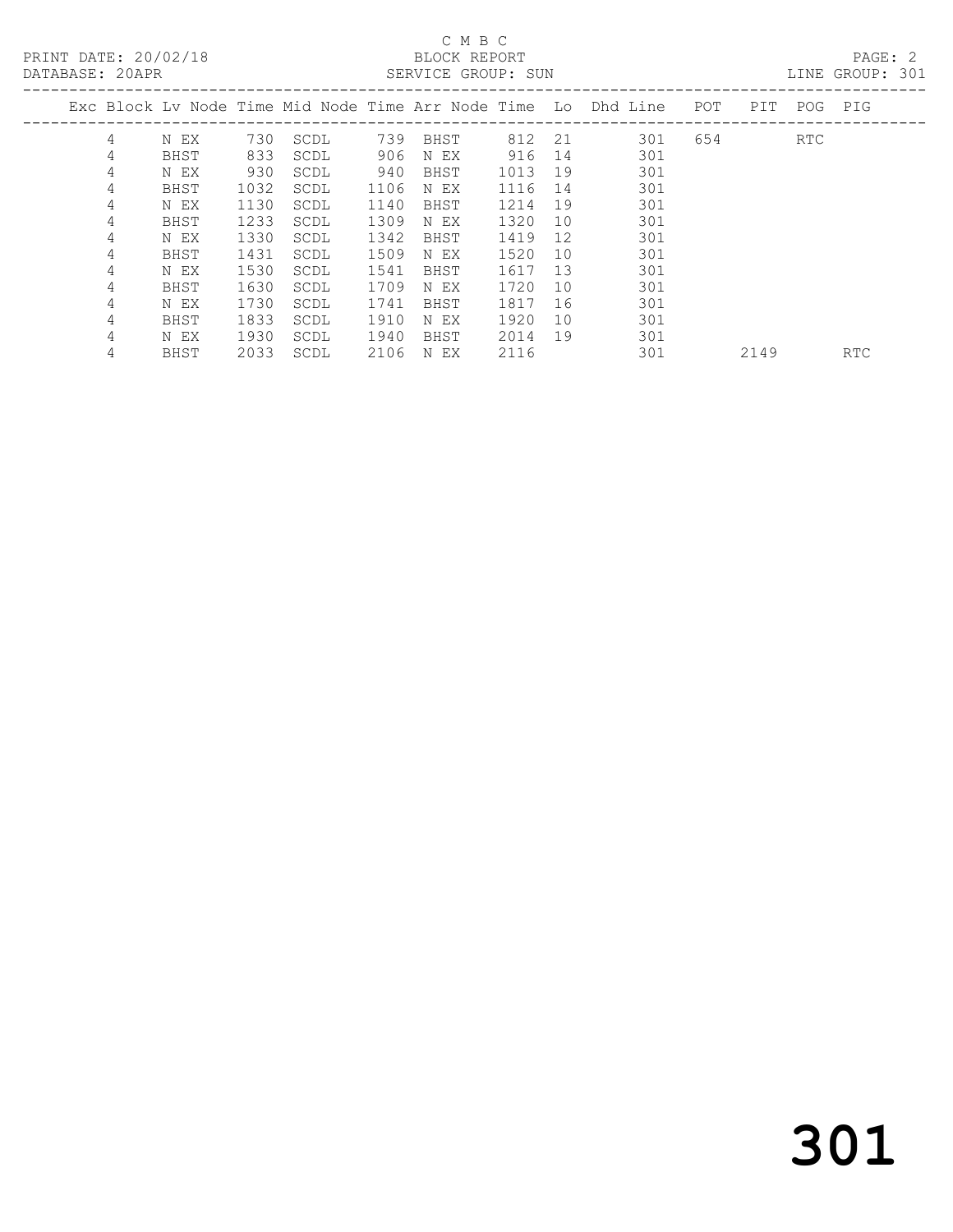| PRINT DATE: 20/02/18<br>DATABASE: 20APR                    |                                                                                                                                                                            |                                                                                                                                                                                                                           |                                                                                                                                                             |                                                                                        |  | C M B C | BLOCK REPORT                                     | DATABASE: 20APR SERVICE GROUP: SUN LINE GROUP: 401                                                                                                                                                                                                                                                                                                                                                                                                                                                                                                                                                             |  |          | PAGE: 3 |
|------------------------------------------------------------|----------------------------------------------------------------------------------------------------------------------------------------------------------------------------|---------------------------------------------------------------------------------------------------------------------------------------------------------------------------------------------------------------------------|-------------------------------------------------------------------------------------------------------------------------------------------------------------|----------------------------------------------------------------------------------------|--|---------|--------------------------------------------------|----------------------------------------------------------------------------------------------------------------------------------------------------------------------------------------------------------------------------------------------------------------------------------------------------------------------------------------------------------------------------------------------------------------------------------------------------------------------------------------------------------------------------------------------------------------------------------------------------------------|--|----------|---------|
| AC#3 ACKROYD RD FS NO. 3 RD<br>SERO SEYMOUR ST & ROBSON ST |                                                                                                                                                                            |                                                                                                                                                                                                                           |                                                                                                                                                             |                                                                                        |  |         |                                                  | AD3W WB ANDERSON & NO.3 RD<br>BHST BRIGHOUSE STATION<br>CHATHAM & 2 AV WB<br>HORSESHOE WAY & NO.5 RD MAKN MARINE & KNIGHT<br>RRCX RIVERPORT RECREATION COMPLEX RTC Richmond Depot                                                                                                                                                                                                                                                                                                                                                                                                                              |  |          |         |
|                                                            |                                                                                                                                                                            |                                                                                                                                                                                                                           |                                                                                                                                                             |                                                                                        |  |         |                                                  | Exc Block Lv Node Time Mid Node Time Arr Node Time Lo Dhd Line POT PIT POG PIG                                                                                                                                                                                                                                                                                                                                                                                                                                                                                                                                 |  |          |         |
|                                                            | 70<br>70<br>70<br>70<br>70<br>70<br>70<br>70<br>70<br>70<br>70<br>70<br>70<br>70<br>70<br>70<br>70<br>70<br>70<br>70<br>70<br>70<br>70<br>70<br>70<br>70<br>70<br>70<br>70 | $CH2W$ 440<br>CH2E<br>BHST<br>CH2E<br><b>BHST</b><br>CH2E<br>BHST<br>CH2E<br>BHST<br>CH2E<br>BHST<br>CH2E<br>BHST<br>CH2E<br>BHST<br>CH2E<br>BHST<br>CH2E<br>BHST<br>CH2E<br>BHST<br>CH2E<br>BHST<br>CH2E<br>BHST<br>CH2E | 642<br>$912$<br>939<br>1012<br>1041<br>1112<br>1216<br>1304<br>1336<br>1424<br>1456<br>1544<br>1616<br>1706<br>1736<br>1808<br>1836<br>1908<br>1936<br>2009 | 642<br>712<br>741 BHST 002<br>812 CH2E 833<br>BHST 904<br>742E 934<br>$1112$<br>$1144$ |  |         | BHST 1830<br>CH2E 1902<br>BHST 1930<br>CH2E 2000 | AC#3 501 14 406 426 RTC<br>AC#3 515 CH2E 539 5 406<br>CH2E 544 BHST 602 10 401<br>BHST 612 CH2E 631 11 401<br>CH2E 539 5 406<br>BHST 602 10 401<br>BHST 702 10 401<br>CH2E 733 8 401<br>BHST 802 10 401<br>9 401<br>BHST 904 8 401<br>CH2E 934 5 401<br>BHST 1004 8 401<br>CH2E 1036 5 401<br>BHST 1106 6 401<br>CH2E 1136 8 401<br>BHST 1210 6 401<br>CH2E 1241 23 401<br>BHST 1330 6 401<br>CH2E 1403 21 401<br>BHST 1450 6 401<br>CH2E 1522 22 401<br>BHST 1610 6 401<br>CH2E 1642 24 401<br>BHST 1730 6 401<br>CH2E 1802 6 401<br>$6$ $401$<br>$6$ $401$<br>$\begin{matrix} 6 & 101 \end{matrix}$<br>9 401 |  |          |         |
|                                                            | 70                                                                                                                                                                         | BHST                                                                                                                                                                                                                      | 2036                                                                                                                                                        |                                                                                        |  |         | BHST 2030<br>CH2W 2057                           | $\begin{matrix} 6 & 401 \end{matrix}$<br>401                                                                                                                                                                                                                                                                                                                                                                                                                                                                                                                                                                   |  | 2108 RTC |         |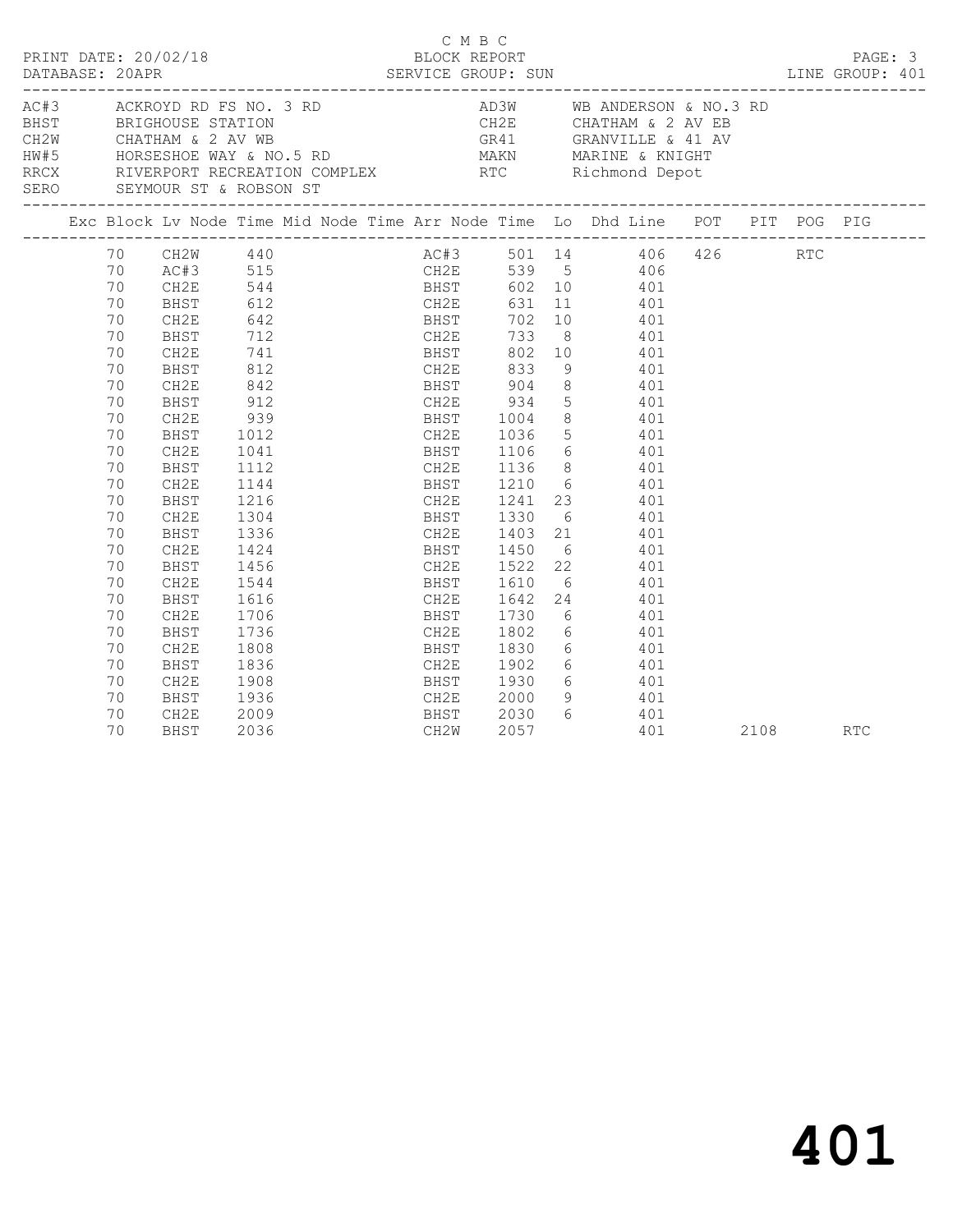### C M B C<br>BLOCK REPORT SERVICE GROUP: SUN

|  | Exc Block Lv Node Time Mid Node Time Arr Node Time Lo Dhd Line POT |             |      |  |      |      |         |                 |                   |           |     | PIT | POG PIG    |  |
|--|--------------------------------------------------------------------|-------------|------|--|------|------|---------|-----------------|-------------------|-----------|-----|-----|------------|--|
|  | 71                                                                 | CH2W        | 500  |  |      | AC#3 |         |                 |                   | 521 8 406 | 446 |     | <b>RTC</b> |  |
|  | 71                                                                 | AC#3        | 529  |  |      | RRCX | 551     | $6\overline{6}$ |                   | 408       |     |     |            |  |
|  | 71                                                                 | RRCX        | 557  |  |      | AC#3 | 620     |                 | $9 \quad \bullet$ | 408       |     |     |            |  |
|  | 71                                                                 | AC#3        | 629  |  | RRCX |      | 652     | 9               |                   | 408       |     |     |            |  |
|  | 71                                                                 | RRCX        | 701  |  |      | AC#3 | 724     | 5               |                   | 408       |     |     |            |  |
|  | 71                                                                 | AC#3        | 729  |  | RRCX |      | 753     | 8 <sup>8</sup>  |                   | 408       |     |     |            |  |
|  | 71                                                                 | RRCX        | 801  |  | AC#3 |      | 826     |                 | 25                | 408       |     |     |            |  |
|  | 71                                                                 | AC#3        | 851  |  | RRCX |      | 919     | 12              |                   | 408       |     |     |            |  |
|  | 71                                                                 | <b>RRCX</b> | 931  |  |      | AC#3 | 958     | 8 <sup>8</sup>  |                   | 408       |     |     |            |  |
|  | 71                                                                 | AC#3        | 1006 |  | RRCX |      | 1036    | 20              |                   | 408       |     |     |            |  |
|  | 71                                                                 | RRCX        | 1056 |  | AC#3 |      | 1124    | 9               |                   | 408       |     |     |            |  |
|  | 71                                                                 | AC#3        | 1133 |  | RRCX |      | 1204    | 9               |                   | 408       |     |     |            |  |
|  | 71                                                                 | RRCX        | 1213 |  | AC#3 |      | 1244    | 9               |                   | 408       |     |     |            |  |
|  | 71                                                                 | AC#3        | 1253 |  | RRCX |      | 1324    | 9               |                   | 408       |     |     |            |  |
|  | 71                                                                 | RRCX        | 1333 |  | AC#3 |      | 1404    |                 | $9 \quad \bullet$ | 408       |     |     |            |  |
|  | 71                                                                 | AC#3        | 1413 |  | RRCX |      | 1444    | 6               |                   | 408       |     |     |            |  |
|  | 71                                                                 | RRCX        | 1450 |  | AC#3 |      | 1524    | 9               |                   | 408       |     |     |            |  |
|  | 71                                                                 | AC#3        | 1533 |  | RRCX |      | 1605    | 6               |                   | 408       |     |     |            |  |
|  | 71                                                                 | RRCX        | 1611 |  | AC#3 |      | 1644    |                 | 17                | 408       |     |     |            |  |
|  | 71                                                                 | AC#3        | 1701 |  | RRCX |      | 1733    | 21              |                   | 408       |     |     |            |  |
|  | 71                                                                 | RRCX        | 1754 |  | AC#3 |      | 1825    | 11              |                   | 408       |     |     |            |  |
|  | 71                                                                 | AC#3        | 1836 |  | RRCX |      | 1902    | 10              |                   | 408       |     |     |            |  |
|  | 71                                                                 | RRCX        | 1912 |  | AC#3 |      | 1935    | 11              |                   | 408       |     |     |            |  |
|  | 71                                                                 | AC#3        | 1946 |  | RRCX |      | 2012    | 11              |                   | 408       |     |     |            |  |
|  | 71                                                                 | RRCX        | 2023 |  | AC#3 |      | 2045    | 11              |                   | 408       |     |     |            |  |
|  | 71                                                                 | AC#3        | 2056 |  | RRCX |      | 2122    | 11              |                   | 408       |     |     |            |  |
|  | 71                                                                 | RRCX        | 2133 |  | AC#3 |      | 2155 11 |                 |                   | 408       |     |     |            |  |

71 RRCX 2243 AC#3 2305 408 2321 RTC

71 AC#3 2206 RRCX 2232 11 408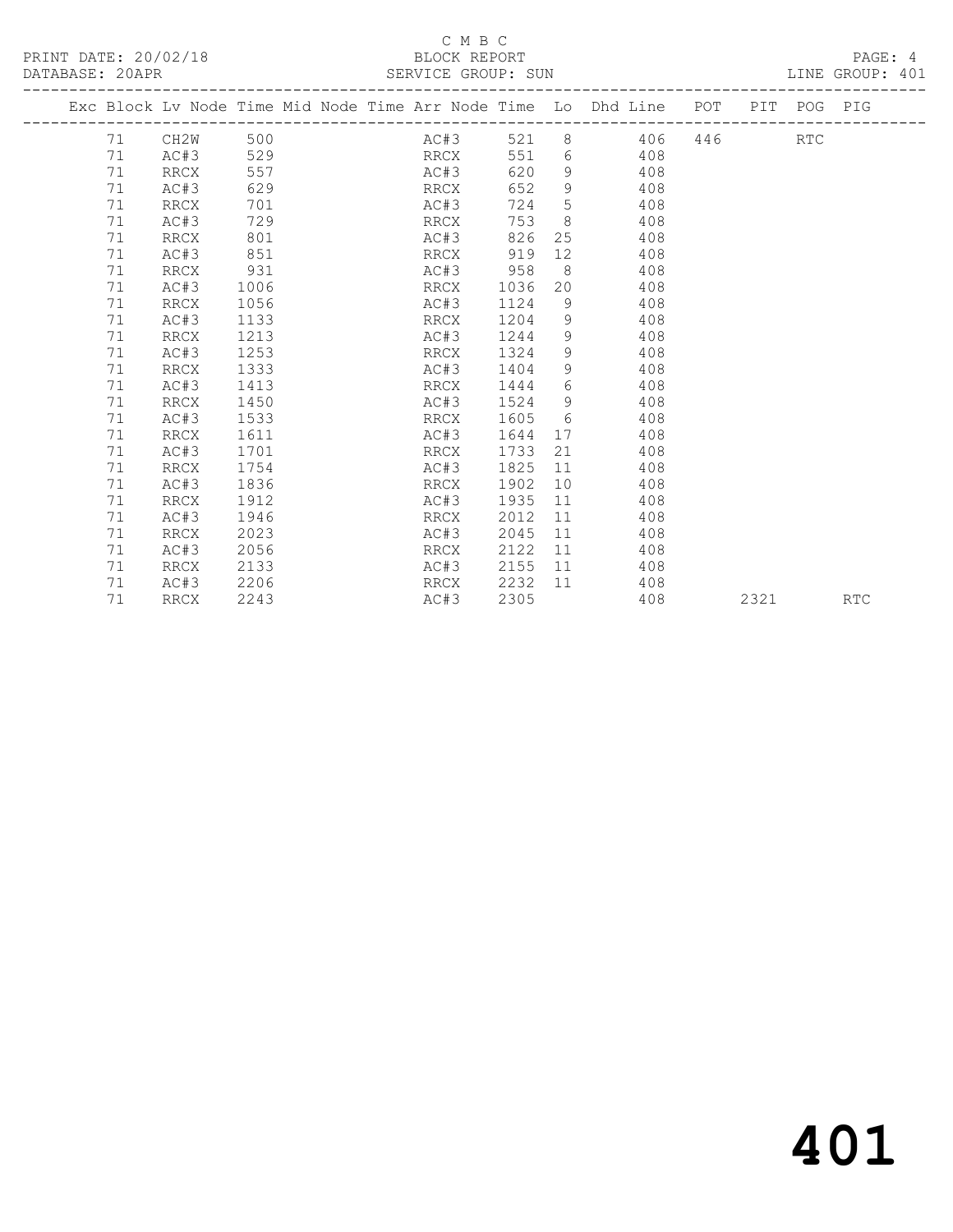# C M B C<br>BLOCK REPORT

LINE GROUP: 401

|          |                              |              |  |                              |              |                      | Exc Block Lv Node Time Mid Node Time Arr Node Time Lo Dhd Line POT PIT POG PIG |     |      |            |                      |
|----------|------------------------------|--------------|--|------------------------------|--------------|----------------------|--------------------------------------------------------------------------------|-----|------|------------|----------------------|
| 72       | CH2E                         | 514          |  | BHST                         | 532 10       |                      | 401                                                                            | 500 |      | RTC        |                      |
| 72       | BHST                         | 542          |  | CH2E                         | 601 13       |                      | 401                                                                            |     |      |            |                      |
| 72       | CH2E                         | 614          |  | BHST                         | 632 10       |                      | 401                                                                            |     |      |            |                      |
| 72       | BHST                         | 642          |  | CH2E                         | 701          | 10                   | 401                                                                            |     |      |            |                      |
| 72       | CH2E                         | 711          |  | BHST                         | 732          | 10                   | 401                                                                            |     |      |            |                      |
| 72       | BHST                         | 742          |  | CH2W                         | 801          | $\overline{7}$       | 401                                                                            |     |      |            |                      |
| 72       | CH2W                         | 808          |  | AC#3                         | 831          | $5\overline{)}$      | 406                                                                            |     |      |            |                      |
| 72       | AC#3                         | 836          |  | CH2W                         | 902          | 18                   | 406                                                                            |     |      |            |                      |
| 72       | CH2W                         | 920          |  | AC#3                         | 946          | $5\phantom{.0}$      | 406                                                                            |     |      |            |                      |
| 72       | AC#3                         | 951          |  | CH2W                         | 1018         | 17                   | 406                                                                            |     |      |            |                      |
| 72       | CH2W                         | 1035         |  | AC#3                         | 1102         | 6                    | 406                                                                            |     |      |            |                      |
| 72       | AC#3                         | 1108         |  | CH2W                         | 1139         | 8                    | 406                                                                            |     |      |            |                      |
| 72       | CH2W                         | 1147         |  | AC#3                         | 1214         | 6                    | 406                                                                            |     |      |            |                      |
| 72       | AC#3                         | 1220         |  | CH2W                         | 1251         |                      | 406<br>$8 - 8$                                                                 |     |      |            |                      |
| 72       | CH2W                         | 1259         |  | AC#3                         | 1326         |                      | $6\overline{}$<br>406                                                          |     |      |            |                      |
| 72       | AC#3                         | 1332         |  | CH2W                         | 1403         | 8                    | 406                                                                            |     |      |            |                      |
| 72       | CH2W                         | 1411         |  | AC#3                         | 1438         | $7\overline{ }$      | 406                                                                            |     |      |            |                      |
| 72<br>72 | AC#3                         | 1445         |  | CH2W                         | 1518         | 6<br>$7\overline{ }$ | 406                                                                            |     |      |            |                      |
| 72       | CH2W                         | 1524<br>1557 |  | AC#3<br>CH2W                 | 1550<br>1630 | $7\overline{ }$      | 406<br>406                                                                     |     |      |            |                      |
| 72       | AC#3<br>CH2W                 | 1637         |  | AC#3                         | 1702         | $7\overline{ }$      | 406                                                                            |     |      |            |                      |
| 72       | AC#3                         | 1709         |  | CH2W                         | 1742         | 12                   | 406                                                                            |     |      |            |                      |
| 72       | CH2W                         | 1754         |  | AC#3                         | 1818         | $6\overline{6}$      | 406                                                                            |     |      |            |                      |
| 72       | AC#3                         | 1824         |  | CH2W                         | 1854         | 16                   | 406                                                                            |     |      |            |                      |
| 72       | CH2W                         | 1910         |  | AC#3                         | 1933         | 6                    | 406                                                                            |     |      |            |                      |
| 72       | AC#3                         | 1939         |  | CH2W                         | 2006         | 5 <sup>5</sup>       | 406                                                                            |     |      |            |                      |
| 72       | CH2W                         | 2011         |  | AC#3                         | 2033         |                      | 406<br>$6 \qquad \qquad$                                                       |     |      |            |                      |
| 72       | AC#3                         | 2039         |  | CH2W                         | 2106         | 12                   | 406                                                                            |     |      |            |                      |
| 72       | CH2W                         | 2118         |  | AC#3                         | 2138         | 8                    | 406                                                                            |     |      |            |                      |
| 72       | AC#3                         | 2146         |  | CH2W                         | 2213         | 5 <sub>5</sub>       | 406                                                                            |     |      |            |                      |
| 72       | CH2W                         | 2218         |  | AC#3                         | 2238         | 8                    | 406                                                                            |     |      |            |                      |
| 72       | AC#3                         | 2246         |  | CH2W                         | 2313         | 5 <sub>5</sub>       | 406                                                                            |     |      |            |                      |
| 72       | CH2W                         | 2318         |  | AC#3                         | 2338         | 8                    | 406                                                                            |     |      |            |                      |
| 72       | AC#3                         | 2346         |  | CH2W                         | 2413         | 5 <sup>5</sup>       | 406                                                                            |     |      |            |                      |
| 72       | CH2W                         | 2418         |  | AC#3                         | 2438         | 8                    | 406                                                                            |     |      |            |                      |
| 72       | AC#3                         | 2446         |  | CH2W                         | 2510         |                      | 406                                                                            |     | 2521 |            | $\operatorname{RTC}$ |
| 73       | CH2W                         | 520          |  | AC#3                         | 541          | 18                   | 406                                                                            | 506 |      | <b>RTC</b> |                      |
| 73       | AC#3                         | 559          |  | <b>RRCX</b>                  | 622          | 9                    | 408                                                                            |     |      |            |                      |
| 73       | RRCX                         | 631          |  | AC#3                         | 654          | 5                    | 408                                                                            |     |      |            |                      |
| 73       | AC#3                         | 659          |  | <b>RRCX</b>                  | 722          | 7                    | 408                                                                            |     |      |            |                      |
| 73       | RRCX                         | 729          |  | AC#3                         | 754          | 5                    | 408                                                                            |     |      |            |                      |
| 73       | AC#3                         | 759          |  | <b>RRCX</b>                  | 825          | 8                    | 408                                                                            |     |      |            |                      |
| 73       | RRCX                         | 833          |  | AC#3                         | 858          | 17                   | 408                                                                            |     |      |            |                      |
| 73       | AC#3                         | 915          |  | <b>RRCX</b>                  | 943          | 17                   | 408                                                                            |     |      |            |                      |
| 73       | $\mathop{\rm RRCX}\nolimits$ | 1000         |  | AC#3                         | 1028         | 5                    | 408                                                                            |     |      |            |                      |
| 73       | AC#3                         | 1033         |  | $\mathop{\rm RRCX}\nolimits$ | 1103         | 13                   | 408                                                                            |     |      |            |                      |
| 73       | RRCX                         | 1116         |  | AC#3                         | 1144         | 9                    | 408                                                                            |     |      |            |                      |
| 73       | AC#3                         | 1153         |  | <b>RRCX</b>                  | 1224         | 9                    | 408                                                                            |     |      |            |                      |

73 RRCX 1631 AC#3 1704 408 1720 RTC

 73 RRCX 1233 AC#3 1304 9 408 73 AC#3 1313 RRCX 1344 9 408 73 RRCX 1353 AC#3 1424 9 408 73 AC#3 1433 RRCX 1504 6 408 73 RRCX 1510 AC#3 1544 9 408 73 AC#3 1553 RRCX 1625 6 408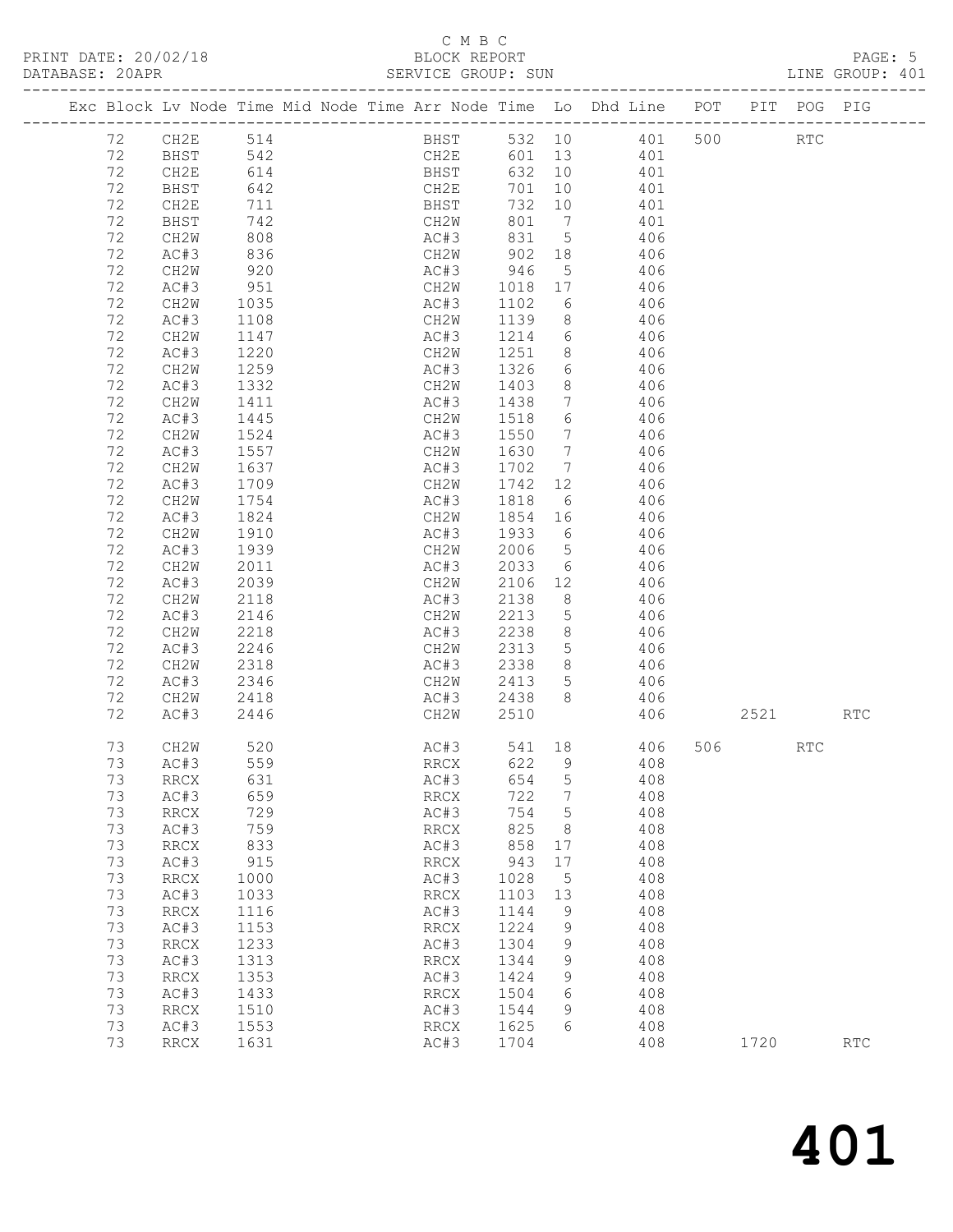|    |                   |      | Exc Block Lv Node Time Mid Node Time Arr Node Time Lo Dhd Line |      |                 |                                         | POT |      | PIT POG PIG |            |
|----|-------------------|------|----------------------------------------------------------------|------|-----------------|-----------------------------------------|-----|------|-------------|------------|
| 74 | RRCX              | 522  | AC#3                                                           | 545  |                 | $5 \quad \overline{\phantom{1}}$<br>408 |     | 514  | RTC         |            |
| 74 | AC#3              | 550  | CH2W                                                           | 612  | 8               | 406                                     |     |      |             |            |
| 74 | CH <sub>2</sub> W | 620  | AC#3                                                           | 641  | 9               | 406                                     |     |      |             |            |
| 74 | AC#3              | 650  | CH2W                                                           | 715  | 5               | 406                                     |     |      |             |            |
| 74 | CH <sub>2</sub> W | 720  | AC#3                                                           | 743  | $7^{\circ}$     | 406                                     |     |      |             |            |
| 74 | AC#3              | 750  | CH2W                                                           | 816  | $7^{\circ}$     | 406                                     |     |      |             |            |
| 74 | CH2W              | 823  | AC#3                                                           | 846  | 5               | 406                                     |     |      |             |            |
| 74 | AC#3              | 851  | CH2W                                                           | 917  | 18              | 406                                     |     |      |             |            |
| 74 | CH <sub>2</sub> W | 935  | AC#3                                                           | 1001 | 5               | 406                                     |     |      |             |            |
| 74 | AC#3              | 1006 | CH2W                                                           | 1034 | 13              | 406                                     |     |      |             |            |
| 74 | CH2W              | 1047 | AC#3                                                           | 1114 | 6               | 406                                     |     |      |             |            |
| 74 | AC#3              | 1120 | CH2W                                                           | 1151 | 8               | 406                                     |     |      |             |            |
| 74 | CH <sub>2</sub> W | 1159 | AC#3                                                           | 1226 | 6               | 406                                     |     |      |             |            |
| 74 | AC#3              | 1232 | CH2W                                                           | 1303 | 8               | 406                                     |     |      |             |            |
| 74 | CH <sub>2</sub> W | 1311 | AC#3                                                           | 1338 | 6               | 406                                     |     |      |             |            |
| 74 | AC#3              | 1344 | CH2W                                                           | 1415 | 8               | 406                                     |     |      |             |            |
| 74 | CH <sub>2</sub> W | 1423 | AC#3                                                           | 1450 | 7               | 406                                     |     |      |             |            |
| 74 | AC#3              | 1457 | CH2W                                                           | 1530 | 6               | 406                                     |     |      |             |            |
| 74 | CH <sub>2</sub> M | 1536 | AC#3                                                           | 1602 | 7               | 406                                     |     |      |             |            |
| 74 | AC#3              | 1609 | CH2W                                                           | 1642 | $7\phantom{0}$  | 406                                     |     |      |             |            |
| 74 | CH <sub>2</sub> W | 1649 | AC#3                                                           | 1714 | $7\phantom{.0}$ | 406                                     |     |      |             |            |
| 74 | AC#3              | 1721 | CH2W                                                           | 1754 |                 | 406                                     |     | 1805 |             | <b>RTC</b> |
|    |                   |      |                                                                |      |                 |                                         |     |      |             |            |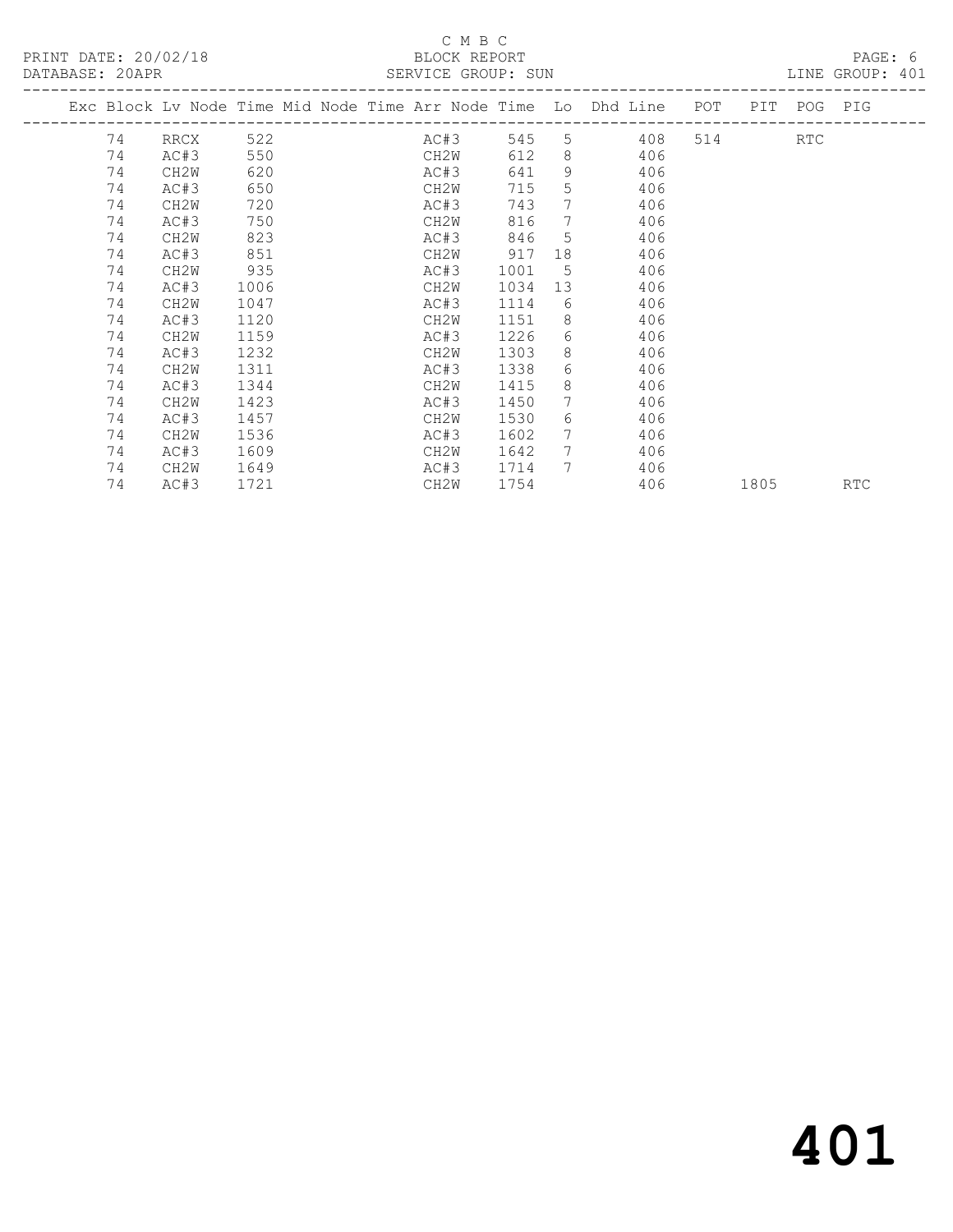### C M B C<br>BLOCK REPORT SERVICE GROUP: SUN

|  |    |                   |      |  |      |      |       |                              | Exc Block Lv Node Time Mid Node Time Arr Node Time Lo Dhd Line POT |     | PIT POG PIG |  |
|--|----|-------------------|------|--|------|------|-------|------------------------------|--------------------------------------------------------------------|-----|-------------|--|
|  | 75 | CH2W              | 540  |  | AC#3 |      | 601 9 |                              | 406                                                                | 526 | <b>RTC</b>  |  |
|  | 75 | AC#3              | 610  |  | CH2W |      | 632 8 |                              | 406                                                                |     |             |  |
|  | 75 | CH2W              | 640  |  | AC#3 |      | 703   | $7\phantom{0}$               | 406                                                                |     |             |  |
|  | 75 | AC#3              | 710  |  | CH2W |      | 735   | 18                           | 406                                                                |     |             |  |
|  | 75 | CH2W              | 753  |  |      | AC#3 | 816   | 5 <sup>5</sup>               | 406                                                                |     |             |  |
|  | 75 | AC#3              | 821  |  | CH2W |      | 847   | 18                           | 406                                                                |     |             |  |
|  | 75 | CH2W              | 905  |  | AC#3 |      | 931   | $5^{\circ}$                  | 406                                                                |     |             |  |
|  | 75 | AC#3              | 936  |  | CH2W |      | 1003  | 8 <sup>8</sup>               | 406                                                                |     |             |  |
|  | 75 | CH2W              | 1011 |  | AC#3 |      | 1038  |                              | $6\degree$<br>406                                                  |     |             |  |
|  | 75 | AC#3              | 1044 |  | CH2W |      | 1113  | 10                           | 406                                                                |     |             |  |
|  | 75 | CH2W              | 1123 |  | AC#3 |      | 1150  | 6                            | 406                                                                |     |             |  |
|  | 75 | AC#3              | 1156 |  | CH2W |      | 1227  | 8 <sup>8</sup>               | 406                                                                |     |             |  |
|  | 75 | CH2W              | 1235 |  | AC#3 |      | 1302  | 6                            | 406                                                                |     |             |  |
|  | 75 | AC#3              | 1308 |  | CH2W |      | 1339  | 8 <sup>8</sup>               | 406                                                                |     |             |  |
|  | 75 | CH2W              | 1347 |  | AC#3 |      | 1414  | $7\phantom{.0}\phantom{.0}7$ | 406                                                                |     |             |  |
|  | 75 | AC#3              | 1421 |  | CH2W |      | 1455  | $5\overline{)}$              | 406                                                                |     |             |  |
|  | 75 | CH2W              | 1500 |  | AC#3 |      | 1526  | 7                            | 406                                                                |     |             |  |
|  | 75 | AC#3              | 1533 |  | CH2W |      | 1606  | $7\overline{ }$              | 406                                                                |     |             |  |
|  | 75 | CH2W              | 1613 |  | AC#3 |      | 1638  | $7\phantom{0}$               | 406                                                                |     |             |  |
|  | 75 | AC#3              | 1645 |  | CH2W |      | 1718  | 8                            | 406                                                                |     |             |  |
|  | 75 | CH2W              | 1726 |  | AC#3 |      | 1750  | $7\phantom{0}$               | 406                                                                |     |             |  |
|  | 75 | AC#3              | 1757 |  | CH2W |      | 1827  | 13                           | 406                                                                |     |             |  |
|  | 75 | CH2W              | 1840 |  | AC#3 |      | 1903  | 6                            | 406                                                                |     |             |  |
|  | 75 | AC#3              | 1909 |  | CH2W |      | 1938  | 18                           | 406                                                                |     |             |  |
|  | 75 | CH2W              | 1956 |  | AC#3 |      | 2018  | 6                            | 406                                                                |     |             |  |
|  | 75 | AC#3              | 2024 |  | CH2W |      | 2051  | $7\phantom{.0}\,$            | 406                                                                |     |             |  |
|  | 75 | CH2W              | 2058 |  | AC#3 |      | 2118  | 8                            | 406                                                                |     |             |  |
|  | 75 | AC#3              | 2126 |  | CH2W |      | 2153  | 5                            | 406                                                                |     |             |  |
|  | 75 | CH2W              | 2158 |  | AC#3 |      | 2218  | 8                            | 406                                                                |     |             |  |
|  | 75 | AC#3              | 2226 |  | CH2W |      | 2253  | 5                            | 406                                                                |     |             |  |
|  | 75 | CH2W              | 2258 |  | AC#3 |      | 2318  | 8                            | 406                                                                |     |             |  |
|  | 75 | AC#3              | 2326 |  | CH2W |      | 2353  | 5                            | 406                                                                |     |             |  |
|  | 75 | CH2W              | 2358 |  | AC#3 |      | 2418  | 8                            | 406                                                                |     |             |  |
|  | 75 | AC#3              | 2426 |  | CH2W |      | 2450  | 9                            | 406                                                                |     |             |  |
|  | 75 | CH <sub>2</sub> W | 2459 |  | AC#3 |      | 2518  | 9                            | 406                                                                |     |             |  |
|  | 75 | AC#3              | 2527 |  | CH2W |      | 2550  | 6                            | 406                                                                |     |             |  |
|  |    |                   |      |  |      |      |       |                              |                                                                    |     |             |  |

75 CH2W 2556 AC#3 2613 406 2629 RTC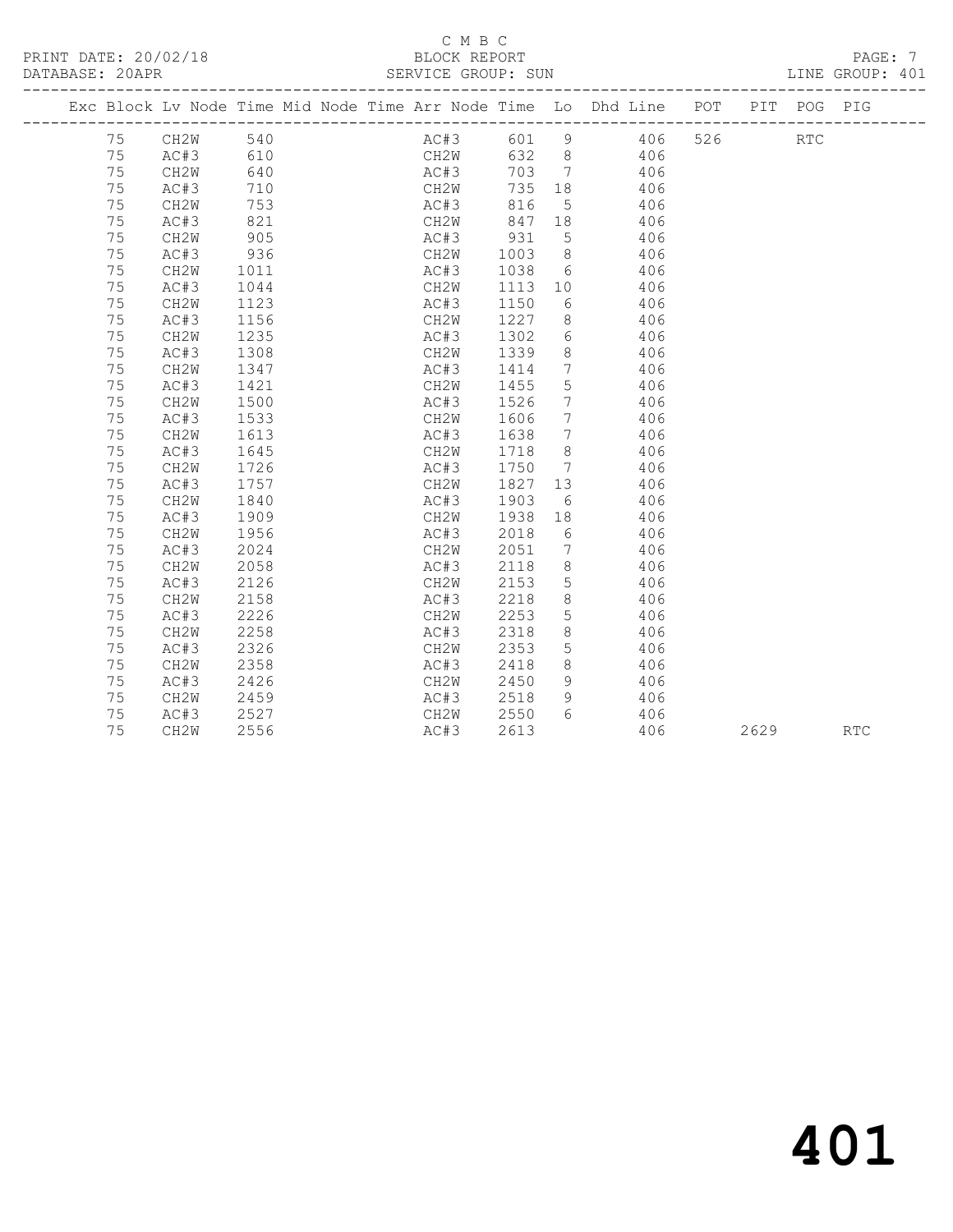PRINT DATE: 20/02/18 BLOCK REPORT PAGE: 8 DATABASE: 20APR

# C M B C

 76 CH2E 1224 BHST 1250 6 401 76 BHST 1256 CH2E 1323 21 401 76 CH2E 1344 BHST 1410 6 401

 76 CH2E 1504 BHST 1530 6 401 76 BHST 1536 CH2E 1602 22 401 76 CH2E 1624 BHST 1650 6 401 76 BHST 1656 CH2E 1722 24 401 76 CH2E 1746 BHST 1810 6 401 76 BHST 1816 CH2E 1842 6 401 76 CH2E 1848 BHST 1910 6 401

 76 CH2E 1949 BHST 2010 6 401 76 BHST 2016 CH2E 2039 18 401 76 CH2E 2057 BHST 2117 9 401 76 BHST 2126 CH2E 2149 6 401 76 CH2E 2155 BHST 2215 11 401

76 BHST 1416 CH2E 1443 21 401

76 BHST 1916 CH2E 1941 8 401

| PHILIPINH. 201111 |    |      |      |  |      | DUINTLON UNUUL. DUIN                                           |    |     |     |     |     | TALLAM CITO OT SALL |
|-------------------|----|------|------|--|------|----------------------------------------------------------------|----|-----|-----|-----|-----|---------------------|
|                   |    |      |      |  |      | Exc Block Ly Node Time Mid Node Time Arr Node Time Lo Dhd Line |    |     | POT | PIT | POG | PIG                 |
|                   | 76 | CH2W | 600  |  | AC#3 | 621                                                            | 9  | 406 | 546 |     | RTC |                     |
|                   | 76 | AC#3 | 630  |  | CH2W | 655                                                            | 5  | 406 |     |     |     |                     |
|                   | 76 | CH2W | 700  |  | AC#3 | 723                                                            | 7  | 406 |     |     |     |                     |
|                   | 76 | AC#3 | 730  |  | CH2E | 756                                                            | 7  | 406 |     |     |     |                     |
|                   | 76 | CH2E | 803  |  | BHST | 824                                                            | 8  | 401 |     |     |     |                     |
|                   | 76 | BHST | 832  |  | CH2E | 853                                                            | 9  | 401 |     |     |     |                     |
|                   | 76 | CH2E | 902  |  | BHST | 924                                                            | 8  | 401 |     |     |     |                     |
| 76                |    | BHST | 932  |  | CH2E | 954                                                            | 5. | 401 |     |     |     |                     |
|                   | 76 | CH2E | 959  |  | BHST | 1024                                                           | 8  | 401 |     |     |     |                     |
|                   | 76 | BHST | 1032 |  | CH2E | 1056                                                           | 7  | 401 |     |     |     |                     |
|                   | 76 | CH2E | 1103 |  | BHST | 1128                                                           | 6  | 401 |     |     |     |                     |
|                   | 76 | BHST | 1134 |  | CH2E | 1159                                                           | 25 | 401 |     |     |     |                     |
|                   |    |      |      |  |      |                                                                |    |     |     |     |     |                     |

|  | ناكللا | ل ل ⊥ ∠<br>___ | _______ |      | ュぃェ |      |     |
|--|--------|----------------|---------|------|-----|------|-----|
|  | BHST   | 2226           | CH2E    | 2248 | 401 | 2259 | RTC |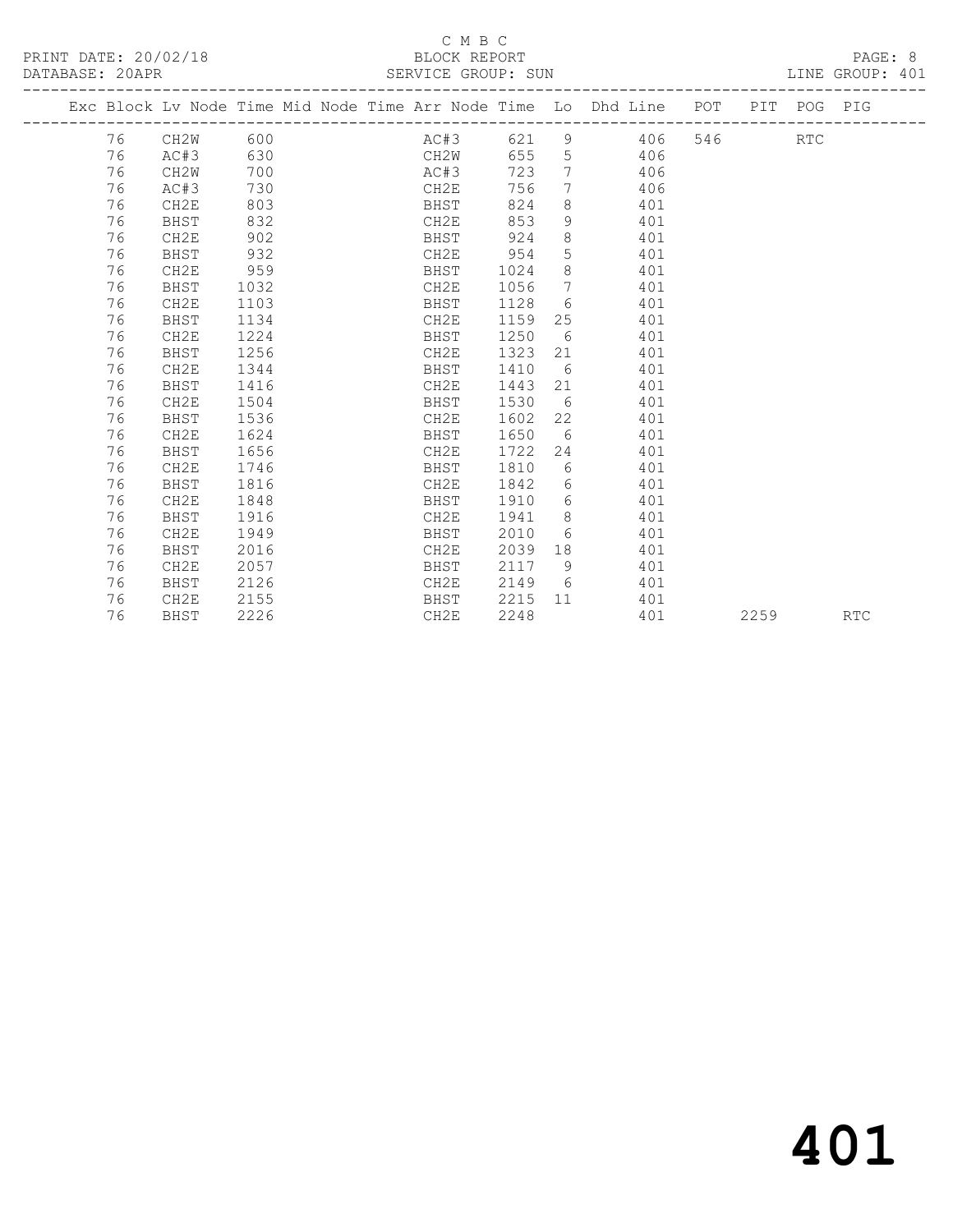|          |              |              |              |      | Exc Block Lv Node Time Mid Node Time Arr Node Time Lo Dhd Line POT PIT POG PIG |              |                 |                       |            |      |                             |            |
|----------|--------------|--------------|--------------|------|--------------------------------------------------------------------------------|--------------|-----------------|-----------------------|------------|------|-----------------------------|------------|
| 77       |              | CH2W 738     |              |      | AC#3 801 5 406 724                                                             |              |                 |                       |            |      | $\mathop{\rm RTC}\nolimits$ |            |
| 77       | AC#3         | 806          |              |      | CH2W 832 18 406                                                                |              |                 |                       |            |      |                             |            |
| 77       | CH2W         |              |              |      |                                                                                |              |                 |                       |            |      |                             |            |
| 77       | AC#3         | 850<br>921   |              |      | AC#3 916 5 406<br>CH2W 948 11 406                                              |              |                 |                       |            |      |                             |            |
| 77       | CH2W         | 959          |              |      | AC#3                                                                           | 1025         |                 | 7 406                 |            |      |                             |            |
| 77       | AC#3         | 1032         |              |      | CH2W                                                                           | 1101         | 10              | 406                   |            |      |                             |            |
| 77       | CH2W         | 1111         |              |      | AC#3                                                                           | 1138         | 6               |                       | 406        |      |                             |            |
| 77       | AC#3         | 1144         |              |      | CH2W                                                                           | 1215         | 8 <sup>1</sup>  |                       | 406        |      |                             |            |
| 77       | CH2W         | 1223         |              |      | AC#3                                                                           | 1250         |                 | 6 406                 |            |      |                             |            |
| 77       | AC#3         | 1256         |              |      | CH2W                                                                           | 1327         | 8 <sup>8</sup>  | 406                   |            |      |                             |            |
| 77       | CH2W         | 1335         |              |      | AC#3                                                                           | 1402         | $7\overline{ }$ |                       | 406        |      |                             |            |
| 77       | AC#3         | 1409         |              |      | CH2W                                                                           | 1443         | 5 <sup>5</sup>  |                       | 406        |      |                             |            |
| 77       | CH2W         | 1448         |              |      | AC#3                                                                           | 1514         | $\overline{7}$  | 406                   |            |      |                             |            |
| 77       | AC#3         | 1521         |              |      | CH2W                                                                           | 1554         |                 | 6 406                 |            |      |                             |            |
| 77       | CH2W         | 1600         |              |      | AC#3                                                                           | 1626         |                 | 7 406                 |            |      |                             |            |
| 77       | AC#3         | 1633         |              |      | CH2W                                                                           | 1706         | 8 <sup>8</sup>  |                       | 406        |      |                             |            |
| 77       | CH2W         | 1714         |              |      | AC#3                                                                           | 1738         |                 | $7 \qquad \qquad 406$ |            |      |                             |            |
| 77       | AC#3         | 1745         |              |      | CH2W                                                                           | 1815         | 10              | 406                   |            |      |                             |            |
| 77       | CH2W         | 1825         |              |      | AC#3                                                                           | 1848         | 6               |                       | 406        |      |                             |            |
| 77       | AC#3         | 1854         |              |      | CH2W                                                                           | 1923 18      |                 |                       | 406        |      |                             |            |
| 77       | CH2W         | 1941         |              |      | AC#3                                                                           | 2003 6       |                 |                       | 406        |      |                             |            |
| 77       | AC#3         | 2009         |              |      | CH2W                                                                           | 2036         |                 | 7 406                 |            |      |                             |            |
| 77       | CH2W         | 2043         |              |      | AC#3                                                                           | 2103         | 6               | 406                   |            |      |                             |            |
| 77       | AC#3         | 2109         |              |      | CH2W                                                                           | 2136         | 20              |                       | 406        |      |                             |            |
| 77       | CH2W         | 2156         |              |      | BHST 2214 MAKN                                                                 | 2238         | 8 <sup>8</sup>  |                       | 407        |      |                             |            |
| 77       | MAKN         | 2246         | BHST         |      | 2311 CH2W                                                                      | 2329         | 17              | 407                   |            |      |                             |            |
| 77<br>77 | CH2W         | 2346<br>2442 | BHST         | 2402 | MAKN<br>2504 CH2W                                                              | 2425         | 17              | 407<br>11  15  407    |            |      |                             |            |
| 77       | MAKN         | 2546         | BHST         |      | 2617 SERO                                                                      | 2520<br>2632 | $7\overline{ }$ |                       | N10        |      |                             |            |
| 77       | AD3W<br>SERO | 2639         | GR41<br>GR41 |      | 2654 AD3W                                                                      | 2731         | 22              |                       | N10        |      |                             |            |
| 77       | AD3W         | 2753         | GR41         |      | 2812 SERO                                                                      | 2827         | 12 <sup>7</sup> |                       | N10        |      |                             |            |
| 77       | SERO         | 2839         | GR41         |      | 2854 AD3W                                                                      | 2920         |                 |                       | N10        | 2931 |                             | <b>RTC</b> |
|          |              |              |              |      |                                                                                |              |                 |                       |            |      |                             |            |
| 78       | CH2E         | 823          |              |      | BHST                                                                           | 844          |                 | $8 - 8$               | 401        | 809  | RTC                         |            |
| 78       | BHST         | 852          |              |      | CH2E                                                                           | 913          | 8 <sup>8</sup>  | 401                   |            |      |                             |            |
| 78       | CH2E         | 921          |              |      | BHST                                                                           | 944          | 8 <sup>8</sup>  |                       | 401        |      |                             |            |
| 78       | BHST         | 952          |              |      | CH2E                                                                           | 1014         | 5 <sup>5</sup>  |                       | 401        |      |                             |            |
| 78       | CH2E         | 1019         |              |      | BHST 1044                                                                      |              | 8 <sup>8</sup>  |                       | 401        |      |                             |            |
| 78       | BHST         | 1052         |              |      | CH2E                                                                           | 1116         | 8 <sup>8</sup>  | 401                   |            |      |                             |            |
| 78       | CH2E         | 1124         |              |      | BHST                                                                           | 1150 6       |                 |                       | 401        |      |                             |            |
| 78       | BHST         | 1156         |              |      | CH2E                                                                           | 1221         | 23              |                       | 401        |      |                             |            |
| 78       | CH2E         | 1244         |              |      | BHST                                                                           | 1310         | 6               |                       | 401        |      |                             |            |
| 78<br>78 | <b>BHST</b>  | 1316         |              |      | CH2E                                                                           | 1343<br>1430 | 21              |                       | 401<br>401 |      |                             |            |
| 78       | CH2E<br>BHST | 1404<br>1436 |              |      | BHST<br>CH2E                                                                   | 1502         | 6<br>22         |                       | 401        |      |                             |            |
| 78       | CH2E         | 1524         |              |      | BHST                                                                           | 1550         | 6               |                       | 401        |      |                             |            |
| 78       | BHST         | 1556         |              |      | CH2E                                                                           | 1622         | 22              |                       | 401        |      |                             |            |
| 78       | CH2E         | 1644         |              |      | BHST                                                                           | 1710         | 6               |                       | 401        |      |                             |            |
| 78       | BHST         | 1716         |              |      | CH2E                                                                           | 1742         |                 |                       | 401        | 1753 |                             | <b>RTC</b> |
|          |              |              |              |      |                                                                                |              |                 |                       |            |      |                             |            |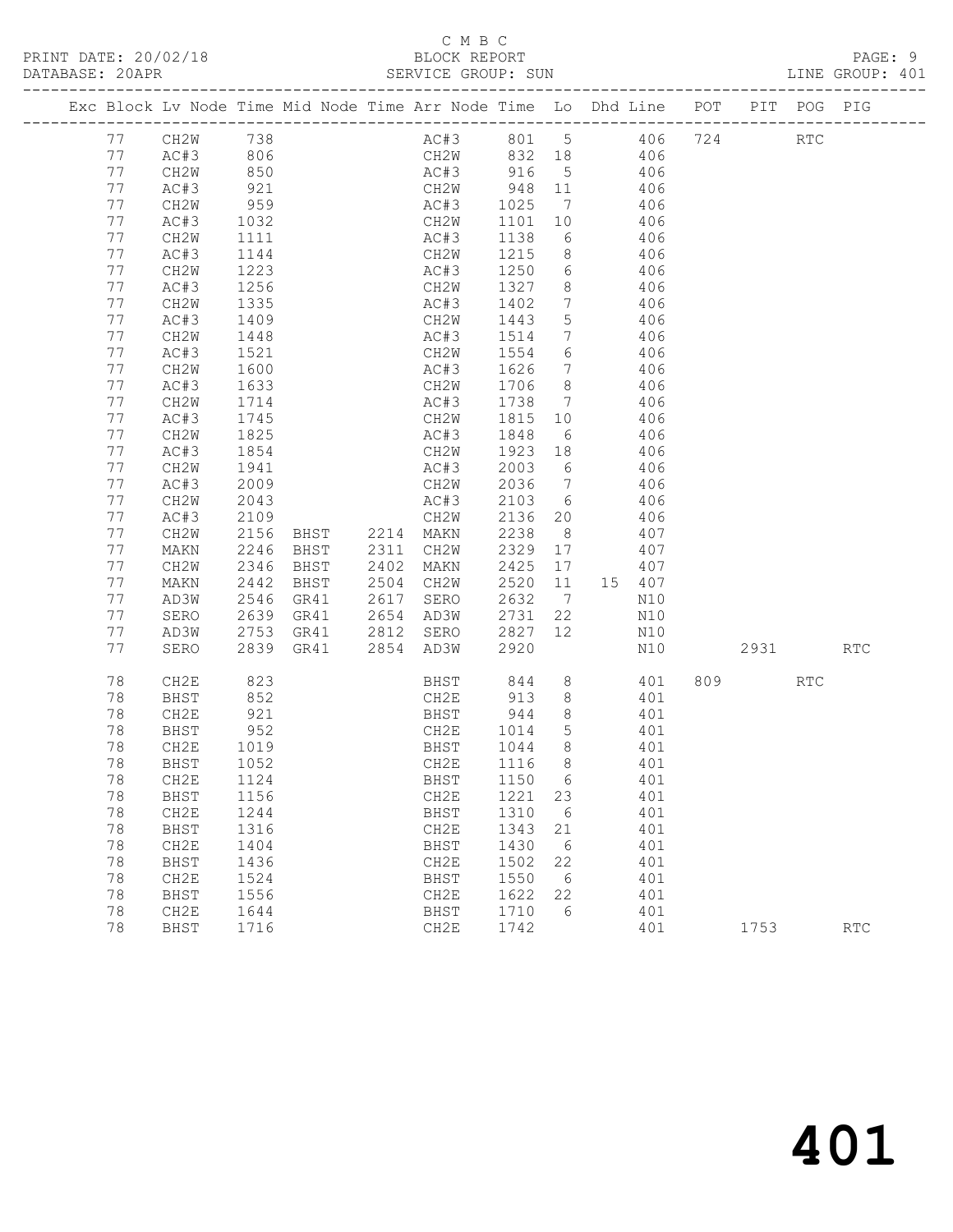### C M B C<br>BLOCK REPORT SERVICE GROUP: SUN

|  |    | Exc Block Lv Node Time Mid Node Time Arr Node Time Lo Dhd Line POT |      |  |      |          |                 |                                  |     |     |      | PIT POG PIG |            |
|--|----|--------------------------------------------------------------------|------|--|------|----------|-----------------|----------------------------------|-----|-----|------|-------------|------------|
|  | 79 | CH2W                                                               | 835  |  |      | AC#3 901 |                 | $5 \quad \overline{\phantom{1}}$ | 406 | 821 |      | <b>RTC</b>  |            |
|  | 79 | AC#3                                                               | 906  |  | CH2W | 933      |                 |                                  | 406 |     |      |             |            |
|  | 79 | CH2W                                                               | 947  |  | AC#3 | 1013     | $7\phantom{0}$  |                                  | 406 |     |      |             |            |
|  | 79 | AC#3                                                               | 1020 |  | CH2W | 1048     | 11              |                                  | 406 |     |      |             |            |
|  | 79 | CH <sub>2</sub> W                                                  | 1059 |  | AC#3 | 1126     | 6               |                                  | 406 |     |      |             |            |
|  | 79 | AC#3                                                               | 1132 |  | CH2W | 1203     | 8               |                                  | 406 |     |      |             |            |
|  | 79 | CH2W                                                               | 1211 |  | AC#3 | 1238     |                 | $6 \qquad \qquad$                | 406 |     |      |             |            |
|  | 79 | AC#3                                                               | 1244 |  | CH2W | 1315     | 8               |                                  | 406 |     |      |             |            |
|  | 79 | CH <sub>2</sub> W                                                  | 1323 |  | AC#3 | 1350     | $7\phantom{.0}$ |                                  | 406 |     |      |             |            |
|  | 79 | AC#3                                                               | 1357 |  | CH2W | 1428     | 8               |                                  | 406 |     |      |             |            |
|  | 79 | CH2W                                                               | 1436 |  | AC#3 | 1502     | $7\overline{ }$ |                                  | 406 |     |      |             |            |
|  | 79 | AC#3                                                               | 1509 |  | CH2W | 1542     | 6               |                                  | 406 |     |      |             |            |
|  | 79 | CH2W                                                               | 1548 |  | AC#3 | 1614     | $7\phantom{.0}$ |                                  | 406 |     |      |             |            |
|  | 79 | AC#3                                                               | 1621 |  | CH2W | 1654     | $7\phantom{0}$  |                                  | 406 |     |      |             |            |
|  | 79 | CH <sub>2</sub> W                                                  | 1701 |  | AC#3 | 1726     | $7\overline{ }$ |                                  | 406 |     |      |             |            |
|  | 79 | AC#3                                                               | 1733 |  | CH2W | 1803     | $7\overline{ }$ |                                  | 406 |     |      |             |            |
|  | 79 | CH2W                                                               | 1810 |  | AC#3 | 1833     | 6               |                                  | 406 |     |      |             |            |
|  | 79 | AC#3                                                               | 1839 |  | CH2W | 1908     | 17              |                                  | 406 |     |      |             |            |
|  | 79 | CH <sub>2</sub> W                                                  | 1925 |  | AC#3 | 1948     | 6               |                                  | 406 |     |      |             |            |
|  | 79 | AC#3                                                               | 1954 |  | CH2W | 2021     | 5               |                                  | 406 |     |      |             |            |
|  | 79 | CH <sub>2</sub> W                                                  | 2026 |  | AC#3 | 2048     | 6               |                                  | 406 |     |      |             |            |
|  | 79 | AC#3                                                               | 2054 |  | CH2W | 2121     |                 |                                  | 406 |     |      |             |            |
|  | 79 | CH2W                                                               | 2138 |  | AC#3 | 2158     | 8 <sup>8</sup>  |                                  | 406 |     |      |             |            |
|  | 79 | AC#3                                                               | 2206 |  | CH2W | 2233     | 5               |                                  | 406 |     |      |             |            |
|  | 79 | CH2W                                                               | 2238 |  | AC#3 | 2258     | 8               |                                  | 406 |     |      |             |            |
|  | 79 | AC#3                                                               | 2306 |  | CH2W | 2333     | 5               |                                  | 406 |     |      |             |            |
|  | 79 | CH2W                                                               | 2338 |  | AC#3 | 2358     | 8               |                                  | 406 |     |      |             |            |
|  | 79 | AC#3                                                               | 2406 |  | CH2W | 2430     | 8               |                                  | 406 |     |      |             |            |
|  | 79 | CH2W                                                               | 2438 |  | AC#3 | 2458     | 8               |                                  | 406 |     |      |             |            |
|  | 79 | AC#3                                                               | 2506 |  | CH2W | 2529     |                 |                                  | 406 |     | 2540 |             | <b>RTC</b> |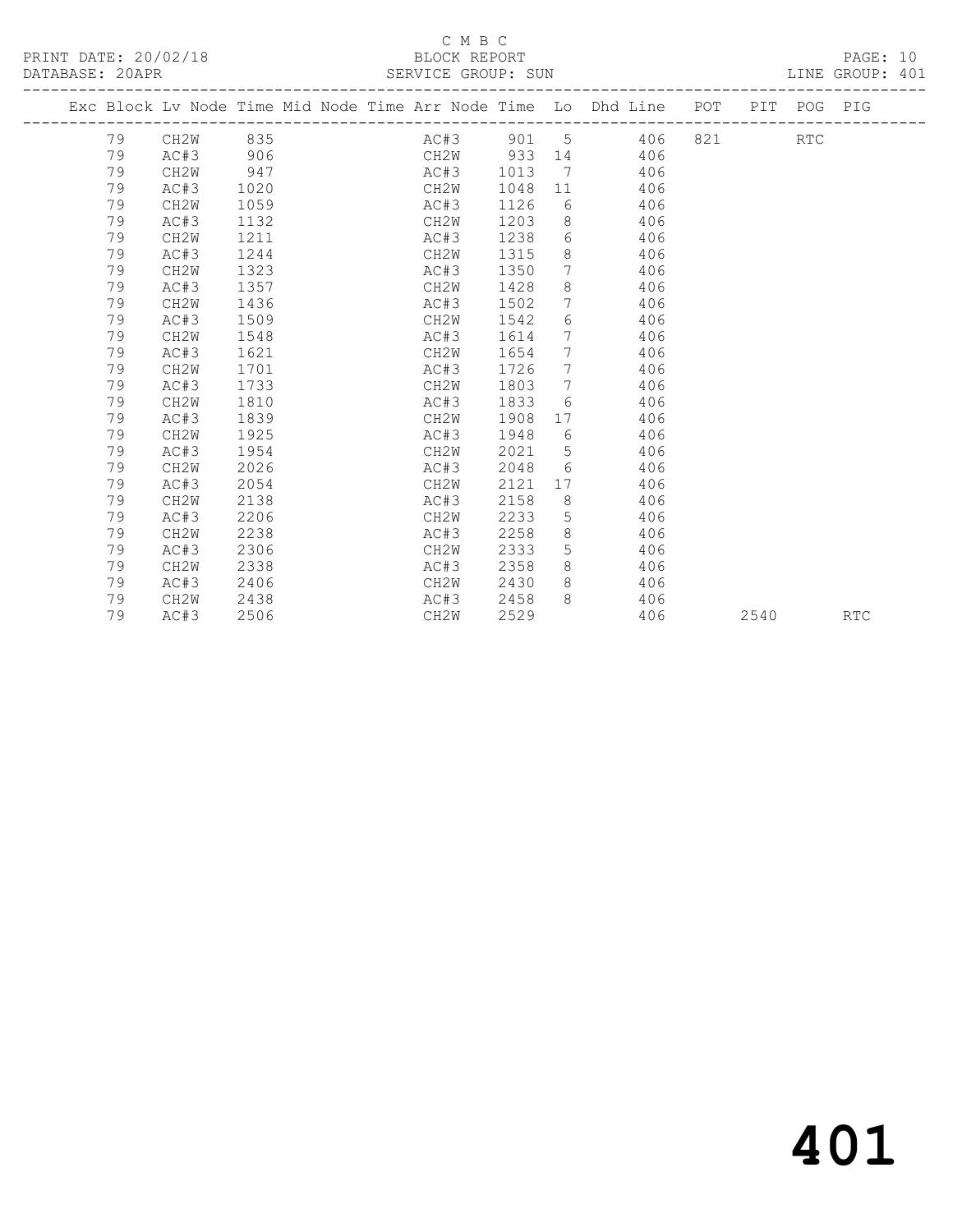### C M B C<br>BLOCK REPORT SERVICE GROUP: SUN

|  |    |      |      |  |      |      |                 | Exc Block Lv Node Time Mid Node Time Arr Node Time Lo Dhd Line | POT | PIT POG | PIG |  |
|--|----|------|------|--|------|------|-----------------|----------------------------------------------------------------|-----|---------|-----|--|
|  | 80 | AC#3 | 827  |  | RRCX | 853  | 8 <sup>8</sup>  | 408                                                            | 812 | RTC     |     |  |
|  | 80 | RRCX | 901  |  | AC#3 | 928  | 11              | 408                                                            |     |         |     |  |
|  | 80 | AC#3 | 939  |  | RRCX | 1008 | 22              | 408                                                            |     |         |     |  |
|  | 80 | RRCX | 1030 |  | AC#3 | 1058 | 15              | 408                                                            |     |         |     |  |
|  | 80 | AC#3 | 1113 |  | RRCX | 1143 | 13              | 408                                                            |     |         |     |  |
|  | 80 | RRCX | 1156 |  | AC#3 | 1224 | 9               | 408                                                            |     |         |     |  |
|  | 80 | AC#3 | 1233 |  | RRCX | 1304 | 9               | 408                                                            |     |         |     |  |
|  | 80 | RRCX | 1313 |  | AC#3 | 1344 | 9               | 408                                                            |     |         |     |  |
|  | 80 | AC#3 | 1353 |  | RRCX | 1424 | 6               | 408                                                            |     |         |     |  |
|  | 80 | RRCX | 1430 |  | AC#3 | 1504 | 9               | 408                                                            |     |         |     |  |
|  | 80 | AC#3 | 1513 |  | RRCX | 1544 | $7\phantom{.0}$ | 408                                                            |     |         |     |  |
|  | 80 | RRCX | 1551 |  | AC#3 | 1624 | 9               | 408                                                            |     |         |     |  |
|  | 80 | AC#3 | 1633 |  | RRCX | 1705 | 18              | 408                                                            |     |         |     |  |
|  | 80 | RRCX | 1723 |  | AC#3 | 1754 | 7               | 408                                                            |     |         |     |  |
|  | 80 | AC#3 | 1801 |  | RRCX | 1831 | 5               | 408                                                            |     |         |     |  |
|  | 80 | RRCX | 1836 |  | AC#3 | 1900 | 11              | 408                                                            |     |         |     |  |
|  | 80 | AC#3 | 1911 |  | RRCX | 1937 | 10              | 408                                                            |     |         |     |  |
|  | 80 | RRCX | 1947 |  | AC#3 | 2010 | 11              | 408                                                            |     |         |     |  |
|  | 80 | AC#3 | 2021 |  | RRCX | 2047 | 11              | 408                                                            |     |         |     |  |
|  | 80 | RRCX | 2058 |  | AC#3 | 2120 | 11              | 408                                                            |     |         |     |  |

| 80 | AC#3                         | 2021 | <b>RRCX</b>                  | 2047 | 11              | 408 |      |      |                             |                             |
|----|------------------------------|------|------------------------------|------|-----------------|-----|------|------|-----------------------------|-----------------------------|
| 80 | $\mathop{\mathrm{RRCX}}$     | 2058 | AC#3                         | 2120 | 11              | 408 |      |      |                             |                             |
| 80 | AC#3                         | 2131 | RRCX                         | 2157 | 11              | 408 |      |      |                             |                             |
| 80 | <b>RRCX</b>                  | 2208 | AC#3                         | 2230 | 11              | 408 |      |      |                             |                             |
| 80 | AC#3                         | 2241 | RRCX                         | 2307 | 11              | 408 |      |      |                             |                             |
| 80 | RRCX                         | 2318 | AC#3                         | 2340 | $\mathsf S$     | 408 |      |      |                             |                             |
| 80 | AC#3                         | 2345 | <b>RRCX</b>                  | 2409 | 11              | 408 |      |      |                             |                             |
| 80 | RRCX                         | 2420 | AC#3                         | 2442 | 5               | 408 |      |      |                             |                             |
| 80 | AC#3                         | 2447 | HW#5                         | 2505 | 19              | 408 |      |      |                             |                             |
| 80 | HW#5                         | 2524 | AC#3                         | 2542 | 5               | 408 |      |      |                             |                             |
| 80 | AC#3                         | 2547 | HW#5                         | 2605 |                 | 408 |      | 2608 |                             | $\mathop{\rm RTC}\nolimits$ |
|    |                              |      |                              |      |                 |     |      |      |                             |                             |
| 81 | CH2W                         | 1023 | AC#3                         | 1050 | 6               | 406 | 1009 |      | <b>RTC</b>                  |                             |
| 81 | AC#3                         | 1056 | CH2W                         | 1125 | 10              | 406 |      |      |                             |                             |
| 81 | CH2W                         | 1135 | AC#3                         | 1202 | 6               | 406 |      |      |                             |                             |
| 81 | AC#3                         | 1208 | CH2W                         | 1239 | 8               | 406 |      |      |                             |                             |
| 81 | CH2W                         | 1247 | AC#3                         | 1314 | 6               | 406 |      |      |                             |                             |
| 81 | AC#3                         | 1320 | CH2W                         | 1351 | 8               | 406 |      |      |                             |                             |
| 81 | CH2W                         | 1359 | AC#3                         | 1426 | 7               | 406 |      |      |                             |                             |
| 81 | AC#3                         | 1433 | CH2W                         | 1506 | 6               | 406 |      |      |                             |                             |
| 81 | CH2W                         | 1512 | AC#3                         | 1538 | 7               | 406 |      |      |                             |                             |
| 81 | AC#3                         | 1545 | CH <sub>2</sub> W            | 1618 | 7               | 406 |      |      |                             |                             |
| 81 | CH2W                         | 1625 | AC#3                         | 1650 | 7               | 406 |      |      |                             |                             |
| 81 | AC#3                         | 1657 | CH2W                         | 1730 | 8               | 406 |      |      |                             |                             |
| 81 | CH2W                         | 1738 | AC#3                         | 1802 | $7\phantom{.0}$ | 406 |      |      |                             |                             |
| 81 | AC#3                         | 1809 | CH2W                         | 1839 | 16              | 406 |      |      |                             |                             |
| 81 | CH <sub>2</sub> W            | 1855 | AC#3                         | 1918 | 6               | 406 |      |      |                             |                             |
| 81 | AC#3                         | 1924 | CH2W                         | 1953 |                 | 406 |      | 2004 |                             | $\mathop{\rm RTC}\nolimits$ |
|    |                              |      |                              |      |                 |     |      |      |                             |                             |
| 82 | AC#3                         | 1053 | <b>RRCX</b>                  | 1123 | 13              | 408 | 1038 |      | $\mathop{\rm RTC}\nolimits$ |                             |
| 82 | <b>RRCX</b>                  | 1136 | AC#3                         | 1204 | 9               | 408 |      |      |                             |                             |
| 82 | AC#3                         | 1213 | <b>RRCX</b>                  | 1244 | 9               | 408 |      |      |                             |                             |
| 82 | RRCX                         | 1253 | AC#3                         | 1324 | 9               | 408 |      |      |                             |                             |
| 82 | AC#3                         | 1333 | <b>RRCX</b>                  | 1404 | 6               | 408 |      |      |                             |                             |
| 82 | $\mathop{\rm RRCX}\nolimits$ | 1410 | AC#3                         | 1444 | $\mathsf 9$     | 408 |      |      |                             |                             |
| 82 | AC#3                         | 1453 | $\mathop{\rm RRCX}\nolimits$ | 1524 | 7               | 408 |      |      |                             |                             |
| 82 | RRCX                         | 1531 | AC#3                         | 1604 | 9               | 408 |      |      |                             |                             |
| 82 | AC#3                         | 1613 | <b>RRCX</b>                  | 1645 | 6               | 408 |      |      |                             |                             |
| 82 | <b>RRCX</b>                  | 1651 | AC#3                         | 1724 | 7               | 408 |      |      |                             |                             |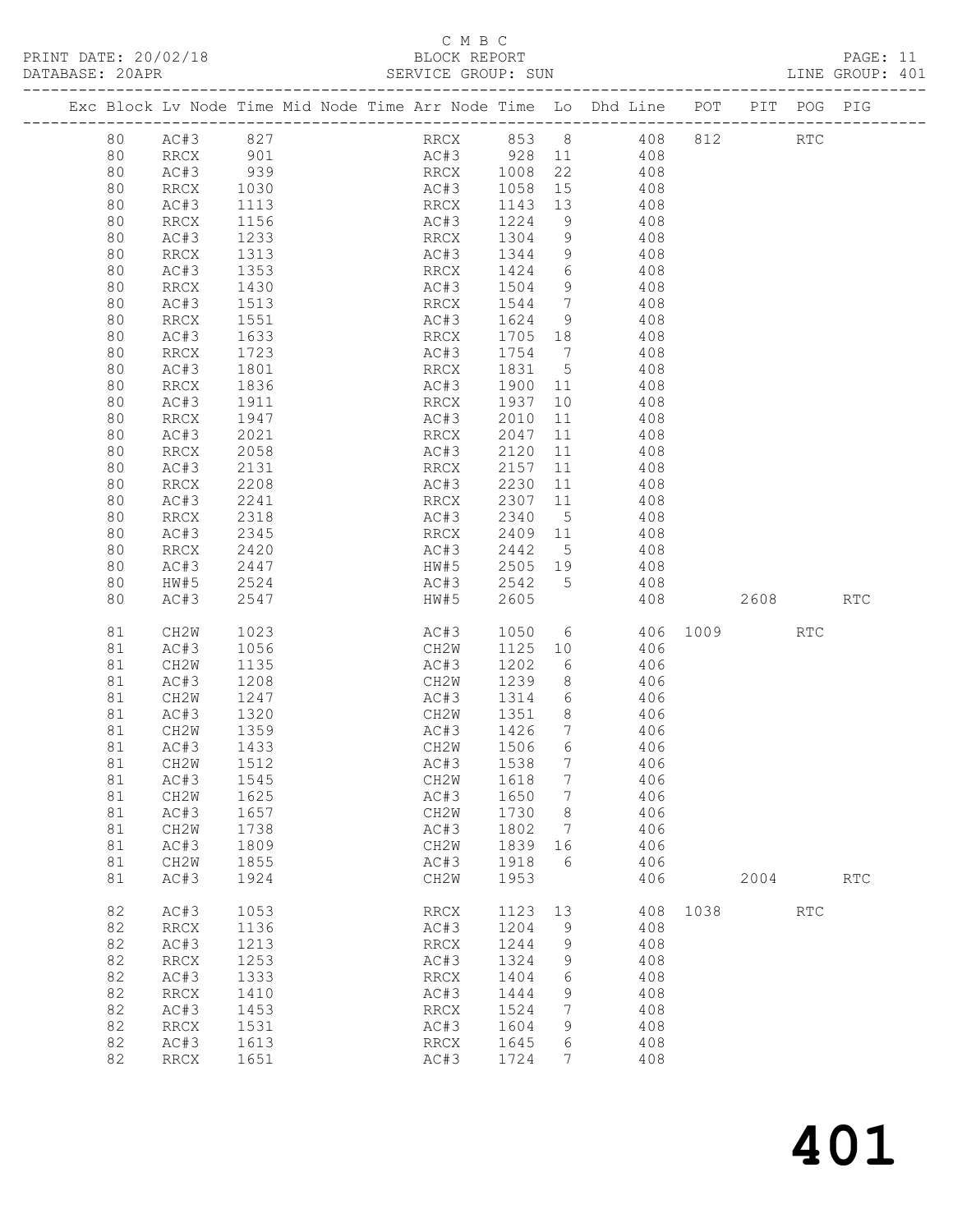## C M B C<br>BLOCK REPORT

SERVICE GROUP: SUN

|  |    | Exc Block Lv Node Time Mid Node Time Arr Node Time Lo Dhd Line POT PIT POG PIG |      |  |      |      |                 |                   |     |                    |      |     |            |
|--|----|--------------------------------------------------------------------------------|------|--|------|------|-----------------|-------------------|-----|--------------------|------|-----|------------|
|  | 82 | AC#3                                                                           | 1731 |  |      |      |                 |                   |     | RRCX 1803 408 1809 |      |     | <b>RTC</b> |
|  |    |                                                                                |      |  |      |      |                 |                   |     |                    |      |     |            |
|  | 83 | CH2E                                                                           | 1204 |  | BHST |      |                 |                   |     | 1230 6 401 1150    |      | RTC |            |
|  | 83 | BHST                                                                           | 1236 |  | CH2E | 1303 |                 |                   | 401 |                    |      |     |            |
|  | 83 | CH2E                                                                           | 1324 |  | BHST | 1350 | $6\overline{6}$ |                   | 401 |                    |      |     |            |
|  | 83 | BHST                                                                           | 1356 |  | CH2E | 1423 | 21              |                   | 401 |                    |      |     |            |
|  | 83 | CH2E                                                                           | 1444 |  | BHST | 1510 | 6               |                   | 401 |                    |      |     |            |
|  | 83 | BHST                                                                           | 1516 |  | CH2E | 1542 | 22              |                   | 401 |                    |      |     |            |
|  | 83 | CH2E                                                                           | 1604 |  | BHST | 1630 |                 | $6\degree$        | 401 |                    |      |     |            |
|  | 83 | BHST                                                                           | 1636 |  | CH2E | 1702 | 24              |                   | 401 |                    |      |     |            |
|  | 83 | CH2E                                                                           | 1726 |  | BHST | 1750 | 6               |                   | 401 |                    |      |     |            |
|  | 83 | BHST                                                                           | 1756 |  | CH2E | 1822 | 6               |                   | 401 |                    |      |     |            |
|  | 83 | CH2E                                                                           | 1828 |  | BHST | 1850 |                 | $6 \quad \sigma$  | 401 |                    |      |     |            |
|  | 83 | BHST                                                                           | 1856 |  | CH2E | 1922 |                 | $6 \qquad \qquad$ | 401 |                    |      |     |            |
|  | 83 | CH2E                                                                           | 1928 |  | BHST | 1950 | 6               |                   | 401 |                    |      |     |            |
|  | 83 | BHST                                                                           | 1956 |  | CH2E | 2020 | 9               |                   | 401 |                    |      |     |            |
|  | 83 | CH2E                                                                           | 2029 |  | BHST | 2050 | 6               |                   | 401 |                    |      |     |            |
|  | 83 | BHST                                                                           | 2056 |  | CH2E | 2119 | $7\phantom{0}$  |                   | 401 |                    |      |     |            |
|  | 83 | CH2E                                                                           | 2126 |  | BHST | 2146 |                 | 10                | 401 |                    |      |     |            |
|  | 83 | BHST                                                                           | 2156 |  | CH2E | 2219 | - 6             |                   | 401 |                    |      |     |            |
|  | 83 | CH2E                                                                           | 2225 |  | BHST | 2245 | 12 <sup>°</sup> |                   | 401 |                    |      |     |            |
|  | 83 | BHST                                                                           | 2257 |  | CH2E | 2319 | 6               |                   | 401 |                    |      |     |            |
|  | 83 | CH2E                                                                           | 2325 |  | BHST | 2342 |                 | 15                | 401 |                    |      |     |            |
|  | 83 | BHST                                                                           | 2357 |  | CH2E | 2419 | 6               |                   | 401 |                    |      |     |            |
|  | 83 | CH2E                                                                           | 2425 |  | BHST | 2442 | 15              |                   | 401 |                    |      |     |            |
|  | 83 | BHST                                                                           | 2457 |  | CH2E | 2516 | - 9             |                   | 401 |                    |      |     |            |
|  | 83 | CH2E                                                                           | 2525 |  | BHST | 2542 | 15              |                   | 401 |                    |      |     |            |
|  | 83 | BHST                                                                           | 2557 |  | CH2E | 2615 |                 |                   | 401 |                    | 2626 |     | <b>RTC</b> |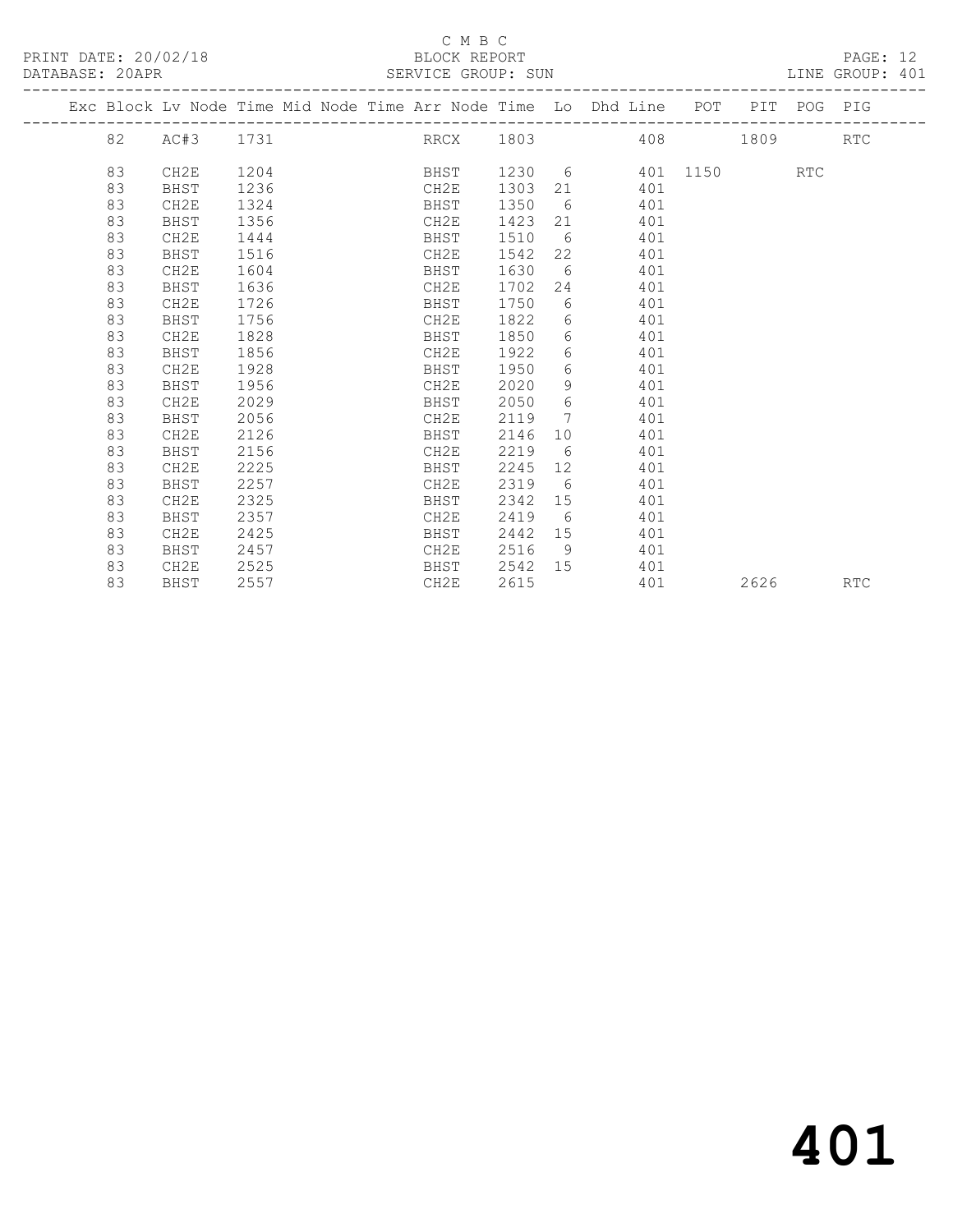|                                                                                |                                                                                                                |                                                                                      |                      |                                                                                                                                                                                                                                                                                                                                                                                                                                                                            | C M B C |  |     |          | PAGE: 13<br>LINE GROUP: 403 |  |
|--------------------------------------------------------------------------------|----------------------------------------------------------------------------------------------------------------|--------------------------------------------------------------------------------------|----------------------|----------------------------------------------------------------------------------------------------------------------------------------------------------------------------------------------------------------------------------------------------------------------------------------------------------------------------------------------------------------------------------------------------------------------------------------------------------------------------|---------|--|-----|----------|-----------------------------|--|
|                                                                                |                                                                                                                |                                                                                      |                      |                                                                                                                                                                                                                                                                                                                                                                                                                                                                            |         |  |     |          |                             |  |
| Exc Block Lv Node Time Mid Node Time Arr Node Time Lo Dhd Line POT PIT POG PIG |                                                                                                                |                                                                                      |                      |                                                                                                                                                                                                                                                                                                                                                                                                                                                                            |         |  |     |          |                             |  |
|                                                                                | 50<br>50<br>50<br>50<br>50<br>50<br>50<br>50<br>50<br>50<br>50<br>50<br>50<br>50<br>50<br>50<br>50<br>50<br>50 | MA5E<br>MAKN<br>MA5W<br>MAKN<br>MA5W<br>MAKN                                         | 1811<br>1901<br>1948 | BPST 505 BHST 516 RRCX 531 22 403 445 RTC<br>RRCX 553 BHST 612 BPST 621 14 403<br>BPST 635 BHST 646 RRCX 702 14 403<br>BPST 635 BHST 646 RRCX 702 14 403<br>RRCX 716 BHST 735 BPST 745 15 403<br>BPST 800 BHST 811 RRCX 829 9 403<br>RRCX 838 BHST 900 BPST 911 9 403<br>BPST 920 BHST 932 RRCX 951 26 403<br>RRCX 1017 BHST 1040 BPST 1054 6 403<br>BPST 1100 BH<br>1509 BHST 1529 MAKN 1551 13 405<br>1604 BHST 1629 MA5W 1648 14 405<br>1702 BHST 1725 MAKN 1747 24 405 |         |  |     |          |                             |  |
|                                                                                | 50<br>50<br>50<br>50<br>50<br>50<br>50<br>50<br>50<br>50<br>50                                                 | BHST<br>MAKN<br>BHST<br>MAKN<br>BHST<br>MAKN<br>BHST<br>MAKN<br>BPST<br>2A52<br>BPST | 2147<br>2213<br>2310 | 1702 BHST 1725 MAKN 1747 24 405<br>1811 BHST 1834 MA5W 1853 8 405<br>1901 BHST 1923 MAKN 1943 5 405<br>1948 BHST 2009 6 405<br>2015 BHST 2015 MAKN 2037 10 405<br>2047 BHST 2107 6 405<br>2113 BHST 2113 MAKN 2135 12 405<br>2147 BHST 2207<br>$2423$ LADX $2440$ 2A52 $2505$ 5 601                                                                                                                                                                                        |         |  | 351 | 2716 RTC |                             |  |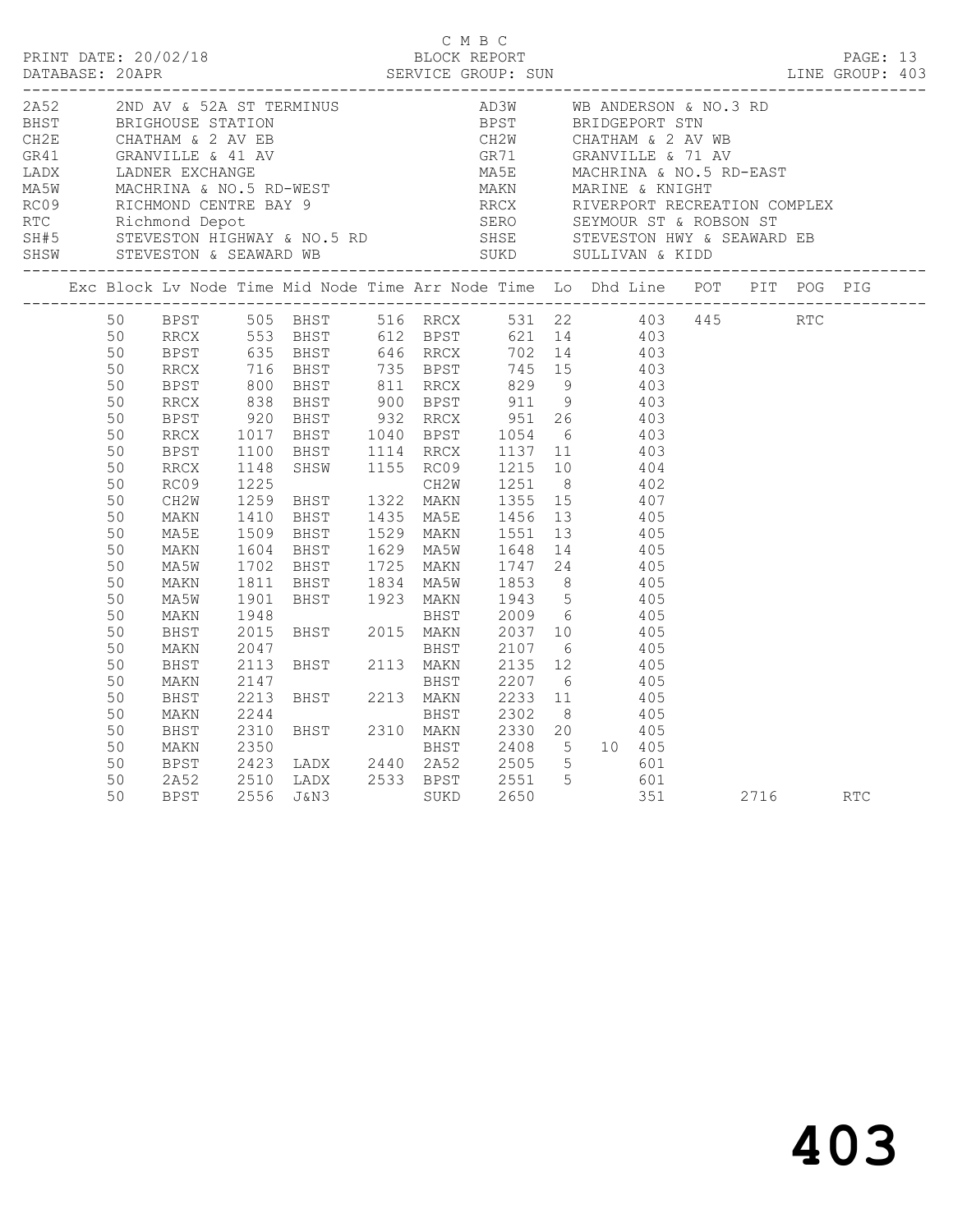|  |          |                              |                                                               |                     |      |                                    |                 |                 | Exc Block Lv Node Time Mid Node Time Arr Node Time Lo Dhd Line POT |     |             | PIT POG PIG          |                             |
|--|----------|------------------------------|---------------------------------------------------------------|---------------------|------|------------------------------------|-----------------|-----------------|--------------------------------------------------------------------|-----|-------------|----------------------|-----------------------------|
|  | 51       | RRCX                         |                                                               | 453 BHST            |      | 512 BPST                           |                 |                 | 521 14 403                                                         | 445 |             | $\operatorname{RTC}$ |                             |
|  | 51       | BPST                         | 535                                                           | BHST                |      | 546 RRCX                           |                 |                 | 601 21 403                                                         |     |             |                      |                             |
|  | 51       | RRCX                         |                                                               | BHST                |      | 641 BPST                           | 651             | 14              | 403                                                                |     |             |                      |                             |
|  | 51       | <b>BPST</b>                  | $\frac{135}{622}$                                             | BHST                |      | 716 RRCX                           | 732             | 25              | $\frac{1}{403}$                                                    |     |             |                      |                             |
|  | 51       | RRCX                         | 757                                                           | BHST                |      | 818 BPST                           | 829 11          |                 | 403                                                                |     |             |                      |                             |
|  | 51       | BPST                         | 840                                                           | BHST                | 851  | RRCX                               | 910             | 6               | 403                                                                |     |             |                      |                             |
|  | 51       | RRCX                         | 916                                                           | BHST                |      | 940 BPST                           | 953             | $\overline{7}$  | 403                                                                |     |             |                      |                             |
|  | 51       | <b>BPST</b>                  | 1000                                                          | BHST                |      | 1014 RRCX                          | 1034            | 16              | 403                                                                |     |             |                      |                             |
|  | 51       | RRCX                         | 1050                                                          | SHSW                |      | 1055 RC09                          | 1115 10         |                 | 404                                                                |     |             |                      |                             |
|  | 51       | RC09                         | 1125                                                          |                     |      | CH2W                               | 1151            | 8 <sup>8</sup>  | 402                                                                |     |             |                      |                             |
|  | 51       | CH2W                         | 1159                                                          | BHST                |      | 1222 MAKN                          | 1254 20         |                 | 407                                                                |     |             |                      |                             |
|  | 51       | MAKN                         | 1314                                                          | BHST                |      | 1339 MA5E                          | 1400            | 8 <sup>8</sup>  | 405                                                                |     |             |                      |                             |
|  | 51       | MA5E                         | 1408                                                          | BHST                | 1429 | MAKN                               | 1453 13         |                 | 405                                                                |     |             |                      |                             |
|  | 51       | MAKN                         | 1506                                                          | BHST                | 1531 | MA5W                               | 1550            | 13              | 405                                                                |     |             |                      |                             |
|  | 51       | MA5W                         | 1603                                                          | BHST                | 1627 | MAKN                               | 1649            | 17              | 405                                                                |     |             |                      |                             |
|  | 51       | MAKN                         | 1706                                                          | BHST                | 1729 | MA5W                               | 1748 10         |                 | 405                                                                |     |             |                      |                             |
|  | 51       | MA5W                         | 1758                                                          | BHST                | 1821 | MAKN                               | 1843 5          |                 | 405                                                                |     |             |                      |                             |
|  | 51       | MAKN                         | 1848                                                          |                     |      | BHST                               | 1909            |                 | 405                                                                |     | 1922   1922 |                      | $\mathop{\rm RTC}\nolimits$ |
|  | 52       | RRCX                         | 523                                                           | BHST                |      | 542 BPST                           |                 |                 | 551 14 403                                                         |     | 515         | RTC                  |                             |
|  | 52       | BPST                         | 605                                                           | BHST                |      | 616 RRCX                           | 631             |                 | 21<br>403                                                          |     |             |                      |                             |
|  | 52       | RRCX                         | 652                                                           | BHST                |      | 711 BPST                           | 721             | 14              | 403                                                                |     |             |                      |                             |
|  | 52       | <b>BPST</b>                  | $\begin{array}{c}\n 1 \\  818 \\  \hline\n 200\n \end{array}$ | BHST                |      | 746 RRCX                           | 804             | 14              | 403                                                                |     |             |                      |                             |
|  | 52       | RRCX                         |                                                               | BHST                |      | 839 BPST                           | 850             | 10              | 403                                                                |     |             |                      |                             |
|  | 52       | BPST                         | 900                                                           | BHST                |      | 912 RRCX                           | 931             | 19              | 403                                                                |     |             |                      |                             |
|  | 52       | RRCX                         | 950                                                           | SHSW                |      | 955 RC09                           | 1013            | $6\overline{6}$ | 404                                                                |     |             |                      |                             |
|  | 52       | RC09                         | 1019                                                          |                     |      | CH2E                               | 1045            | $5\overline{)}$ | 402                                                                |     |             |                      |                             |
|  | 52       | CH2E                         | 1050                                                          |                     |      | RC09                               | 1116            | 5 <sup>5</sup>  | 402                                                                |     |             |                      |                             |
|  | 52       | RC09                         | 1121                                                          | SHSE                |      | 1137 RRCX                          | 1143 8          |                 | 404                                                                |     |             |                      |                             |
|  | 52       | RRCX                         | 1151                                                          | BHST                |      | 1216 BPST                          | 1234            | 6               | 403                                                                |     |             |                      |                             |
|  | 52<br>52 | BPST<br>RRCX                 | 1240<br>1329                                                  | BHST<br>BHST        |      | 1254 RRCX<br>1356 BPST             | 1318<br>1414 16 | 11              | 403<br>403                                                         |     |             |                      |                             |
|  | 52       | <b>BPST</b>                  | 1430                                                          | BHST                |      | 1447 RRCX                          | 1511            | $7\overline{ }$ | 403                                                                |     |             |                      |                             |
|  | 52       | <b>RRCX</b>                  | 1518                                                          | SHSW                |      | 1527 RC09                          | 1545            | 9               | 404                                                                |     |             |                      |                             |
|  | 52       | RC09                         | 1554                                                          |                     |      | CH2W                               | 1622            | $7\overline{ }$ | 402                                                                |     |             |                      |                             |
|  | 52       | CH2W                         | 1629                                                          |                     |      | RC09                               | 1652 26         |                 | 407                                                                |     |             |                      |                             |
|  | 52       | RC09                         | 1718                                                          |                     |      | CH2E                               | 1743 5          |                 | 407                                                                |     |             |                      |                             |
|  | 52       | CH2E                         | 1748                                                          |                     |      | RC09 1813 6                        |                 |                 | 402                                                                |     |             |                      |                             |
|  | 52       | RC09                         |                                                               | 1819 SHSE 1837 RRCX |      |                                    | 1842 5          |                 | 404                                                                |     |             |                      |                             |
|  |          |                              |                                                               |                     |      | 52 RRCX 1847 BHST 1908 BPST 1921 6 |                 |                 | 403                                                                |     |             |                      |                             |
|  | 52       | <b>BPST</b>                  | 1927                                                          | BHST                | 1940 | <b>RRCX</b>                        | 2001            | 7               | 403                                                                |     |             |                      |                             |
|  | 52       | <b>RRCX</b>                  | 2008                                                          | BHST                | 2026 | <b>BPST</b>                        | 2036            | 5               | 403                                                                |     |             |                      |                             |
|  | 52       | <b>BPST</b>                  | 2041                                                          | BHST                | 2053 | <b>RRCX</b>                        | 2113            | 17              | 403                                                                |     |             |                      |                             |
|  | 52       | <b>RRCX</b>                  | 2130                                                          | <b>BHST</b>         | 2148 | <b>BPST</b>                        | 2158            | 19              | 403                                                                |     |             |                      |                             |
|  | 52       | <b>BPST</b>                  | 2217                                                          | <b>BHST</b>         | 2229 | <b>RRCX</b>                        | 2249            | 18              | 403                                                                |     |             |                      |                             |
|  | 52       | $\mathop{\rm RRCX}\nolimits$ | 2307                                                          | BHST                | 2325 | <b>BPST</b>                        | 2334            | 19              | 403                                                                |     |             |                      |                             |
|  | 52       | <b>BPST</b>                  | 2353                                                          | BHST                | 2403 | <b>RRCX</b>                        | 2422            | 18              | 403                                                                |     |             |                      |                             |
|  | 52       | <b>RRCX</b>                  | 2440                                                          | <b>BHST</b>         | 2456 | <b>BPST</b>                        | 2504            | 6               | 403                                                                |     |             |                      |                             |
|  | 52       | <b>BPST</b>                  | 2510                                                          | BHST                | 2520 | <b>RRCX</b>                        | 2535            | 5               | 403                                                                |     |             |                      |                             |
|  | 52       | <b>RRCX</b>                  | 2540                                                          |                     |      | SH#5                               | 2544            |                 | 403                                                                |     | 2547        |                      | RTC                         |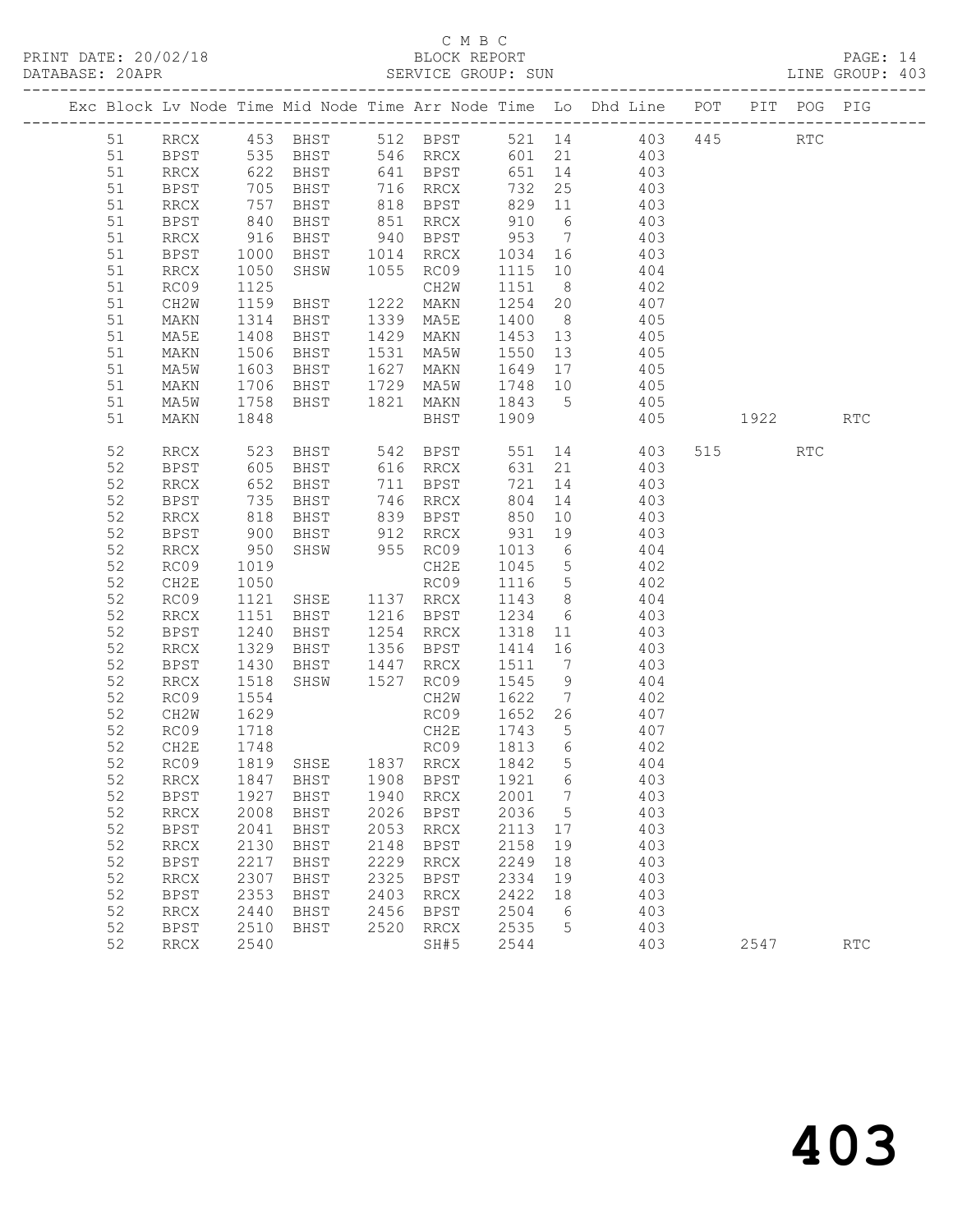## C M B C<br>BLOCK REPORT

|  | DATABASE: 20APR |                          | -------------------                             |                                                                                               | SERVICE GROUP: SUN |                  |                 |                                                                                |              |     | LINE GROUP: 403 |
|--|-----------------|--------------------------|-------------------------------------------------|-----------------------------------------------------------------------------------------------|--------------------|------------------|-----------------|--------------------------------------------------------------------------------|--------------|-----|-----------------|
|  |                 |                          |                                                 |                                                                                               |                    |                  |                 | Exc Block Lv Node Time Mid Node Time Arr Node Time Lo Dhd Line POT PIT POG PIG |              |     |                 |
|  | 53              |                          |                                                 |                                                                                               |                    |                  |                 | CH2E 618<br>RC09 640 659<br>RC09 646 SHSE 659 RRCX 704 15 404                  | 604 RTC      |     |                 |
|  | 53              |                          |                                                 |                                                                                               |                    |                  |                 |                                                                                |              |     |                 |
|  | 53              | RRCX                     |                                                 |                                                                                               |                    |                  |                 | 719 SHSW 724 RC09 740 9 404<br>749 CH2E 813 5 402<br>818 RC09 840 13 402       |              |     |                 |
|  | 53              | RC09                     |                                                 |                                                                                               |                    |                  |                 |                                                                                |              |     |                 |
|  | 53              | CH2E                     |                                                 |                                                                                               |                    |                  |                 |                                                                                |              |     |                 |
|  | 53              | RC09                     | 853<br>920                                      | SHSE 907 RRCX<br>SHSW 925 RC09                                                                |                    | 912<br>942       | 8 <sup>8</sup>  | 404                                                                            |              |     |                 |
|  | 53              | RRCX                     |                                                 |                                                                                               |                    |                  | $7\overline{ }$ | 404                                                                            |              |     |                 |
|  | 53              | RC09                     | 949                                             |                                                                                               | CH2E               | 1015             | 5 <sup>5</sup>  | 402                                                                            |              |     |                 |
|  | 53              | CH2E                     | 1020<br>1052                                    | RC09<br>SHSE 1107 RRCX                                                                        | RC09               |                  |                 | 1046 6 402<br>1113 7 404                                                       |              |     |                 |
|  | 53              | RC09                     |                                                 |                                                                                               |                    |                  |                 |                                                                                |              |     |                 |
|  | 53              | RRCX                     | 1120<br>1155                                    | SHSW 1125 RC09                                                                                |                    | 1145 10          |                 | 404                                                                            |              |     |                 |
|  | 53              | RC09                     |                                                 |                                                                                               | CH2W               | 1221             | 8 <sup>8</sup>  | 402                                                                            |              |     |                 |
|  | 53              | CH2W                     | 1229                                            |                                                                                               | RC09               | 1254             | 20              | 407                                                                            |              |     |                 |
|  | 53              | RC09                     | 1314                                            |                                                                                               |                    |                  |                 | CH2E 1339 9 407<br>RC09 1414 7 402                                             |              |     |                 |
|  | 53              | CH2E                     | $\begin{array}{c}\n1348 \\ \hline\n\end{array}$ |                                                                                               |                    |                  |                 |                                                                                |              |     |                 |
|  | 53              | RC09                     | 1421<br>1450                                    | CHZE<br>RC09<br>SHSE 1438 RRCX<br>TE19 RPST<br>SHSE 1438 RRCX 1444 6<br>BHST 1518 BPST 1536 9 |                    |                  |                 | 404                                                                            |              |     |                 |
|  | 53              | RRCX                     |                                                 |                                                                                               |                    |                  |                 | 403                                                                            |              |     |                 |
|  | 53              | BPST                     |                                                 |                                                                                               |                    |                  |                 | 1545 BHST 1602 RRCX 1626 15 403                                                |              |     |                 |
|  | 53              | RRCX                     |                                                 | 1641 BHST 1707 BPST 1721 9<br>1730 BHST 1745 RRCX 1807                                        |                    |                  |                 | 403                                                                            |              |     |                 |
|  | 53              | BPST                     |                                                 |                                                                                               |                    |                  |                 |                                                                                | 403 1813 RTC |     |                 |
|  | 54              | SH#5                     | 628                                             |                                                                                               |                    |                  |                 | RC09 644 5 404                                                                 | 624 62       | RTC |                 |
|  | 54              | RC09                     | 649                                             |                                                                                               | CH2E               | 713 5            |                 | 402                                                                            |              |     |                 |
|  | 54              | CH2E                     |                                                 |                                                                                               | RC09<br>RRCX       | 740 13           |                 | 402                                                                            |              |     |                 |
|  | 54              | RC09                     |                                                 |                                                                                               |                    | 811 9            |                 | 404                                                                            |              |     |                 |
|  | 54              | $\mathop{\mathrm{RRCX}}$ |                                                 |                                                                                               |                    | 842              | $\overline{7}$  | 404                                                                            |              |     |                 |
|  | 54              | RC09                     | 849<br>920                                      |                                                                                               | CH2E               | 915<br>945       | $5\overline{)}$ | 402                                                                            |              |     |                 |
|  | 54              | CH2E                     |                                                 |                                                                                               | RC09               |                  | $\overline{7}$  | $\frac{1}{4}$ 0 2                                                              |              |     |                 |
|  | 54              | RC09                     | 952<br>1020                                     | CHZE<br>RCO9<br>SHSE 1007 RRCX<br>SHSW 1025 RCO9                                              |                    | 1013 7<br>1045 7 |                 | 404                                                                            |              |     |                 |
|  | 54              | RRCX                     |                                                 |                                                                                               |                    |                  |                 | 404                                                                            |              |     |                 |
|  | 54              | RC09                     | 1052                                            |                                                                                               | CH2W               | 1118 15          |                 | 402                                                                            |              |     |                 |
|  | 54              | CH2W                     | 1133                                            |                                                                                               | RC09               | 1158             | 16              | 407                                                                            |              |     |                 |
|  | 54              | RC09                     | 1214                                            |                                                                                               | CH2E               | 1236 12          |                 | 407                                                                            |              |     |                 |
|  | 54              | CH2E                     | 1248                                            | SHSE 1338 RCO9                                                                                |                    | 1314             | $7\overline{ }$ | 402                                                                            |              |     |                 |
|  | 54              | RC09                     | 1321                                            |                                                                                               |                    | 1344 5           |                 | 404                                                                            |              |     |                 |
|  | 54              | RRCX                     | 1349                                            | BHST 1416 BPST                                                                                |                    | 1434 11          |                 | 403                                                                            |              |     |                 |
|  | 54              | <b>BPST</b>              | 1445<br>1535                                    | BHST                                                                                          | 1502 RRCX          | 1526 9<br>1621 9 |                 | 403                                                                            |              |     |                 |
|  | 54              | RRCX                     |                                                 | BHST                                                                                          | 1605 BPST          |                  |                 | 403                                                                            |              |     |                 |
|  | 54              | BPST                     | 1630<br>1716                                    | BHST 1647 RRCX 1710 6<br>SHSW 1726 RC09 1744 9                                                |                    |                  |                 | 1710 6 403                                                                     |              |     |                 |
|  | 54              | RRCX                     |                                                 |                                                                                               |                    |                  |                 | 404                                                                            |              |     |                 |
|  | 54              | RC09                     | $\frac{1}{1753}$                                |                                                                                               | CH2W 1821 5        |                  |                 | 402                                                                            |              |     |                 |
|  | 54              | CH2W                     |                                                 | 1826 BHST 1847 MAKN 1915                                                                      |                    |                  |                 | 407 1929                                                                       |              |     | <b>RTC</b>      |
|  |                 |                          |                                                 |                                                                                               |                    |                  |                 |                                                                                |              |     |                 |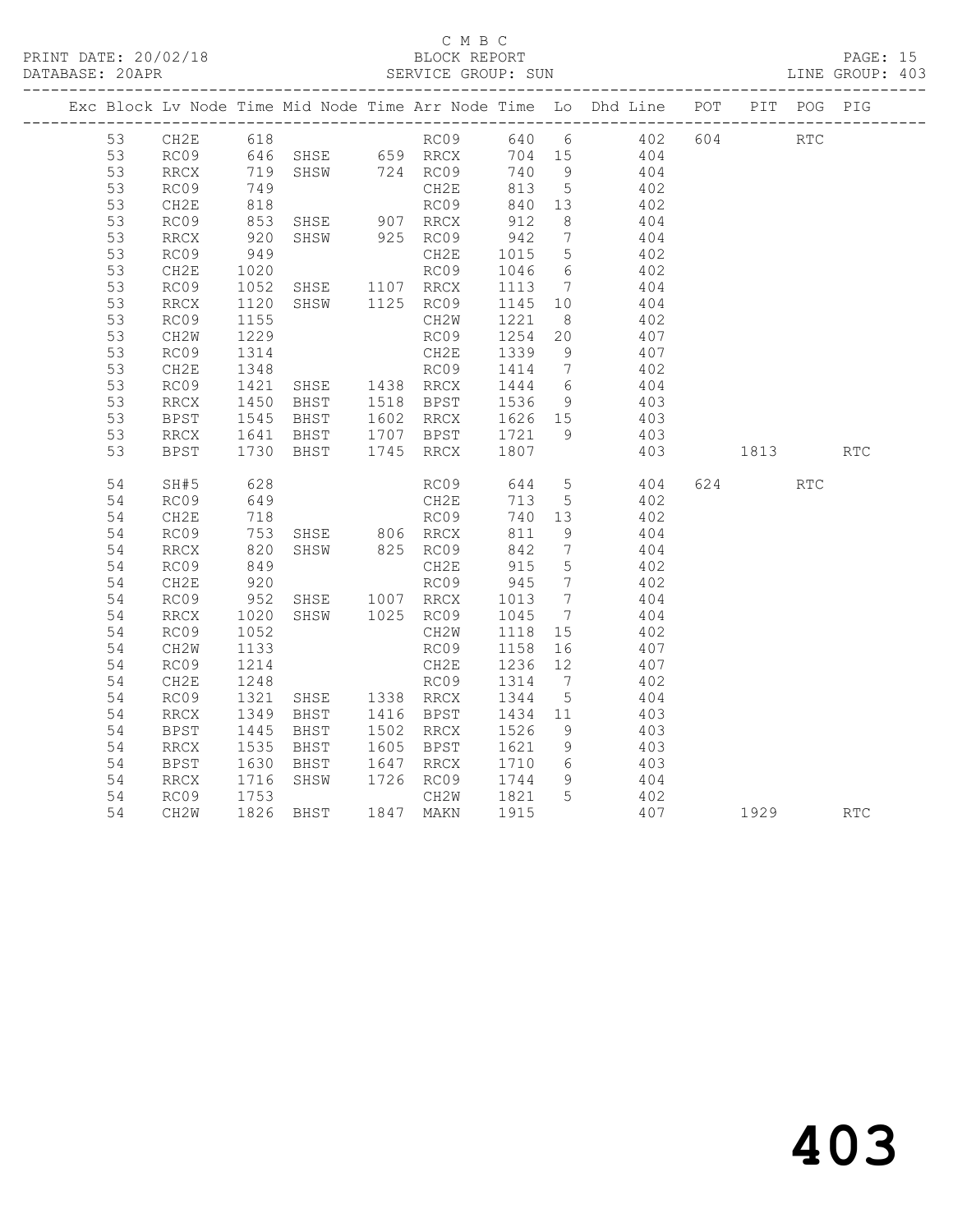| Exc Block Lv Node Time Mid Node Time Arr Node Time Lo Dhd Line POT PIT POG PIG<br>55 RC09 652<br>55 RM 732 BHST 753 MAKN 819 20 407 637<br>55 MAKN 839 BHST 994 CH2W 922 5<br>55 MAKN 10028 BHST 949 MAKN 1017 11<br>55 MAKN 1028 BHST 1 |          |                                             |              | Exc Block Lv Node Time Mid Node Time Arr Node Time Lo Dhd Line POT PIT POG PIG |             |                                                                                                                                                                                                                                                  |                |         |              |  |     |  |
|------------------------------------------------------------------------------------------------------------------------------------------------------------------------------------------------------------------------------------------|----------|---------------------------------------------|--------------|--------------------------------------------------------------------------------|-------------|--------------------------------------------------------------------------------------------------------------------------------------------------------------------------------------------------------------------------------------------------|----------------|---------|--------------|--|-----|--|
|                                                                                                                                                                                                                                          |          |                                             |              |                                                                                |             |                                                                                                                                                                                                                                                  |                |         |              |  |     |  |
|                                                                                                                                                                                                                                          |          |                                             |              |                                                                                |             |                                                                                                                                                                                                                                                  |                |         |              |  |     |  |
|                                                                                                                                                                                                                                          |          |                                             |              |                                                                                |             |                                                                                                                                                                                                                                                  |                |         |              |  |     |  |
|                                                                                                                                                                                                                                          |          |                                             |              |                                                                                |             |                                                                                                                                                                                                                                                  |                |         |              |  |     |  |
|                                                                                                                                                                                                                                          |          |                                             |              |                                                                                |             |                                                                                                                                                                                                                                                  |                |         |              |  |     |  |
|                                                                                                                                                                                                                                          |          |                                             |              |                                                                                |             |                                                                                                                                                                                                                                                  |                |         |              |  |     |  |
|                                                                                                                                                                                                                                          |          |                                             |              |                                                                                |             |                                                                                                                                                                                                                                                  |                |         |              |  |     |  |
|                                                                                                                                                                                                                                          |          |                                             |              |                                                                                |             |                                                                                                                                                                                                                                                  |                |         |              |  |     |  |
|                                                                                                                                                                                                                                          |          |                                             |              |                                                                                |             |                                                                                                                                                                                                                                                  |                |         |              |  |     |  |
|                                                                                                                                                                                                                                          |          |                                             |              |                                                                                |             |                                                                                                                                                                                                                                                  |                |         |              |  |     |  |
|                                                                                                                                                                                                                                          |          |                                             |              |                                                                                |             |                                                                                                                                                                                                                                                  |                |         |              |  |     |  |
|                                                                                                                                                                                                                                          |          |                                             |              |                                                                                |             |                                                                                                                                                                                                                                                  |                |         |              |  |     |  |
|                                                                                                                                                                                                                                          |          |                                             |              |                                                                                |             |                                                                                                                                                                                                                                                  |                |         |              |  |     |  |
|                                                                                                                                                                                                                                          |          |                                             |              |                                                                                |             |                                                                                                                                                                                                                                                  |                |         |              |  |     |  |
|                                                                                                                                                                                                                                          |          |                                             |              |                                                                                |             |                                                                                                                                                                                                                                                  |                |         |              |  |     |  |
|                                                                                                                                                                                                                                          | 55       | BPST                                        | 1830         |                                                                                |             |                                                                                                                                                                                                                                                  |                |         |              |  |     |  |
|                                                                                                                                                                                                                                          | 55       | RRCX                                        |              |                                                                                |             |                                                                                                                                                                                                                                                  |                |         |              |  |     |  |
|                                                                                                                                                                                                                                          | 55       | BPST                                        | 1922<br>2009 |                                                                                |             |                                                                                                                                                                                                                                                  |                |         |              |  |     |  |
|                                                                                                                                                                                                                                          | 55       | RRCX                                        | 2050         |                                                                                |             |                                                                                                                                                                                                                                                  |                |         |              |  |     |  |
|                                                                                                                                                                                                                                          | 55       | RC09                                        | 2119         |                                                                                |             |                                                                                                                                                                                                                                                  |                |         |              |  |     |  |
|                                                                                                                                                                                                                                          | 55       | CH2E                                        |              |                                                                                |             |                                                                                                                                                                                                                                                  |                |         |              |  |     |  |
|                                                                                                                                                                                                                                          | 55       | RC09                                        | 2150<br>2219 |                                                                                |             |                                                                                                                                                                                                                                                  |                |         |              |  |     |  |
|                                                                                                                                                                                                                                          | 55       | CH2E                                        | 2248         |                                                                                |             |                                                                                                                                                                                                                                                  |                |         |              |  |     |  |
|                                                                                                                                                                                                                                          | 55       | RC09                                        | 2313         | RC09<br>CH2E<br>SHSE 2328 RRCX<br>CHE 2343 RC09                                |             |                                                                                                                                                                                                                                                  |                |         |              |  |     |  |
|                                                                                                                                                                                                                                          | 55       | RRCX                                        |              |                                                                                |             | BHST 1807 BPST 1821 9 403<br>BHST 1843 RRCX 1904 18 403<br>BHST 1943 BPST 1956 13 403<br>BHST 2021 RRCX 2042 8 403<br>SHSW 2055 RC09 2111 8 404<br>CH2E 2143 7 402<br>RC09 2212 7 402<br>CH2E 2243 5 402<br>RC09 2308 5 402<br>RSE 2328 RRCX 233 |                |         |              |  |     |  |
|                                                                                                                                                                                                                                          | 55       | RC09                                        | 2338<br>2400 |                                                                                |             |                                                                                                                                                                                                                                                  |                |         |              |  |     |  |
|                                                                                                                                                                                                                                          | 55       | RRCX                                        | 2430         |                                                                                |             |                                                                                                                                                                                                                                                  |                |         |              |  |     |  |
|                                                                                                                                                                                                                                          | 55       | RC09                                        | 2500         | SHSE 2513 RRCX                                                                 |             |                                                                                                                                                                                                                                                  | 2518 15        |         | 404          |  |     |  |
|                                                                                                                                                                                                                                          | 55       | RRCX                                        | 2533<br>2616 |                                                                                |             |                                                                                                                                                                                                                                                  | 2538 28 10 404 |         |              |  |     |  |
|                                                                                                                                                                                                                                          | 55       | AD3W                                        |              |                                                                                |             |                                                                                                                                                                                                                                                  | 2702 7         |         | N10          |  |     |  |
|                                                                                                                                                                                                                                          | 55       | SERO                                        | 2709         | SH#5<br>GR41 2647 SERO<br>GR41 2724 AD3W                                       |             |                                                                                                                                                                                                                                                  | 2801 21        |         | N10          |  |     |  |
|                                                                                                                                                                                                                                          | 55       | AD3W                                        | 2822         |                                                                                |             | GR71                                                                                                                                                                                                                                             | 2839           |         | N10 2851 RTC |  |     |  |
|                                                                                                                                                                                                                                          | 56       |                                             |              |                                                                                |             |                                                                                                                                                                                                                                                  |                |         |              |  | RTC |  |
|                                                                                                                                                                                                                                          | 56       |                                             |              |                                                                                |             |                                                                                                                                                                                                                                                  |                |         |              |  |     |  |
|                                                                                                                                                                                                                                          | 56       | RC09                                        | 819          |                                                                                |             | CH2E 845 5 402                                                                                                                                                                                                                                   |                |         |              |  |     |  |
|                                                                                                                                                                                                                                          | 56 CH2E  |                                             | 850          |                                                                                |             | RC09                                                                                                                                                                                                                                             | 915 7          |         | 402          |  |     |  |
|                                                                                                                                                                                                                                          | 56<br>56 | RC09                                        | 922<br>957   | SHSE                                                                           | 937<br>1020 | RRCX<br><b>BPST</b>                                                                                                                                                                                                                              | 943<br>1034    | 14      | 404<br>403   |  |     |  |
|                                                                                                                                                                                                                                          | 56       | $\mathop{\rm RRCX}\nolimits$<br><b>BPST</b> | 1040         | BHST<br>BHST                                                                   | 1054        | RRCX                                                                                                                                                                                                                                             | 1116           | 6<br>15 | 403          |  |     |  |
|                                                                                                                                                                                                                                          | 56       | RRCX                                        | 1131         | BHST                                                                           | 1156        | BPST                                                                                                                                                                                                                                             | 1214           | 6       | 403          |  |     |  |
|                                                                                                                                                                                                                                          | 56       | <b>BPST</b>                                 | 1220         | BHST                                                                           | 1234        | <b>RRCX</b>                                                                                                                                                                                                                                      | 1258           | 11      | 403          |  |     |  |
|                                                                                                                                                                                                                                          | 56       | RRCX                                        | 1309         | $_{\rm BHST}$                                                                  | 1336        | <b>BPST</b>                                                                                                                                                                                                                                      | 1354           | 6       | 403          |  |     |  |
|                                                                                                                                                                                                                                          | 56       | <b>BPST</b>                                 | 1400         | BHST                                                                           | 1417        | RRCX                                                                                                                                                                                                                                             | 1441           | 7       | 403          |  |     |  |
|                                                                                                                                                                                                                                          | 56       | RRCX                                        | 1448         | SHSW                                                                           | 1457        | RC09                                                                                                                                                                                                                                             | 1515           | 9       | 404          |  |     |  |
|                                                                                                                                                                                                                                          | 56       | RC09                                        | 1524         |                                                                                |             | CH2W                                                                                                                                                                                                                                             | 1552           | 7       | 402          |  |     |  |
|                                                                                                                                                                                                                                          | 56       | CH2W                                        | 1559         | BHST                                                                           | 1623        | MAKN                                                                                                                                                                                                                                             | 1659           | 20      | 407          |  |     |  |
|                                                                                                                                                                                                                                          | 56       | MAKN                                        | 1719         | BHST                                                                           | 1752        | CH2E                                                                                                                                                                                                                                             | 1814           | 6       | 407          |  |     |  |
|                                                                                                                                                                                                                                          | 56       | CH2E                                        | 1820         |                                                                                |             | RC09                                                                                                                                                                                                                                             | 1845           | 5       | 402          |  |     |  |
|                                                                                                                                                                                                                                          | 56       | RC09                                        | 1850         | SHSE                                                                           | 1908        | RRCX                                                                                                                                                                                                                                             | 1913           | 7       | 404          |  |     |  |
|                                                                                                                                                                                                                                          | 56       | $\mathop{\rm RRCX}\nolimits$                | 1920         | SHSW                                                                           | 1925        | RC09                                                                                                                                                                                                                                             | 1941           | 7       | 404          |  |     |  |
|                                                                                                                                                                                                                                          | 56       | RC09                                        | 1948         |                                                                                |             | CH2E                                                                                                                                                                                                                                             | 2016           | 6       | 402          |  |     |  |
|                                                                                                                                                                                                                                          | 56       | CH2E                                        | 2022         |                                                                                |             | RC09                                                                                                                                                                                                                                             | 2044           | 8       | 402          |  |     |  |
|                                                                                                                                                                                                                                          | 56       | RC09                                        | 2052         | SHSE                                                                           | 2109        | $\mathop{\mathrm{RRCX}}$                                                                                                                                                                                                                         | 2114           | 6       | 404          |  |     |  |
|                                                                                                                                                                                                                                          | 56       | $\mathop{\rm RRCX}\nolimits$                | 2120         | SHSW                                                                           | 2125        | RC09                                                                                                                                                                                                                                             | 2141           | 8       | 404          |  |     |  |
|                                                                                                                                                                                                                                          | 56       | RC09                                        | 2149         |                                                                                |             | CH2E                                                                                                                                                                                                                                             | 2213           | 5       | 402          |  |     |  |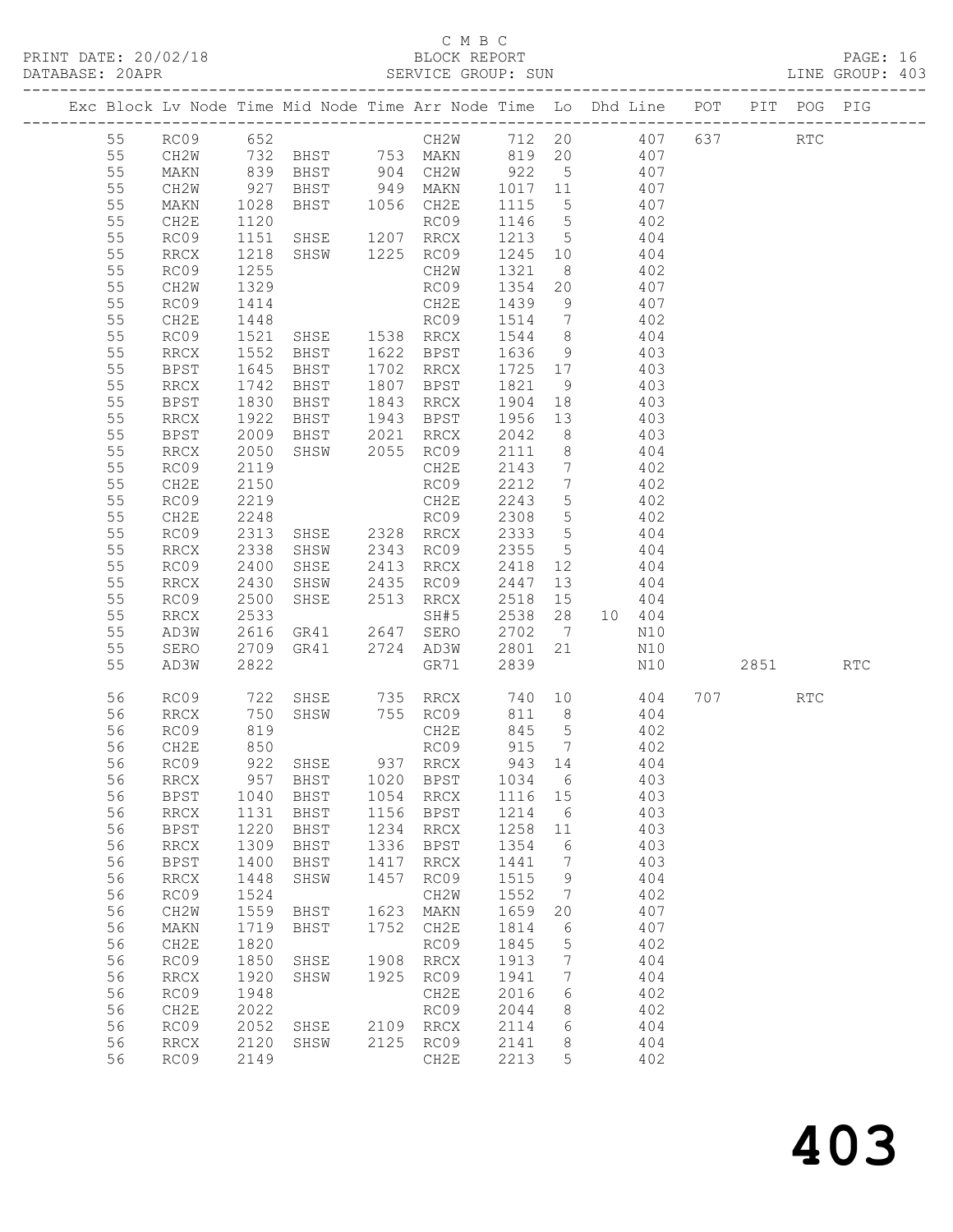| DATABASE: 20APR |          | -------------------- |                   |                                                                                |      | SERVICE GROUP: SUN                                                              |        |     |                            |     |      |     | LINE GROUP: 403 |
|-----------------|----------|----------------------|-------------------|--------------------------------------------------------------------------------|------|---------------------------------------------------------------------------------|--------|-----|----------------------------|-----|------|-----|-----------------|
|                 |          |                      |                   | Exc Block Lv Node Time Mid Node Time Arr Node Time Lo Dhd Line POT PIT POG PIG |      |                                                                                 |        |     |                            |     |      |     |                 |
|                 | 56       |                      |                   | CH2E 2218 RC09 2238 11 402                                                     |      |                                                                                 |        |     |                            |     |      |     |                 |
|                 | 56       |                      |                   | RC09 2249 CH2E 2313 402 2324 RTC                                               |      |                                                                                 |        |     |                            |     |      |     |                 |
|                 | 57       | MAKN                 |                   | 737 BHST 801 CH2W 817 15 407 721 RTC<br>832 BHST 854 MAKN 922 17 407           |      |                                                                                 |        |     |                            |     |      |     |                 |
|                 | 57       | CH2W                 |                   |                                                                                |      |                                                                                 |        |     |                            |     |      |     |                 |
|                 | 57       | MAKN                 | 939               |                                                                                |      | BHST 1005 CH2W 1023 19 407                                                      |        |     |                            |     |      |     |                 |
|                 | 57       | CH2W                 | 1042              |                                                                                |      | RC09                                                                            |        |     | 1107 13 407                |     |      |     |                 |
|                 | 57       | RC09                 | 1120              |                                                                                |      |                                                                                 | 1142 8 |     |                            | 407 |      |     |                 |
|                 | 57       | CH2E                 | 1150              | CH2E<br>RC09<br>SHSE 1238 RRCX                                                 |      | RC09 $\frac{1}{1216}$ 5 $\frac{107}{402}$                                       |        |     |                            |     |      |     |                 |
|                 | 57       | RC09                 | 1221              |                                                                                |      |                                                                                 |        |     | 1244 5 404                 |     |      |     |                 |
|                 | 57       | RRCX                 | 1249              |                                                                                |      | BHST 1316 BPST 1334 6 403                                                       |        |     |                            |     |      |     |                 |
|                 | 57       | BPST                 | 1340<br>1435      |                                                                                |      | BHST 1356 RRCX 1420 15<br>BHST 1503 BPST 1521 9                                 |        |     | 403<br>403                 |     |      |     |                 |
|                 | 57       | RRCX                 |                   |                                                                                |      |                                                                                 |        |     |                            |     |      |     |                 |
|                 | 57       | BPST                 | 1530              | BHST 1547 RRCX                                                                 |      |                                                                                 |        |     | 1611 6 403                 |     |      |     |                 |
|                 | 57       | RRCX                 | 1617              | SHSW                                                                           |      | 1627 RC09 1645 8 404                                                            |        |     |                            |     |      |     |                 |
|                 | 57       | RC09                 | 1653<br>1726      |                                                                                |      |                                                                                 |        |     | 1721 5 402<br>1816 9 407   |     |      |     |                 |
|                 | 57       | CH2W                 |                   |                                                                                |      |                                                                                 |        |     |                            |     |      |     |                 |
|                 | 57       | MAKN                 | 1825              |                                                                                |      | BHST 1856 CH2W 1917 9 407                                                       |        |     |                            |     |      |     |                 |
|                 | 57       | CH2W                 | 1926              |                                                                                |      | BHST 1947 MAKN 2015 10 407                                                      |        |     |                            |     |      |     |                 |
|                 | 57       | MAKN                 | 2025              | 2025 BHST 2052 CH2W 2110 16 407<br>2126 BHST 2144 MAKN 2208 407                |      |                                                                                 |        |     |                            |     |      |     |                 |
|                 | 57       | CH2W                 |                   |                                                                                |      |                                                                                 |        |     |                            | 407 | 2221 |     | <b>RTC</b>      |
|                 | 58       | RRCX                 | 738               |                                                                                |      | BHST 758 BPST 809 11 403                                                        |        |     |                            |     | 730  | RTC |                 |
|                 | 58       | BPST                 |                   |                                                                                |      |                                                                                 |        |     |                            | 403 |      |     |                 |
|                 | 58       | RRCX                 | 820<br>855<br>940 |                                                                                |      | BHST 831 RRCX 849 6 403<br>BHST 919 BPST 932 8 403<br>BHST 952 RRCX 1011 24 403 |        |     |                            |     |      |     |                 |
|                 | 58       | BPST                 |                   |                                                                                |      |                                                                                 |        |     |                            |     |      |     |                 |
|                 | 58       | RRCX                 | 1035              |                                                                                |      | BHST 1058 BPST 1114 6 403                                                       |        |     |                            |     |      |     |                 |
|                 | 58       | <b>BPST</b>          | 1120<br>1211      |                                                                                |      | BHST 1134 RRCX 1157 14 403<br>BHST 1236 BPST 1254 6 403                         |        |     |                            |     |      |     |                 |
|                 | 58       | RRCX                 |                   |                                                                                |      |                                                                                 |        |     | $\frac{1251}{1340}$ 26 403 |     |      |     |                 |
|                 | 58       | BPST                 | 1300              | <b>BHST</b>                                                                    |      | 1316 RRCX                                                                       |        |     |                            |     |      |     |                 |
|                 | 58       | RRCX                 | 1406              |                                                                                |      | BHST 1433 BPST 1451 9 403                                                       |        |     |                            |     |      |     |                 |
|                 | 58       | BPST                 | 1500              | BHST 1517 RRCX                                                                 |      | SHSW 1557 RC09                                                                  |        |     | 1541 6 403                 |     |      |     |                 |
|                 | 58       | RRCX                 | 1547<br>1623      |                                                                                |      |                                                                                 | 1615 8 |     | $1651$ 5 402               | 404 |      |     |                 |
|                 | 58<br>58 | RC09                 | 1656              |                                                                                |      | CH2W<br>BHST 1719 MAKN 1750 5 407                                               |        |     |                            |     |      |     |                 |
|                 | 58       | CH2W<br>MAKN         |                   |                                                                                |      | BHST 1826 CH2W 1847 9 407                                                       |        |     |                            |     |      |     |                 |
|                 | 58       | CH2W                 |                   | 1755 BHST<br>1856 BHST<br>1954 BHST                                            |      |                                                                                 |        |     |                            |     |      |     |                 |
|                 | 58       | MAKN                 |                   |                                                                                |      | BHST 1917 MAKN 1945 9<br>BHST 2022 CH2W 2042 14                                 |        |     | 1945 9 407<br>2042 14 407  |     |      |     |                 |
|                 | 58       |                      |                   | CH2W 2056 BHST 2114 MAKN 2140 17 407                                           |      |                                                                                 |        |     |                            |     |      |     |                 |
|                 | 58       | MAKN                 | 2157              | BHST                                                                           | 2222 | CH2W                                                                            | 2240   | - 6 |                            | 407 |      |     |                 |
|                 | 58       | CH2W                 | 2246              | BHST                                                                           | 2302 | MAKN                                                                            | 2326   | 17  |                            | 407 |      |     |                 |
|                 | 58       | MAKN                 | 2343              | BHST                                                                           | 2406 | CH2W                                                                            | 2423   | 27  |                            | 407 |      |     |                 |
|                 | 58       | CH2W                 | 2450              | BHST                                                                           | 2506 | MAKN                                                                            | 2529   | 13  |                            | 407 |      |     |                 |
|                 | 58       | MAKN                 | 2542              | BPST                                                                           | 2553 | BHST                                                                            | 2604   | 26  |                            | 407 |      |     |                 |
|                 | 58       | BHST                 | 2630              |                                                                                |      | CH2W                                                                            | 2646   | 19  | 15 401                     |     |      |     |                 |
|                 | 58       | AD3W                 | 2720              | GR41                                                                           |      | 2739 SERO                                                                       | 2754   | 15  |                            | N10 |      |     |                 |
|                 | 58       | SERO                 | 2809              | GR41                                                                           |      | 2824 AD3W                                                                       | 2850   | 5   |                            | N10 |      |     |                 |
|                 | 58       | AD3W                 | 2855              |                                                                                |      | GR71                                                                            | 2912   |     |                            | N10 | 2924 |     | <b>RTC</b>      |
|                 |          |                      |                   |                                                                                |      |                                                                                 |        |     |                            |     |      |     |                 |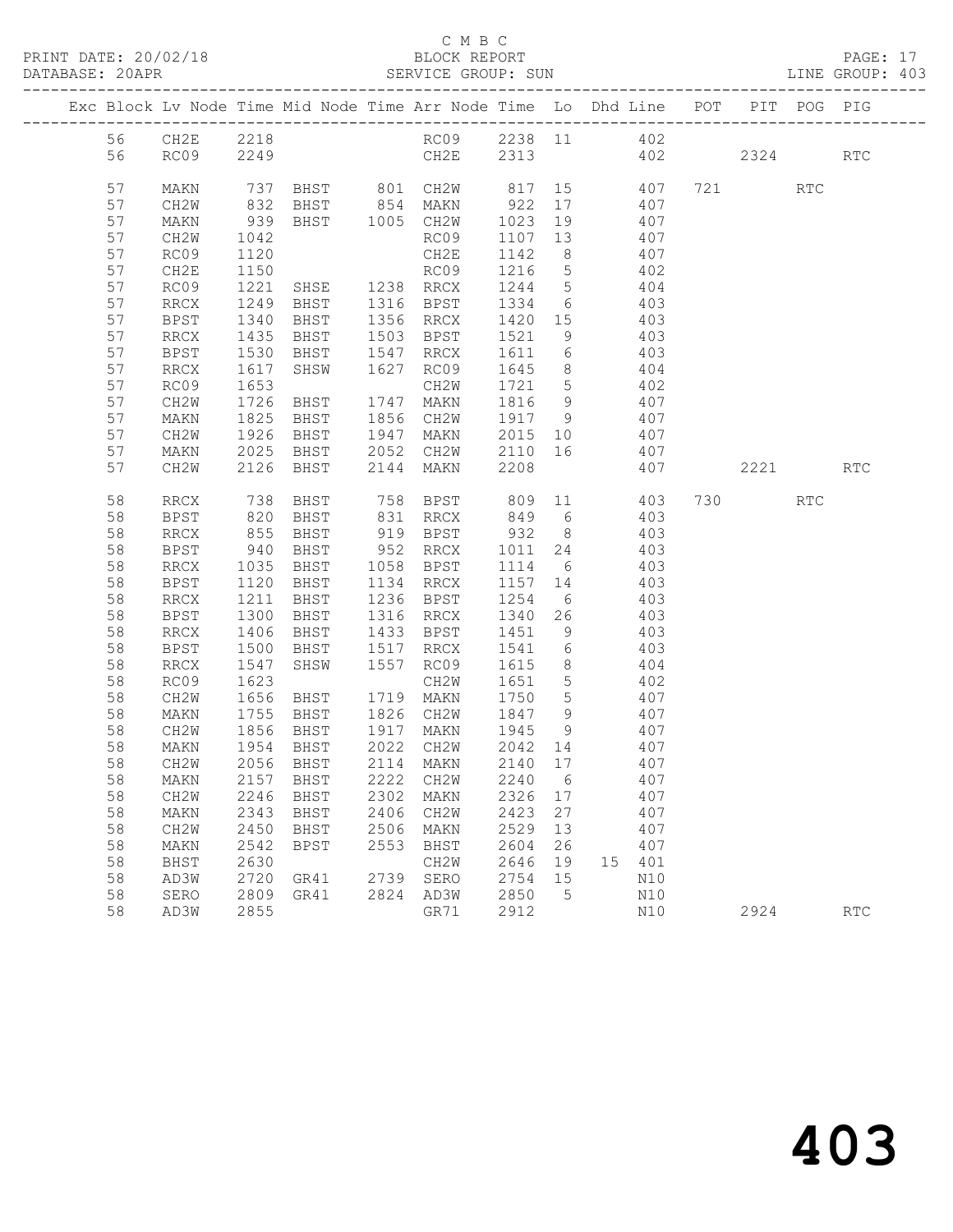|  |    |                              |                                  |                                                                           |                        |      |                                     |                 | Exc Block Lv Node Time Mid Node Time Arr Node Time Lo Dhd Line POT PIT POG PIG |          |     |            |
|--|----|------------------------------|----------------------------------|---------------------------------------------------------------------------|------------------------|------|-------------------------------------|-----------------|--------------------------------------------------------------------------------|----------|-----|------------|
|  | 59 | MA5E                         |                                  |                                                                           |                        |      |                                     |                 | 748 BHST 803 MAKN 822 16 405 744 RTC                                           |          |     |            |
|  | 59 | MAKN                         |                                  |                                                                           |                        |      |                                     |                 |                                                                                |          |     |            |
|  | 59 | MA5E                         |                                  |                                                                           |                        |      |                                     |                 |                                                                                |          |     |            |
|  | 59 | MAKN                         |                                  |                                                                           |                        |      |                                     |                 | 405                                                                            |          |     |            |
|  | 59 | MA5E                         | 1017<br>1106                     | -----<br>BHST 1039 MA5E 1101 5<br>BHST 1125 MAKN 1145 30                  |                        |      |                                     |                 | 405                                                                            |          |     |            |
|  | 59 | MAKN                         | 1215                             | BHST                                                                      | 1247 CH2E              |      | 1309                                | - 9             | 407                                                                            |          |     |            |
|  | 59 | CH2E                         | 1318                             |                                                                           |                        | RC09 | 1344 7                              |                 | 402                                                                            |          |     |            |
|  | 59 | RC09                         | 1351                             | SHSE                                                                      | 1408 RRCX              |      | 1414 6                              |                 | 404                                                                            |          |     |            |
|  | 59 | $\mathop{\mathrm{RRCX}}$     | 1420<br>1515                     | BHST 1448 BPST<br>BHST 1532 RRCX                                          |                        |      | 1506 9<br>1556 11                   |                 | 403                                                                            |          |     |            |
|  | 59 | <b>BPST</b>                  |                                  |                                                                           |                        |      |                                     |                 | 403                                                                            |          |     |            |
|  | 59 | $\mathop{\mathrm{RRCX}}$     |                                  | BHST 1637 BPST                                                            |                        |      | 1651                                | 9               | 403                                                                            |          |     |            |
|  | 59 | <b>BPST</b>                  |                                  | BHST                                                                      | 1715 RRCX              |      | 1737    11<br>1813    5             |                 | 403                                                                            |          |     |            |
|  | 59 | RRCX                         | $\frac{1607}{1700}$              | SHSW                                                                      | 1755 RC09              |      |                                     |                 | 404                                                                            |          |     |            |
|  | 59 | RC09                         | 1818<br>181 <sub>0</sub><br>1852 |                                                                           |                        | CH2E | 1846 6<br>1916 5                    |                 | 402                                                                            |          |     |            |
|  | 59 | CH2E                         |                                  |                                                                           |                        | RC09 |                                     |                 | 402                                                                            |          |     |            |
|  | 59 | RC09                         | 1921<br>1950                     | SHSE 1939 RRCX                                                            |                        |      | 1944 6                              |                 | 404                                                                            |          |     |            |
|  | 59 | RRCX                         | 1950                             | SHSW 1955 RC09                                                            |                        |      | 2011 8                              |                 | 404                                                                            |          |     |            |
|  | 59 | RC09                         | 2019                             |                                                                           |                        | CH2E | 2047 6                              |                 | 402                                                                            |          |     |            |
|  | 59 | CH2E                         | 2053                             | RCU9<br>SHSE 2139 RRCX                                                    |                        | RC09 | 2115<br>2115 7<br>2144 18           | $\overline{7}$  | 402                                                                            |          |     |            |
|  | 59 | RC09                         | 2122                             |                                                                           |                        |      |                                     |                 | 404                                                                            |          |     |            |
|  | 59 | RRCX                         | 2202                             | BHST                                                                      | 2220 BPST<br>2301 RRCX |      | 2230                                | 19              | 403                                                                            |          |     |            |
|  | 59 | <b>BPST</b>                  | 2249                             | BHST                                                                      |                        |      | 2321                                | 18              | 403                                                                            |          |     |            |
|  | 59 | RRCX                         | 2339                             | BHST                                                                      | 2356 BPST              |      | 2404 21                             |                 | 403                                                                            |          |     |            |
|  | 59 | <b>BPST</b>                  | 2425<br>2510                     | BHST 2435 RRCX 2450 20<br>BHST 2526 BPST 2534 6                           |                        |      |                                     |                 | $403$<br>$403$                                                                 |          |     |            |
|  | 59 | RRCX                         |                                  |                                                                           |                        |      |                                     |                 |                                                                                |          |     |            |
|  | 59 | <b>BPST</b>                  | 2540                             | BHST                                                                      |                        |      | 2550 RRCX 2605 5                    |                 | 403                                                                            |          |     |            |
|  | 59 | RRCX                         | 2610                             |                                                                           |                        | SH#5 | 2614                                |                 | 403                                                                            | 2617     |     | <b>RTC</b> |
|  | 60 | MAKN                         |                                  |                                                                           |                        |      | 841 5<br>922 22                     |                 | 405 745<br>405                                                                 |          | RTC |            |
|  | 60 | MA5E                         |                                  |                                                                           |                        |      |                                     |                 |                                                                                |          |     |            |
|  | 60 | MAKN                         | 944<br>1034                      | BHST 1006 MA5E<br>BHST 1053 MAKN                                          |                        |      | 1028<br>1113                        | 6               | 405<br>405                                                                     |          |     |            |
|  | 60 | MA5E                         |                                  |                                                                           |                        |      | 1113                                | 6               |                                                                                |          |     |            |
|  | 60 | MAKN                         | 1119                             | BHST 1150 CH2E                                                            |                        |      | 1209 10                             |                 | 407                                                                            |          |     |            |
|  | 60 | CH2E                         | 1219                             |                                                                           |                        | RC09 | 1245                                | 6               | 402                                                                            |          |     |            |
|  | 60 | RC09                         | 1251                             | SHSE 1308 RRCX                                                            |                        |      | 1314                                | $5^{\circ}$     | 404                                                                            |          |     |            |
|  | 60 | $\mathop{\rm RRCX}\nolimits$ | 1319                             | SHSW                                                                      | 1326 RC09              |      | 1346                                | 9               | 404<br>402                                                                     |          |     |            |
|  | 60 | RC09                         | 1355                             |                                                                           |                        | CH2W | 1424                                | $5\overline{)}$ |                                                                                |          |     |            |
|  | 60 | CH <sub>2</sub> W            | 1429                             |                                                                           |                        | RC09 | 1453 21                             |                 | 407                                                                            |          |     |            |
|  | 60 | RC09                         | 1514                             |                                                                           |                        | CH2E | 1539 9                              |                 | 407                                                                            |          |     |            |
|  | 60 | CH2E                         | 1548                             |                                                                           |                        |      |                                     |                 | 402                                                                            |          |     |            |
|  | 60 | RC09                         | 1620<br>1656                     | SHSE 1638 RRCX 1644 12<br>BHSE 1638 RRCX 1644 12<br>BHST 1722 BPST 1736 9 |                        |      |                                     |                 | $404$<br>$403$                                                                 |          |     |            |
|  | 60 | RRCX                         |                                  |                                                                           |                        |      |                                     |                 |                                                                                |          |     |            |
|  | 60 | BPST                         |                                  | 1745 BHST<br>1832 BHST<br>BHST                                            |                        |      | 1800 RRCX 1822 10<br>1853 BPST 1906 |                 | 403                                                                            |          |     |            |
|  | 60 | RRCX                         |                                  |                                                                           | 1853 BPST              |      | 1906                                |                 | 403                                                                            | 1919 RTC |     |            |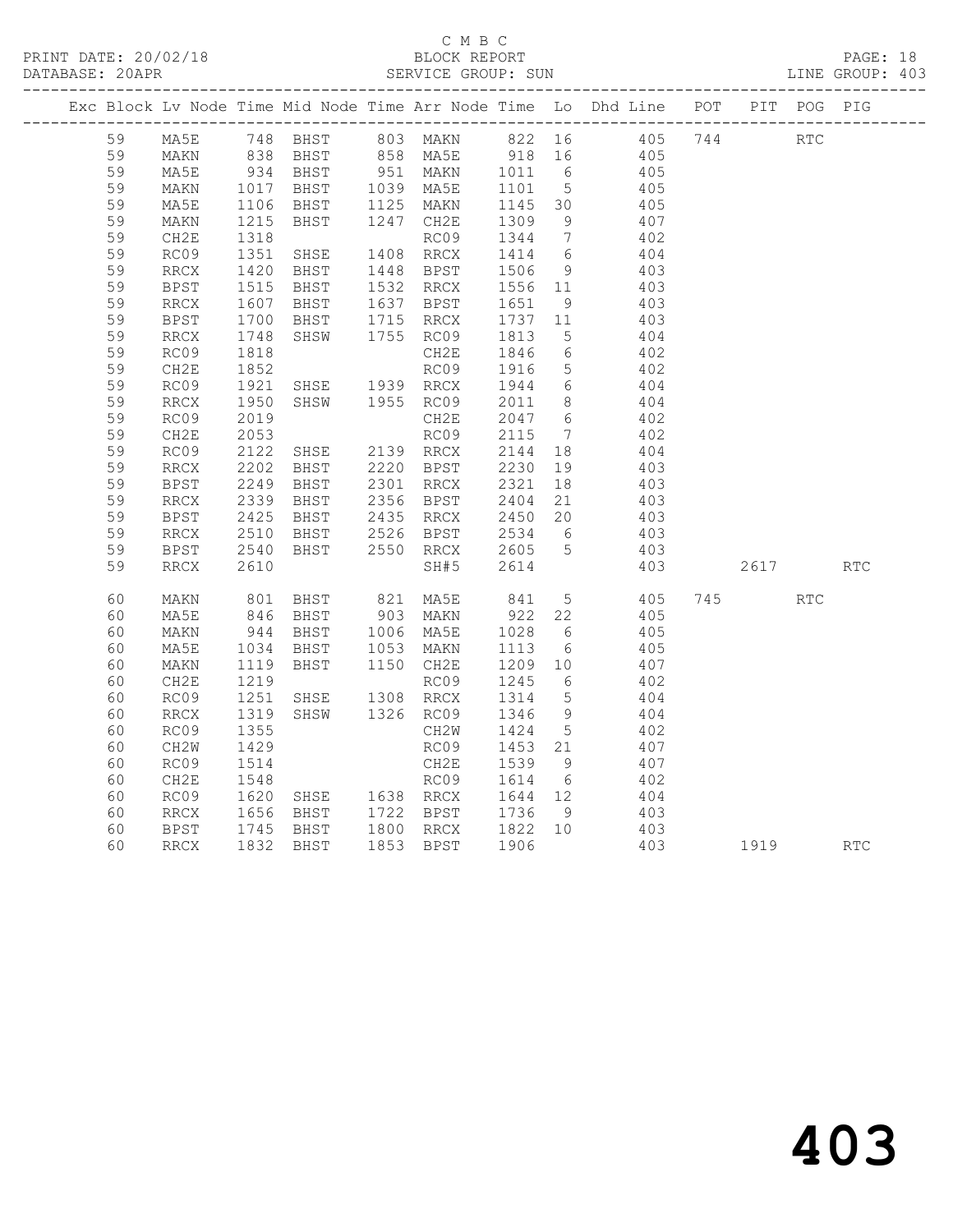|    |                              |                                                             |                                          |      |                                            |                          |                              | Exc Block Lv Node Time Mid Node Time Arr Node Time Lo Dhd Line POT PIT POG PIG |     |                                                                                                                                                                                                                                 |            |            |
|----|------------------------------|-------------------------------------------------------------|------------------------------------------|------|--------------------------------------------|--------------------------|------------------------------|--------------------------------------------------------------------------------|-----|---------------------------------------------------------------------------------------------------------------------------------------------------------------------------------------------------------------------------------|------------|------------|
| 61 | RC09                         | $823$<br>$850$                                              | 823 SHSE                                 |      | SHSE 837 RRCX 842 8<br>SHSW 855 RC09 912 7 |                          |                              | 404                                                                            | 808 |                                                                                                                                                                                                                                 | RTC        |            |
| 61 | RRCX                         |                                                             |                                          |      |                                            |                          |                              | 404                                                                            |     |                                                                                                                                                                                                                                 |            |            |
| 61 | RC09                         | 919<br>950                                                  |                                          |      | CH2E                                       | 945 5                    |                              | 402                                                                            |     |                                                                                                                                                                                                                                 |            |            |
| 61 | CH2E                         |                                                             |                                          |      | RC09                                       | 1015                     | $\overline{7}$               | 402                                                                            |     |                                                                                                                                                                                                                                 |            |            |
| 61 | RC09                         | 1022<br>1053                                                | RCO9<br>SHSE 1037 RRCX<br>BHST 1116 BPST |      |                                            | 1043<br>$1045$<br>$1134$ | 10                           | 404                                                                            |     |                                                                                                                                                                                                                                 |            |            |
| 61 | RRCX                         |                                                             | BHST                                     |      | 1116 BPST                                  |                          | 6                            | 403                                                                            |     |                                                                                                                                                                                                                                 |            |            |
| 61 | BPST                         | 1140<br>1230                                                | BHST                                     |      | 1154 RRCX                                  | 1217                     | 13                           | 403                                                                            |     |                                                                                                                                                                                                                                 |            |            |
| 61 | RRCX                         |                                                             | BHST                                     |      | 1256 BPST                                  | $\frac{1217}{1314}$      | $6\overline{6}$              | 403                                                                            |     |                                                                                                                                                                                                                                 |            |            |
| 61 | <b>BPST</b>                  | 1320                                                        | BHST                                     |      | 1336 RRCX                                  | 1400                     | 18                           | 403                                                                            |     |                                                                                                                                                                                                                                 |            |            |
| 61 | RRCX                         | 1418                                                        | SHSW                                     |      | 1427 RC09                                  | 1445                     | 10                           | 404                                                                            |     |                                                                                                                                                                                                                                 |            |            |
| 61 | RC09                         | 1455                                                        |                                          |      | CH2W                                       | 1524                     | $5^{\circ}$                  | 402                                                                            |     |                                                                                                                                                                                                                                 |            |            |
| 61 | CH <sub>2</sub> W            | 1529                                                        |                                          |      | RC09                                       | 1553 23                  |                              | 407                                                                            |     |                                                                                                                                                                                                                                 |            |            |
| 61 | RC09                         | 1616                                                        |                                          |      | CH2E                                       | 1641                     | $\overline{7}$               | 407                                                                            |     |                                                                                                                                                                                                                                 |            |            |
| 61 | CH2E                         | 1648                                                        |                                          |      | RC09                                       | 1714 6                   |                              | 402                                                                            |     |                                                                                                                                                                                                                                 |            |            |
| 61 | RC09                         | 1720                                                        | SHSE 1738 RRCX                           |      |                                            | 1744 16                  |                              | 404                                                                            |     |                                                                                                                                                                                                                                 |            |            |
| 61 | $\mathop{\rm RRCX}\nolimits$ | 1800                                                        | BHST 1822 BPST                           |      |                                            | 1836                     | 9                            | 403                                                                            |     |                                                                                                                                                                                                                                 |            |            |
| 61 | <b>BPST</b>                  | 1845                                                        | BHST                                     |      | 1858 RRCX                                  | 1919                     |                              | 403                                                                            |     | 1925 — 1925 — 1936 — 1937 — 1938 — 1938 — 1938 — 1938 — 1938 — 1938 — 1938 — 1938 — 1938 — 1938 — 1938 — 1938 — 1938 — 1938 — 1938 — 1938 — 1938 — 1938 — 1938 — 1938 — 1938 — 1938 — 1938 — 1938 — 1938 — 1938 — 1938 — 1938 — |            | <b>RTC</b> |
| 62 | MAKN                         | 910                                                         | BHST                                     |      | 932 MA5E                                   | 952                      | 11                           | 405                                                                            |     | 854                                                                                                                                                                                                                             | <b>RTC</b> |            |
| 62 | MA5E                         | 1003                                                        | BHST                                     |      | 1021 MAKN                                  | 1041 6                   |                              | 405                                                                            |     |                                                                                                                                                                                                                                 |            |            |
| 62 | MAKN                         | 1047                                                        | BHST                                     |      | 1109 MA5E                                  | 1131                     | $6\overline{6}$              | 405                                                                            |     |                                                                                                                                                                                                                                 |            |            |
| 62 | MA5E                         | 1137                                                        | BHST                                     |      | 1157 MAKN                                  | 1217 27                  |                              | 405                                                                            |     |                                                                                                                                                                                                                                 |            |            |
| 62 | MAKN                         |                                                             | BHST                                     |      | 1309 MA5E                                  | 1331                     | $\overline{7}$               | 405                                                                            |     |                                                                                                                                                                                                                                 |            |            |
| 62 | MA5E                         | $\begin{array}{r} 1244 \\ 1338 \\ 1438 \\ 1534 \end{array}$ | BHST                                     |      | 1359 MAKN                                  | 1423                     | 15                           | 405                                                                            |     |                                                                                                                                                                                                                                 |            |            |
| 62 | MAKN                         |                                                             | BHST                                     |      | 1503 MA5W                                  | 1522                     | 12                           | 405                                                                            |     |                                                                                                                                                                                                                                 |            |            |
| 62 | MA5W                         | 1534                                                        | BHST                                     |      | 1558 MAKN                                  | 1620                     | 16                           | 405                                                                            |     |                                                                                                                                                                                                                                 |            |            |
| 62 | MAKN                         | 1636                                                        | BHST                                     |      | 1659 MA5W                                  | 1718 12                  |                              | 405                                                                            |     |                                                                                                                                                                                                                                 |            |            |
| 62 | MA5W                         | 1730                                                        | BHST                                     | 1753 | MAKN                                       | 1815                     |                              | 405                                                                            |     | 1829                                                                                                                                                                                                                            |            | <b>RTC</b> |
| 63 | RRCX                         | 937                                                         | BHST                                     |      | 1000 BPST                                  | 1014                     | $6\overline{6}$              | 403                                                                            |     | 929                                                                                                                                                                                                                             | <b>RTC</b> |            |
| 63 | <b>BPST</b>                  | 1020                                                        | BHST                                     |      | 1034 RRCX                                  | 1054 19                  |                              | 403                                                                            |     |                                                                                                                                                                                                                                 |            |            |
| 63 | <b>RRCX</b>                  | 1113                                                        | BHST                                     |      | 1136 BPST                                  | 1154                     | 6                            | 403                                                                            |     |                                                                                                                                                                                                                                 |            |            |
| 63 | <b>BPST</b>                  | 1200                                                        | BHST                                     |      | 1214 RRCX                                  | 1238                     | 10                           | 403                                                                            |     |                                                                                                                                                                                                                                 |            |            |
| 63 | <b>RRCX</b>                  | 1248                                                        | SHSW                                     |      | 1255 RC09                                  | 1315                     | 10 <sup>°</sup>              | 404                                                                            |     |                                                                                                                                                                                                                                 |            |            |
| 63 | RC09                         | 1325                                                        |                                          |      | CH2W                                       | 1353                     | 6                            | 402                                                                            |     |                                                                                                                                                                                                                                 |            |            |
| 63 | CH2W                         | 1359                                                        | BHST                                     |      | 1423 MAKN                                  | 1500 15                  |                              | 407                                                                            |     |                                                                                                                                                                                                                                 |            |            |
| 63 | MAKN                         | 1515                                                        | BHST                                     |      | 1548 CH2E                                  | 1610                     | 8 <sup>8</sup>               | 407                                                                            |     |                                                                                                                                                                                                                                 |            |            |
| 63 | CH2E                         | 1618                                                        |                                          |      | RC09                                       | 1644                     | $6\overline{6}$              | 402                                                                            |     |                                                                                                                                                                                                                                 |            |            |
| 63 | RC09                         | 1650                                                        | SHSE                                     |      | 1708 RRCX                                  | 1714 13                  |                              | 404                                                                            |     |                                                                                                                                                                                                                                 |            |            |
| 63 | <b>RRCX</b>                  | 1727                                                        | BHST                                     | 1752 | BPST                                       | 1806                     | 9                            | 403                                                                            |     |                                                                                                                                                                                                                                 |            |            |
| 63 | BPST                         | 1815                                                        | BHST                                     |      | 1830 RRCX                                  | 1852                     | 10                           | 403                                                                            |     |                                                                                                                                                                                                                                 |            |            |
| 63 | RRCX                         | 1902                                                        | BHST                                     |      | 1923 BPST                                  | 1936                     | 12                           | 403                                                                            |     |                                                                                                                                                                                                                                 |            |            |
| 63 | BPST                         | 1948                                                        | BHST                                     |      | 2000 RRCX                                  | 2021                     | $7\phantom{.0}\phantom{.0}7$ | 403                                                                            |     |                                                                                                                                                                                                                                 |            |            |
| 63 | RRCX                         | 2028                                                        | BHST                                     |      | 2046 BPST                                  | 2056 17<br>2145 5        |                              | 403                                                                            |     |                                                                                                                                                                                                                                 |            |            |
| 63 | BPST                         | 2113                                                        | BHST                                     |      | 2125 RRCX                                  |                          |                              | 403                                                                            |     |                                                                                                                                                                                                                                 |            |            |
| 63 | RRCX                         | 2150                                                        | SHSW                                     |      | 2155 RC09                                  | 2211                     |                              | 404                                                                            |     | 2223                                                                                                                                                                                                                            |            | <b>RTC</b> |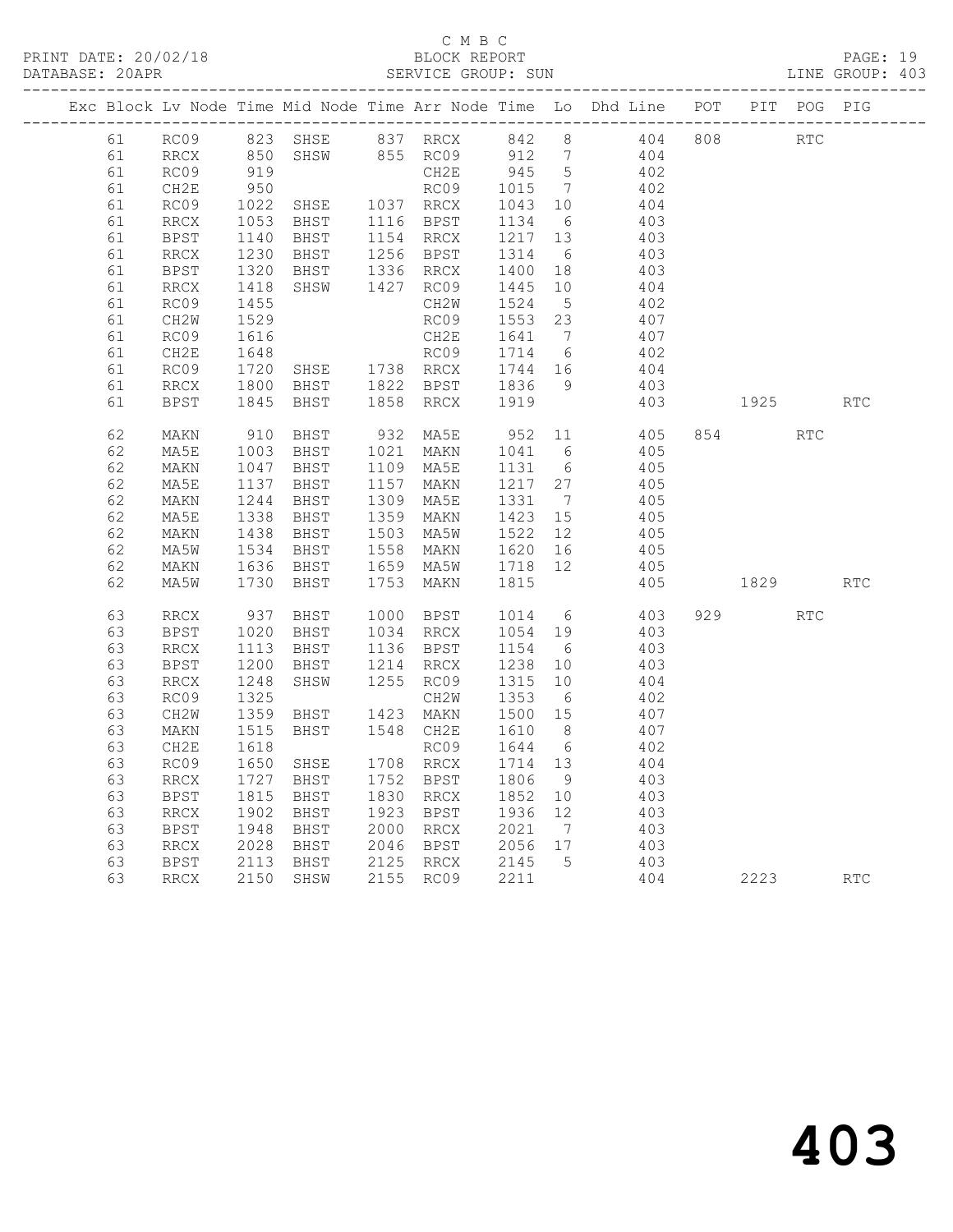| DATABASE: 20APR |    |      |              |                                                    |      | SERVICE GROUP: SUN                               |        |    |                                                                                                                     |     |      |      | LINE GROUP: 403 |  |
|-----------------|----|------|--------------|----------------------------------------------------|------|--------------------------------------------------|--------|----|---------------------------------------------------------------------------------------------------------------------|-----|------|------|-----------------|--|
|                 |    |      |              |                                                    |      |                                                  |        |    | Exc Block Lv Node Time Mid Node Time Arr Node Time Lo Dhd Line POT PIT POG PIG                                      |     |      |      |                 |  |
|                 | 64 |      |              |                                                    |      |                                                  |        |    | CH2W 1012 BHST 1036 MAKN 1107 10 407 958 RTC                                                                        |     |      |      |                 |  |
|                 | 64 | MAKN |              |                                                    |      |                                                  |        |    | 1117 BHST 1139 MA5E 1201 8 405                                                                                      |     |      |      |                 |  |
|                 | 64 | MA5E |              |                                                    |      |                                                  |        |    | 1209 BHST 1229 MAKN 1250 25 405<br>1315 BHST 1347 CH2E 1409 9 407<br>1418 RC09 1444 7 402                           |     |      |      |                 |  |
|                 | 64 | MAKN |              |                                                    |      |                                                  |        |    |                                                                                                                     |     |      |      |                 |  |
|                 | 64 | CH2E |              |                                                    |      |                                                  |        |    |                                                                                                                     |     |      |      |                 |  |
|                 | 64 | RC09 | 1451         | SHSE 1508 RRCX                                     |      |                                                  |        |    | 1514 8 404                                                                                                          |     |      |      |                 |  |
|                 | 64 | RRCX | 1522         |                                                    |      |                                                  |        |    | BHST 1550 BPST 1606 9 403<br>BHST 1632 RRCX 1657 14 403<br>BHST 1737 BPST 1751 9 403                                |     |      |      |                 |  |
|                 | 64 | BPST | 1615<br>1711 |                                                    |      |                                                  |        |    |                                                                                                                     |     |      |      |                 |  |
|                 | 64 | RRCX |              |                                                    |      |                                                  |        |    |                                                                                                                     |     |      |      |                 |  |
|                 | 64 | BPST | 1800         |                                                    |      | BHST 1815 RRCX 1837 11                           |        |    | 403                                                                                                                 |     |      |      |                 |  |
|                 | 64 | RRCX | 1848         |                                                    |      |                                                  |        |    | SHSW 1855 RC09 1911 7 404                                                                                           |     |      |      |                 |  |
|                 | 64 | RC09 | 1918         |                                                    |      | CH2E                                             |        |    | 1946 6 402<br>2016 6 402                                                                                            |     |      |      |                 |  |
|                 | 64 | CH2E | 1952         |                                                    |      | RC09                                             |        |    |                                                                                                                     |     |      |      |                 |  |
|                 | 64 | RC09 | 2022         | SHSE 2039 RRCX                                     |      |                                                  |        |    | 2044 14 404                                                                                                         |     |      |      |                 |  |
|                 | 64 | RRCX | 2058         |                                                    |      | BHST 2116 BPST                                   |        |    | 2126 19 403                                                                                                         |     |      |      |                 |  |
|                 | 64 | BPST | 2145         |                                                    |      | BHST 2157 RRCX 2217 32<br>SHSW 2254 RC09 2309 10 |        |    | 403                                                                                                                 |     |      |      |                 |  |
|                 | 64 | RRCX | 2249         |                                                    |      |                                                  |        |    | 404                                                                                                                 |     |      |      |                 |  |
|                 | 64 | RC09 | 2319         |                                                    |      | CH2E                                             | 2343 5 |    | 402                                                                                                                 |     |      |      |                 |  |
|                 | 64 | CH2E | 2348         |                                                    |      | RC09                                             |        |    | 2408 11 402                                                                                                         |     |      |      |                 |  |
|                 | 64 | RC09 | 2419         |                                                    |      | CH2E                                             | 2443 5 |    | 402<br>2443 5 402<br>2508 6 2 402                                                                                   |     |      |      |                 |  |
|                 | 64 | CH2E | 2448         |                                                    |      | RC09                                             |        |    |                                                                                                                     |     |      |      |                 |  |
|                 | 64 | AD3W |              | 2516 GR41 2547 SERO                                |      |                                                  |        |    | 2602 7 N10                                                                                                          |     |      |      |                 |  |
|                 | 64 | SERO |              | 2609 GR41 2624 AD3W                                |      |                                                  | 2701 6 |    | 32 N10                                                                                                              |     |      |      |                 |  |
|                 | 64 | SERO |              | 2739 GR41 2754 AD3W                                |      |                                                  | 2820   |    |                                                                                                                     | N10 |      | 2831 | <b>RTC</b>      |  |
|                 | 65 | RC09 |              |                                                    |      |                                                  |        |    | 1027    CH2W    1046    21    407<br>1107    BHST    1130    MAKN    1202    14    407<br>CH2W 1046 21 407 1012 RTC |     |      |      |                 |  |
|                 | 65 | CH2W |              |                                                    |      |                                                  |        |    |                                                                                                                     |     |      |      |                 |  |
|                 | 65 | MAKN | 1216         |                                                    |      |                                                  |        |    | 1301 7 405                                                                                                          |     |      |      |                 |  |
|                 | 65 | MA5E | 1308         | BHST 1239 MA5E<br>BHST 1329 MAKN<br>BHST 1447 CH2E |      |                                                  |        |    | 1352  22   405<br>1509   9   407                                                                                    |     |      |      |                 |  |
|                 | 65 | MAKN | 1414         |                                                    |      |                                                  |        |    |                                                                                                                     |     |      |      |                 |  |
|                 | 65 | CH2E | 1518         |                                                    |      |                                                  |        |    | RC09 1544 6 402                                                                                                     |     |      |      |                 |  |
|                 | 65 | RC09 | 1550         | SHSE                                               |      | 1608 RRCX                                        |        |    | 1614 12 404                                                                                                         |     |      |      |                 |  |
|                 | 65 | RRCX | 1626<br>1715 | BHST 1652 BPST<br>BHST 1730 RRCX                   |      |                                                  | 1706 9 |    | 403                                                                                                                 |     |      |      |                 |  |
|                 | 65 | BPST |              |                                                    |      |                                                  |        |    | 1730 RRCX 1752 23 403                                                                                               |     |      |      |                 |  |
|                 | 65 | RRCX | 1815         | <b>BHST</b>                                        |      | 1837 BPST 1851 15                                |        |    | 403                                                                                                                 |     |      |      |                 |  |
|                 | 65 | BPST | 1906         |                                                    |      | BHST 1919 RRCX 1940 7                            |        |    | 403                                                                                                                 |     |      |      |                 |  |
|                 | 65 | RRCX |              | 1947 BHST 2005 BPST 2016                           |      |                                                  |        |    | 403                                                                                                                 |     |      | 2029 | RTC             |  |
|                 | 66 |      |              |                                                    |      |                                                  |        |    | MAKN 1146 BHST 1209 MA5E 1231 7 405 1130                                                                            |     |      | RTC  |                 |  |
|                 | 66 | MA5E | 1238         | BHST                                               | 1259 | MAKN                                             | 1320   | 22 | 405                                                                                                                 |     |      |      |                 |  |
|                 | 66 | MAKN | 1342         | BHST                                               | 1407 | MA5E                                             | 1428   | 10 | 405                                                                                                                 |     |      |      |                 |  |
|                 | 66 | MA5E | 1438         | BHST                                               | 1459 | MAKN                                             | 1523   | 11 | 405                                                                                                                 |     |      |      |                 |  |
|                 | 66 | MAKN | 1534         | BHST                                               | 1559 | MA5W                                             | 1618   | 14 | 405                                                                                                                 |     |      |      |                 |  |
|                 | 66 | MA5W | 1632         | BHST                                               | 1656 | MAKN                                             | 1718   | 18 | 405                                                                                                                 |     |      |      |                 |  |
|                 | 66 | MAKN | 1736         | BHST                                               | 1759 | MA5W                                             | 1818   | 12 | 405                                                                                                                 |     |      |      |                 |  |
|                 | 66 | MA5W | 1830         | BHST                                               | 1852 | MAKN                                             | 1912   | 12 | 405                                                                                                                 |     |      |      |                 |  |
|                 | 66 | MAKN | 1924         | BHST                                               | 1952 | CH2W                                             | 2013   | 13 | 407                                                                                                                 |     |      |      |                 |  |
|                 | 66 | CH2W | 2026         | BHST                                               | 2044 | MAKN                                             | 2110   | 17 | 407                                                                                                                 |     |      |      |                 |  |
|                 | 66 | MAKN | 2127         | BHST                                               | 2152 | CH2W                                             | 2210   | 16 | 407                                                                                                                 |     |      |      |                 |  |
|                 | 66 | CH2W | 2226         | BHST                                               | 2242 | MAKN                                             | 2306   |    | 407                                                                                                                 |     | 2319 |      | <b>RTC</b>      |  |
|                 |    |      |              |                                                    |      |                                                  |        |    |                                                                                                                     |     |      |      |                 |  |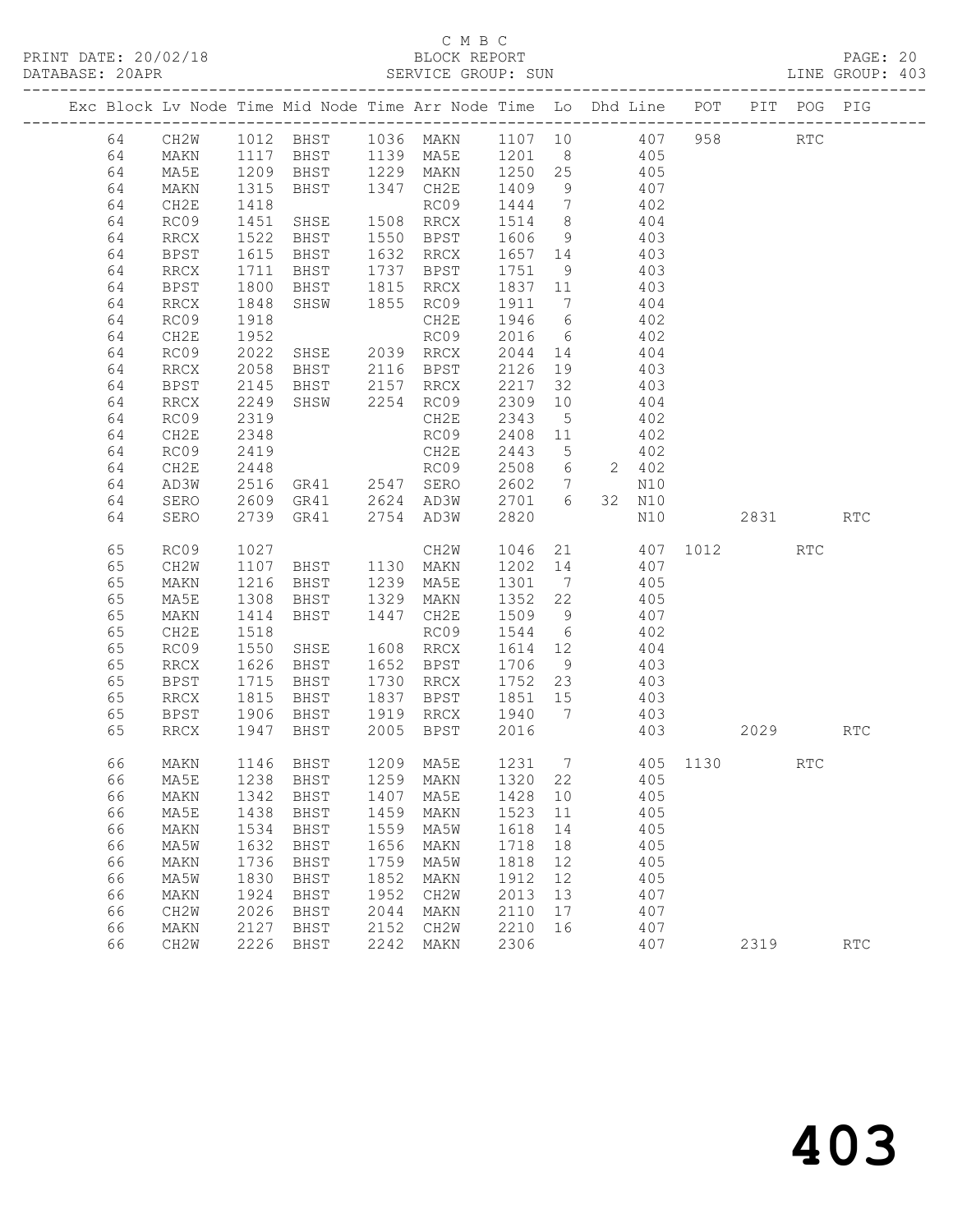|  |    |                   |      |                |      |      |         |                 | Exc Block Lv Node Time Mid Node Time Arr Node Time Lo Dhd Line POT PIT POG PIG |        |            |            |
|--|----|-------------------|------|----------------|------|------|---------|-----------------|--------------------------------------------------------------------------------|--------|------------|------------|
|  | 67 |                   |      |                |      |      |         |                 | RRCX 1348 SHSW 1357 RC09 1415 10 404 1340                                      |        | <b>RTC</b> |            |
|  | 67 | RC09              | 1425 |                |      | CH2W |         |                 | 1454 5 402                                                                     |        |            |            |
|  | 67 | CH2W              | 1459 | BHST 1523      |      | MAKN | 1600 17 |                 | 407                                                                            |        |            |            |
|  | 67 | MAKN              | 1617 | BHST 1650 CH2E |      |      | 1712    |                 | 6 407                                                                          |        |            |            |
|  | 67 | CH2E              | 1718 |                |      | RC09 | 1743    |                 | 6 402                                                                          |        |            |            |
|  | 67 | RC09              | 1749 | SHSE           | 1807 | RRCX | 1813    | $5\phantom{.0}$ | 404                                                                            |        |            |            |
|  | 67 | RRCX              | 1818 | SHSW 1825      |      | RC09 | 1841    | 7               | 404                                                                            |        |            |            |
|  | 67 | RC09              | 1848 |                |      | CH2E | 1916    |                 | $6 \quad \sigma$<br>402                                                        |        |            |            |
|  | 67 | CH2E              | 1922 |                |      | RC09 | 1946    |                 | 5 402                                                                          |        |            |            |
|  | 67 | RC09              | 1951 | SHSE 2009      |      | RRCX | 2014    | 6               | 404                                                                            |        |            |            |
|  | 67 | RRCX              | 2020 | SHSW           | 2025 | RC09 | 2041    | 8 <sup>8</sup>  | 404                                                                            |        |            |            |
|  | 67 | RC09              | 2049 |                |      | CH2E | 2115    | $7\phantom{0}$  | 402                                                                            |        |            |            |
|  | 67 | CH2E              | 2122 |                |      | RC09 | 2144    |                 | 402<br>10                                                                      |        |            |            |
|  | 67 | RC09              | 2154 | SHSE 2211 RRCX |      |      | 2216    |                 | 19<br>404                                                                      |        |            |            |
|  | 67 | <b>RRCX</b>       | 2235 | BHST           | 2253 | BPST | 2302    | 19              | 403                                                                            |        |            |            |
|  | 67 | <b>BPST</b>       | 2321 | BHST           | 2331 | RRCX | 2350    |                 | 19<br>403                                                                      |        |            |            |
|  | 67 | <b>RRCX</b>       | 2409 | BHST           | 2426 | BPST | 2434 11 |                 | 403                                                                            |        |            |            |
|  | 67 | BPST              | 2445 | J&N3           |      | SUKD | 2539    |                 | 351                                                                            | 2605 7 |            | RTC        |
|  |    |                   |      |                |      |      |         |                 |                                                                                |        |            |            |
|  | 68 | BPST              | 1415 | BHST           | 1432 | RRCX | 1456    | 9               | 403 1355                                                                       |        | RTC        |            |
|  | 68 | <b>RRCX</b>       | 1505 | BHST           | 1533 | BPST | 1551    | 9               | 403                                                                            |        |            |            |
|  | 68 | BPST              | 1600 | BHST           | 1617 | RRCX | 1642    | 5 <sup>5</sup>  | 403                                                                            |        |            |            |
|  | 68 | RRCX              | 1647 | SHSW           | 1657 | RC09 | 1715 8  |                 | 404                                                                            |        |            |            |
|  | 68 | RC09              | 1723 |                |      | CH2W | 1751 5  |                 | 402                                                                            |        |            |            |
|  | 68 | CH2W              | 1756 | BHST           | 1817 | MAKN | 1846    |                 | 10<br>407                                                                      |        |            |            |
|  | 68 | MAKN              | 1856 | BHST           | 1924 | CH2W | 1945    |                 | 11 — 1<br>407                                                                  |        |            |            |
|  | 68 | CH <sub>2</sub> W | 1956 | BHST           | 2015 | MAKN | 2043    | 14              | 407                                                                            |        |            |            |
|  | 68 | MAKN              | 2057 | BHST           | 2122 | CH2E | 2141    |                 | 407                                                                            | 2152   |            | <b>RTC</b> |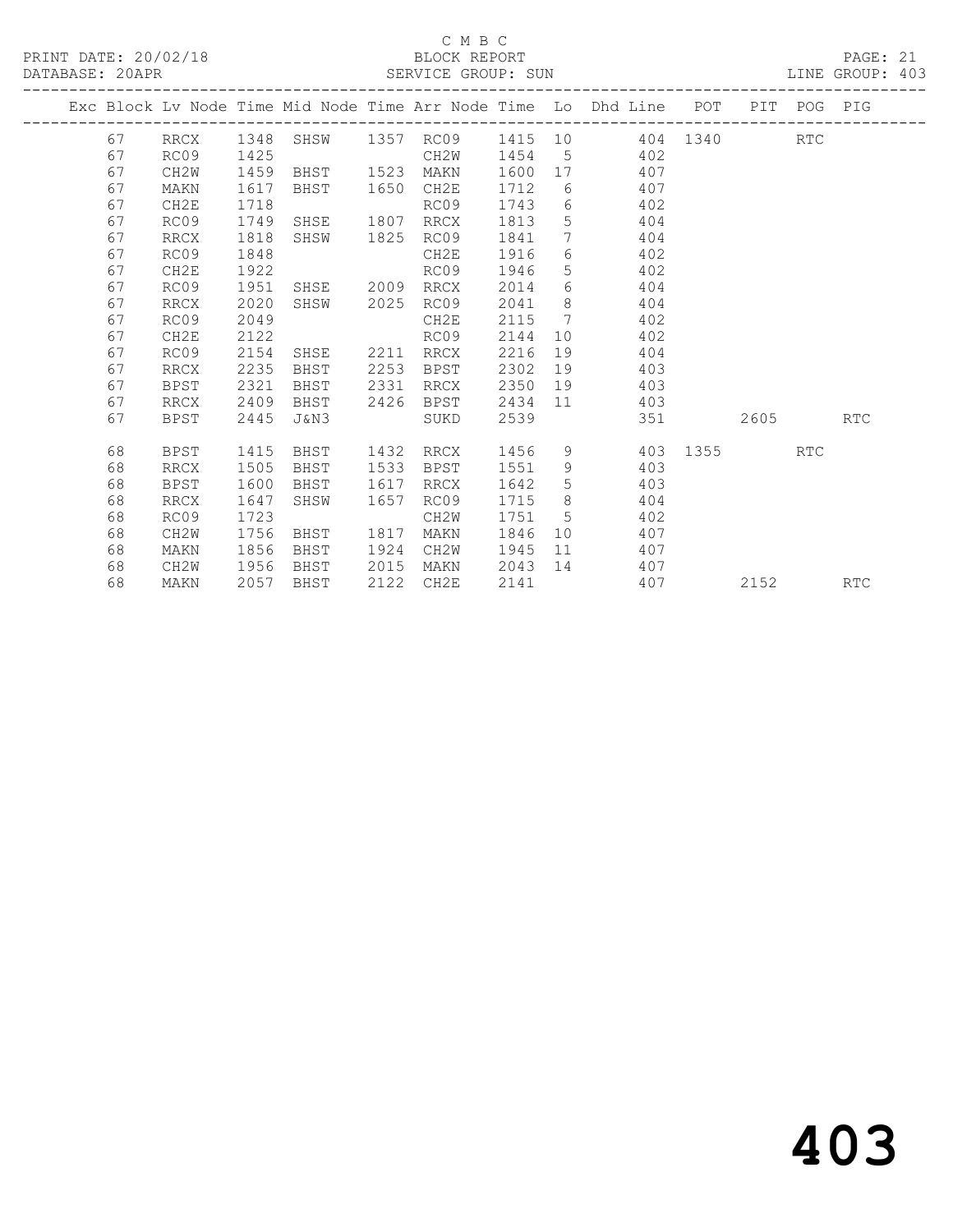|                                                                                                                                                                                                  | PRINT DATE: 20/02/18                                                                             |                                                                                      |                                                                                                  |                                                                                      | C M B C<br>BLOCK REPORT                                                              |                                                                                         |                                                           |                                                                                                                                                                                                                                                                                                                                                                |      |     | PAGE: 22             |  |
|--------------------------------------------------------------------------------------------------------------------------------------------------------------------------------------------------|--------------------------------------------------------------------------------------------------|--------------------------------------------------------------------------------------|--------------------------------------------------------------------------------------------------|--------------------------------------------------------------------------------------|--------------------------------------------------------------------------------------|-----------------------------------------------------------------------------------------|-----------------------------------------------------------|----------------------------------------------------------------------------------------------------------------------------------------------------------------------------------------------------------------------------------------------------------------------------------------------------------------------------------------------------------------|------|-----|----------------------|--|
|                                                                                                                                                                                                  | 49CE 49 AV & CAMBIE                                                                              |                                                                                      | 49GR 49 AV & GRANVILLE<br>G49S GRANVILLE & 49 AV<br>MTST METROTOWN STATION<br>RTC Richmond Depot |                                                                                      |                                                                                      |                                                                                         |                                                           | 49CW 49 AV & CAMBIE<br>49KN EB E 49 AV FS KNIGHT ST                                                                                                                                                                                                                                                                                                            |      |     |                      |  |
|                                                                                                                                                                                                  |                                                                                                  |                                                                                      |                                                                                                  |                                                                                      |                                                                                      |                                                                                         |                                                           | Exc Block Lv Node Time Mid Node Time Arr Node Time Lo Dhd Line POT PIT POG PIG                                                                                                                                                                                                                                                                                 |      |     |                      |  |
| $\mathbf{1}$<br>$\mathbf{1}$<br>$\mathbf{1}$<br>$\mathbf{1}$<br>$\mathbf{1}$<br>$\mathbf{1}$<br>$\mathbf{1}$<br>$\mathbf{1}$                                                                     | MTST<br>RC09 1254 49KN<br>MTST<br>RC09<br>MTST<br>RC09 1656 49KN                                 | 1354                                                                                 | KBMI                                                                                             |                                                                                      |                                                                                      |                                                                                         |                                                           | 1 MTST 755 KBMI 811 RC09 833 25 430 725 RTC<br>1 RC09 858 49KN 928 MTST 941 16 430<br>MTST 957 KBMI 1017 RC09 1041 17 430<br>RC09 1058 49KN 1133 MTST 1148 10 430<br>MTST 1158 KBMI 1219 RC09 1245 9 430<br>1329 MTST 1346 8 430<br>1419 RC09 1449 5 430<br>1454 49KN 1530 MTST 1549 10      430<br>1559 KBMI 1620 RC09 1649 7     430<br>1730 MTST 1750 5 430 |      |     |                      |  |
| $\mathbf{1}$<br>$\mathbf{1}$<br>$\mathbf{1}$                                                                                                                                                     | MTST                                                                                             |                                                                                      |                                                                                                  |                                                                                      |                                                                                      |                                                                                         |                                                           | 1755 KBMI 1815 RC09 1841 16 430<br>RC09 1857 49KN 1928 MTST 1942 11 430<br>MTST 1953 KBMI 2011 RC09 2034 430<br>430 2046 RTC                                                                                                                                                                                                                                   |      |     |                      |  |
| $\mathbf{2}$<br>$\mathbf{2}$<br>$\mathbf{2}$<br>$\mathbf{2}$<br>$\overline{c}$<br>$\mathbf{2}$<br>$\overline{c}$<br>$\mathbf{2}$<br>$\mathbf{2}$<br>$\mathbf{2}$<br>$\mathbf{2}$<br>$\mathbf{2}$ | RC09 758<br>MTST<br>RC09<br>MTST<br>RC09<br>MTST<br>RC09<br>MTST<br>RC09<br>MTST<br>RC09<br>MTST | 1158<br>1258<br>1354<br>1554<br>1658                                                 | 49KN<br>KBMI<br>49KN<br>1458 KBMI<br>49KN<br>KBMI<br>1756 49KN<br>1856 KBMI                      |                                                                                      |                                                                                      | 1233 MTST 1250<br>1321 RC09 1349<br>1430 MTST 1449<br>1519 RC09 1549<br>1630 MTST 1650  |                                                           | 49KN 826 MTST 838 17 430<br>855 KBMI 913 RC09 937 21 430<br>958 49KN 1030 MTST 1045 14 430<br>1059 KBMI 1120 RC09 1145 13 430<br>$21$ 430<br>8 430<br>$\begin{array}{ccc} 5 & & 430 \\ 9 & & 430 \\ 5 & & 430 \end{array}$<br>8 430<br>1719 RC09 1745 11 430<br>1830 MTST 1847 9       430<br>1914 RC09   1939 18      430                                     | 743  | RTC |                      |  |
| $\mathbf{2}$<br>2                                                                                                                                                                                | MTST                                                                                             |                                                                                      | 2055 KBMI 2111 RC09 2134                                                                         |                                                                                      |                                                                                      |                                                                                         |                                                           | RC09 1957 49KN 2027 MTST 2041 14 430<br>430 2146 RTC                                                                                                                                                                                                                                                                                                           |      |     |                      |  |
| 3<br>3<br>3<br>3<br>3<br>3<br>3<br>3<br>3<br>3<br>3<br>3<br>3                                                                                                                                    | MTST<br>MTST<br>RC09<br>MTST<br>RC09<br>MTST<br>RC09<br>MTST<br>RC09<br>MTST<br>RC09<br>MTST     | 1028<br>1128<br>1228<br>1324<br>1424<br>1524<br>1628<br>1726<br>1823<br>1927<br>2023 | KBMI<br>4 9 K N<br>KBMI<br>49KN<br>KBMI<br>49KN<br>KBMI<br>49KN<br>KBMI<br>49KN<br>KBMI          | 1049<br>1203<br>1251<br>1400<br>1449<br>1600<br>1649<br>1800<br>1843<br>1957<br>2039 | RC09<br>MTST<br>RC09<br>MTST<br>RC09<br>MTST<br>RC09<br>MTST<br>RC09<br>MTST<br>RC09 | 1113 15<br>1218<br>1317<br>1419<br>1519<br>1620<br>1717<br>1817<br>1909<br>2011<br>2102 | 10<br>$\overline{7}$<br>5<br>5<br>8<br>9<br>6<br>18<br>12 | 825 KBMI 843 RC09 905 23 430 755 RTC<br>RC09 928 49KN 1000 MTST 1015 13 430<br>430<br>430<br>430<br>430<br>430<br>430<br>430<br>430<br>430<br>430<br>430                                                                                                                                                                                                       | 2114 |     | $\operatorname{RTC}$ |  |
|                                                                                                                                                                                                  |                                                                                                  |                                                                                      |                                                                                                  |                                                                                      |                                                                                      |                                                                                         |                                                           |                                                                                                                                                                                                                                                                                                                                                                |      |     |                      |  |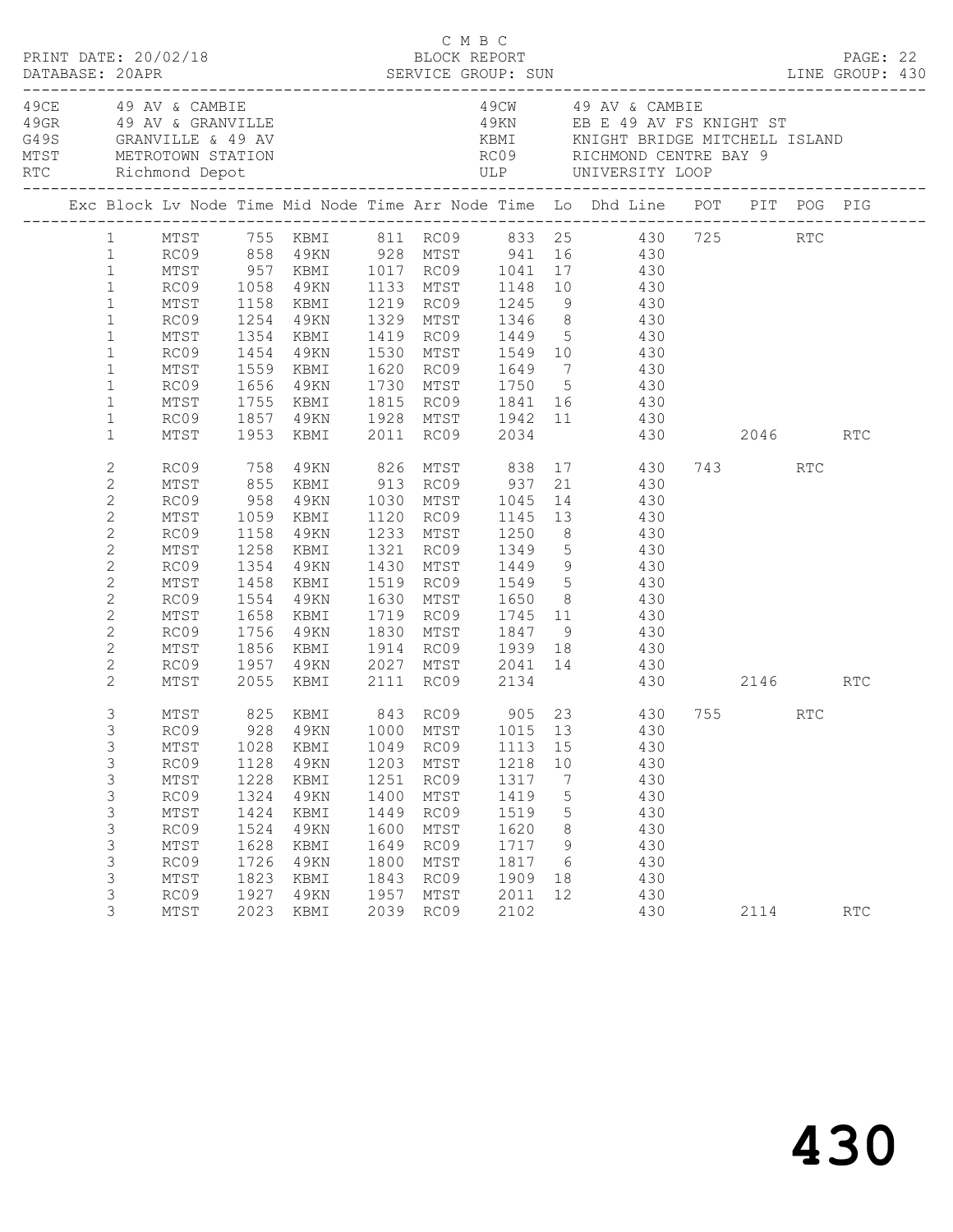| DATABASE: 20APR |                |          |                      |                |      | SERVICE GROUP: SUN  |                                                        |                 |                                                                                |           |            | LINE GROUP: 430      |
|-----------------|----------------|----------|----------------------|----------------|------|---------------------|--------------------------------------------------------|-----------------|--------------------------------------------------------------------------------|-----------|------------|----------------------|
|                 |                |          |                      |                |      |                     |                                                        |                 | Exc Block Lv Node Time Mid Node Time Arr Node Time Lo Dhd Line POT PIT POG PIG |           |            |                      |
|                 | 4              |          |                      |                |      |                     |                                                        |                 | RC09 828 49KN 858 MTST 910 15 430 813 RTC                                      |           |            |                      |
|                 | 4              | MTST     | 925                  |                |      |                     |                                                        |                 | KBMI 945 RC09 1009 19 430                                                      |           |            |                      |
|                 | 4              | RC09     |                      |                |      |                     |                                                        |                 | 49KN 1102 MTST 1117 11 430                                                     |           |            |                      |
|                 | $\overline{4}$ | MTST     | 1028<br>1128         | KBMI 1149 RC09 |      |                     | 1215 11                                                |                 | 430                                                                            |           |            |                      |
|                 | 4              | RC09     | 1226                 | 49KN           |      | 1301 MTST           |                                                        |                 | $1213$ $11$ $430$<br>$1318$ $10$ $430$                                         |           |            |                      |
|                 | 4              | MTST     | 1328                 | KBMI           |      | 1351 RC09           | 1419 5                                                 |                 | 430                                                                            |           |            |                      |
|                 | 4              | RC09     | 1424                 | 49KN           |      | 1500 MTST           | 1519 10                                                |                 | 430                                                                            |           |            |                      |
|                 | 4              | MTST     | 1529                 | KBMI           |      | 1550 RC09           | 1619 7                                                 |                 | 430                                                                            |           |            |                      |
|                 | $\overline{4}$ | RC09     | 1626                 | 49KN           | 1702 | MTST                |                                                        |                 | $1722$ 6 430                                                                   |           |            |                      |
|                 | 4              | MTST     | 1728                 | KBMI           |      | 1748 RC09           |                                                        |                 | 1813 14 430                                                                    |           |            |                      |
|                 | 4              | RC09     | 1827                 | 49KN           |      | 1858 MTST           |                                                        |                 | 1913 15 430                                                                    |           |            |                      |
|                 | 4              | MTST     | 1928                 | KBMI           |      | 1946 RC09           | 2009 18                                                |                 | 430                                                                            |           |            |                      |
|                 | 4              | RC09     | 2027                 | 4 9 K N        |      | 2057 MTST           | 2111                                                   |                 | 430                                                                            | 2141      |            | <b>RTC</b>           |
|                 |                |          |                      |                |      |                     |                                                        |                 |                                                                                |           |            |                      |
|                 | 70             | 49GR     | 612                  | 49CE           | 616  | MTST                | 635                                                    |                 | $6\overline{6}$<br>049                                                         | 552       | <b>RTC</b> |                      |
|                 | 70             | MTST     |                      | 49CW           |      |                     | 728                                                    | 5 <sup>5</sup>  | 049                                                                            |           |            |                      |
|                 | 70             | ULP      | 641<br>733           | 49CE           |      | 705 ULP<br>757 MTST | $\begin{array}{cc}\n 720 \\  819 \\  18\n \end{array}$ |                 | 049                                                                            |           |            |                      |
|                 | 70             | MTST     | 837                  | 49CW           | 905  |                     |                                                        |                 | ULP 930 7 049                                                                  |           |            |                      |
|                 | 70             | ULP      | 937                  | 49CE           | 1003 | MTST                | 1031 5                                                 |                 | 049                                                                            |           |            |                      |
|                 | 70             | MTST     |                      | 49CW           |      | 1108 ULP            |                                                        |                 | 1136 13 049                                                                    |           |            |                      |
|                 | 70             | ULP      | 1036<br>1149<br>1149 | 49CE           | 1215 | MTST                | 1248 10                                                |                 | 049                                                                            |           |            |                      |
|                 | 70             | MTST     | 1258                 | 49CW           | 1331 | ULP                 | 1401                                                   |                 | 10 049                                                                         |           |            |                      |
|                 | 70             | ULP      | 1411                 | 49CE           |      | 1439 MTST           |                                                        |                 | 1512 13 049                                                                    |           |            |                      |
|                 | 70             | MTST     | 1525                 | 49CW           |      | 1555 ULP            | 1625 9                                                 |                 | 049                                                                            |           |            |                      |
|                 | 70             | ULP      | 1634                 | 49CE           | 1701 | MTST                | 1732                                                   |                 | 049                                                                            | 1802      |            | RTC                  |
|                 |                |          |                      |                |      |                     |                                                        |                 |                                                                                |           |            |                      |
|                 | 71             | MTST     | 623                  | 49CW           |      | 647 ULP 710         |                                                        |                 | 8 <sup>8</sup><br>049                                                          | 553 3     | RTC        |                      |
|                 | 71             | ULP      | $\frac{1}{809}$      | 49CE           | 742  | MTST 804            |                                                        | 5 <sup>5</sup>  | 049                                                                            |           |            |                      |
|                 | 71             | MTST     |                      | 49CW           |      | 835 ULP             | 858                                                    | 5 <sup>5</sup>  | 049                                                                            |           |            |                      |
|                 | 71             | ULP      | 903                  | 49CE           |      | 929 MTST            | 955                                                    | $5\overline{)}$ | 049                                                                            |           |            |                      |
|                 | 71             | MTST     | 1000                 | 49CW           |      | 1032 ULP            | 1100 13                                                |                 | 049                                                                            |           |            |                      |
|                 | 71             | ULP      | 1113                 | 49CE           | 1139 | MTST                | 1210                                                   | 13              | 049                                                                            |           |            |                      |
|                 | 71             | MTST     | 1223                 | 49CW           | 1256 | ULP                 | 1326 9                                                 |                 | 049                                                                            |           |            |                      |
|                 | 71             | ULP      | 1335                 | 49CE           | 1403 | MTST                | 1436 13                                                |                 | 049                                                                            |           |            |                      |
|                 | 71             | MTST     | 1449                 | 49CW           | 1519 | <b>ULP</b>          | 1549 11                                                |                 | 049                                                                            |           |            |                      |
|                 | 71             | ULP      | 1600                 | 49ce           | 1627 | MTST                | 1658 14                                                |                 | 049                                                                            |           |            |                      |
|                 | 71             | MTST     | 1712                 | 49CW           |      | 1743 ULP            | 1813 7<br>$1813$ /<br>1913 12                          |                 | 049                                                                            |           |            |                      |
|                 | 71             | ULP 1820 |                      | 49CE           |      | 1845 MTST           |                                                        |                 | 049                                                                            |           |            |                      |
|                 |                |          |                      |                |      |                     |                                                        |                 | 71 MTST 1925 49CW 1952 ULP 2021 13 049                                         |           |            |                      |
|                 | 71             | ULP      | 2034                 | 49CE           | 2059 | MTST                | 2127 9                                                 |                 | 049                                                                            |           |            |                      |
|                 | 71             | MTST     | 2136                 | 49CW           | 2202 | ULP                 | 2228                                                   | $\overline{9}$  | 049                                                                            |           |            |                      |
|                 | 71             | ULP      | 2237                 | 49CE           | 2302 | MTST                | 2326                                                   | 14              | 049                                                                            |           |            |                      |
|                 | 71             | MTST     | 2340                 | 49CW           | 2402 | G49S                | 2406                                                   |                 | 049                                                                            | 2421      |            | $\operatorname{RTC}$ |
|                 | 72             | ULP      | 648                  | 49CE           | 712  | MTST                | 734                                                    | $5^{\circ}$     | 049                                                                            | 603 — 100 | RTC        |                      |
|                 | 72             | MTST     | 739                  | 49CW           | 805  | ULP                 | 828                                                    | $6\overline{6}$ | 049                                                                            |           |            |                      |
|                 | 72             | ULP      | 834                  | 49CE           | 859  | MTST                | 923                                                    | 11              | 049                                                                            |           |            |                      |
|                 | 72             | MTST     | 934                  | 49CW           | 1005 | ULP                 | 1033                                                   | 16              | 049                                                                            |           |            |                      |
|                 | 72             | ULP      | 1049                 | 49CE           | 1115 | MTST                | 1145                                                   | 14              | 049                                                                            |           |            |                      |
|                 | 72             | MTST     | 1159                 | 49CW           | 1232 | ULP                 | 1302                                                   | $\overline{9}$  | 049                                                                            |           |            |                      |
|                 | 72             | ULP      | 1311                 | 49CE           | 1339 | MTST                | 1412                                                   | 11              | 049                                                                            |           |            |                      |
|                 | 72             | MTST     | 1423                 | 49CW           | 1455 | ULP                 | 1525                                                   | 11              | 049                                                                            |           |            |                      |
|                 | 72             | ULP      | 1536                 | 49CE           | 1603 | MTST                | 1634                                                   | 14              | 049                                                                            |           |            |                      |
|                 | 72             | MTST     | 1648                 | 49CW           | 1719 | ULP                 | 1749                                                   | 8 <sup>8</sup>  | 049                                                                            |           |            |                      |
|                 | 72             | ULP      | 1757                 | 49CE           | 1823 | MTST                | 1851                                                   | 10              | 049                                                                            |           |            |                      |
|                 | 72             | MTST     | 1901                 | 49CW           | 1928 | ULP                 | 1957                                                   |                 | 049                                                                            | 2026      |            | RTC                  |
|                 |                |          |                      |                |      |                     |                                                        |                 |                                                                                |           |            |                      |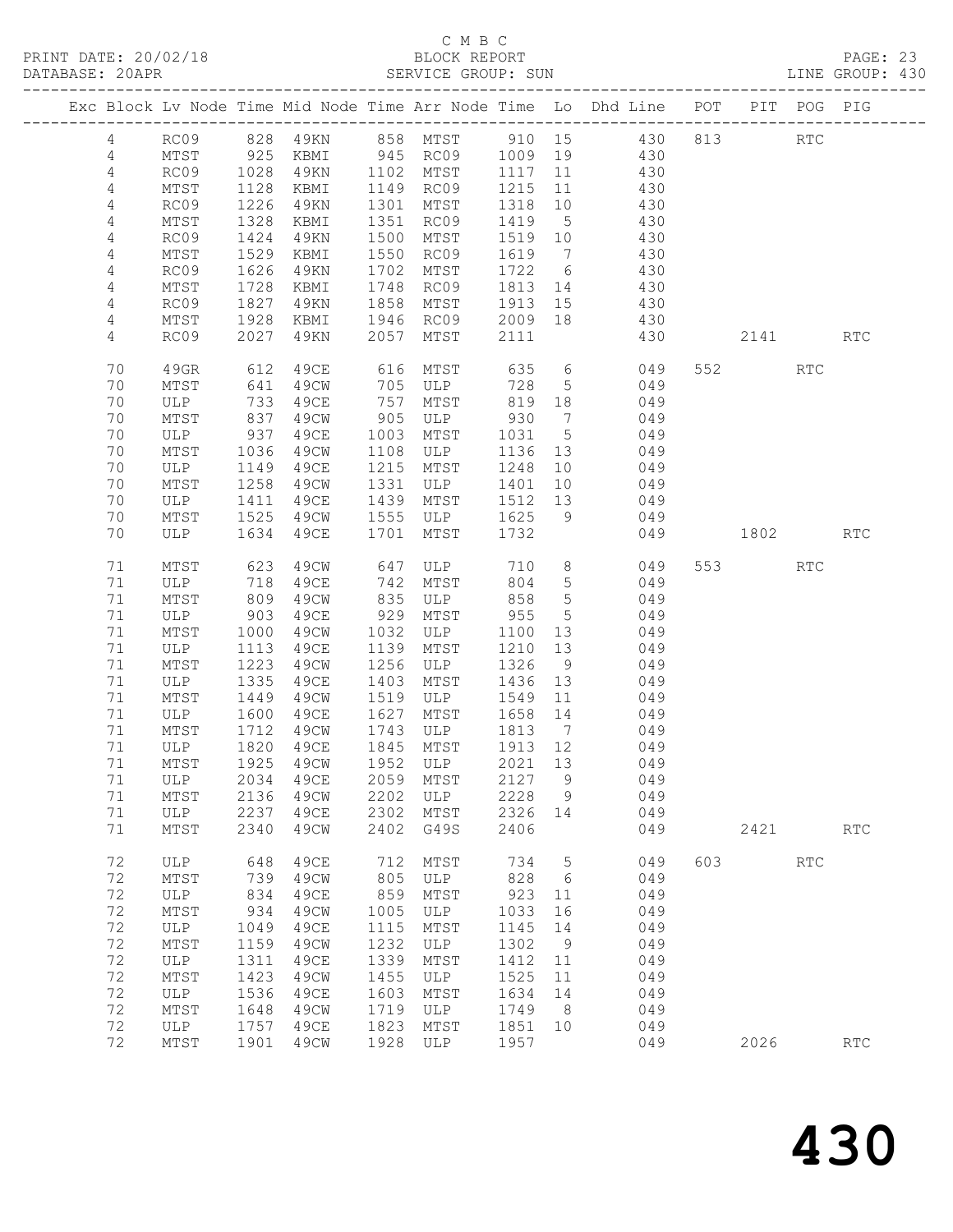|    |      |                          |                                                                         |            |               |         |                 | Exc Block Lv Node Time Mid Node Time Arr Node Time Lo Dhd Line POT PIT POG PIG |     |            |            |            |
|----|------|--------------------------|-------------------------------------------------------------------------|------------|---------------|---------|-----------------|--------------------------------------------------------------------------------|-----|------------|------------|------------|
| 73 |      |                          | 49GR 624 49CE 628 MTST                                                  |            |               |         |                 | 647 9 049                                                                      | 604 | <b>RTC</b> |            |            |
| 73 | MTST |                          | 656    49CW            720    ULP<br>748     49CE           812    MTST |            |               | 743 5   |                 | 049                                                                            |     |            |            |            |
| 73 | ULP  |                          | 748 49CE                                                                |            |               | 834 18  |                 | 049                                                                            |     |            |            |            |
| 73 | MTST | $852$<br>1001            | 49CW                                                                    |            | 920 ULP       | 945 16  |                 | 049                                                                            |     |            |            |            |
| 73 | ULP  |                          | 49CE                                                                    |            | 1027 MTST     | 1055    | $5\overline{)}$ | 049                                                                            |     |            |            |            |
| 73 | MTST | 1100                     | 49CW                                                                    | 1132       | ULP           | 1200    | 13              | 049                                                                            |     |            |            |            |
| 73 | ULP  | 1213                     | 49CE                                                                    |            | 1239 MTST     | 1312    | 10              | 049                                                                            |     |            |            |            |
| 73 | MTST | 1322                     | 49CW                                                                    |            | 1355 ULP      | 1425    | 11              | 049                                                                            |     |            |            |            |
| 73 | ULP  | 1436<br>$1450$<br>$1549$ | 49CE                                                                    | 1503       | MTST          | 1536    | 13              | 049                                                                            |     |            |            |            |
| 73 | MTST |                          | 49CW                                                                    | 1619       | ULP           | 1649    | 8 <sup>8</sup>  | 049                                                                            |     |            |            |            |
| 73 | ULP  | 1657<br>1803             | 49CE                                                                    | 1724       | MTST          | 1755    | 8 <sup>8</sup>  | 049                                                                            |     |            |            |            |
| 73 | MTST |                          | 49CW                                                                    |            | 1830 ULP      | 1900    | $7\overline{)}$ | 049                                                                            |     |            |            |            |
| 73 | ULP  | 1907                     | 49CE                                                                    |            | 1932 MTST     | 2000    | $5^{\circ}$     | 049                                                                            |     |            |            |            |
| 73 | MTST | 2005                     | 49CW                                                                    | 2032       | ULP           | 2100    |                 | 049                                                                            |     | 2129       |            | RTC        |
| 74 | ULP  | 703                      | 49CE                                                                    |            | MTST          | 749     | $5^{\circ}$     | 049                                                                            |     | 618 — 18   | <b>RTC</b> |            |
| 74 | MTST | 754                      | 49CW                                                                    | 727<br>820 | ULP           | 843     | $5\overline{)}$ | 049                                                                            |     |            |            |            |
| 74 | ULP  |                          | 49CE                                                                    | 914        | MTST          | 940     | 9               | 049                                                                            |     |            |            |            |
| 74 | MTST | 848<br>949               | 49CW                                                                    |            | 1020 ULP      | 1048    | 13              | 049                                                                            |     |            |            |            |
| 74 | ULP  | 1101                     | 49CE                                                                    | 1127       | MTST          | 1157 14 |                 | 049                                                                            |     |            |            |            |
| 74 | MTST | 1211                     | 49CW                                                                    | 1244       | ULP           | 1314    | 9               | 049                                                                            |     |            |            |            |
| 74 | ULP  | 1212                     | 49CE                                                                    | 1351       | MTST          | 1424 13 |                 | 049                                                                            |     |            |            |            |
| 74 | MTST | 1437                     | 49CW                                                                    |            | 1507 ULP      | 1537    | 11              | 049                                                                            |     |            |            |            |
| 74 | ULP  | 1548                     | 49CE                                                                    |            | 1615 MTST     | 1646 14 |                 | 049                                                                            |     |            |            |            |
| 74 | MTST | 1700                     | 49CW                                                                    | 1731       | ULP           | 1801    | 8 <sup>8</sup>  | 049                                                                            |     |            |            |            |
| 74 | ULP  |                          | 49CE                                                                    | 1834       | MTST          | 1902 11 |                 | 049                                                                            |     |            |            |            |
| 74 | MTST | $180 - 1913$             | 49CW                                                                    | 1940       | ULP           | 2009    | $\overline{7}$  | 049                                                                            |     |            |            |            |
| 74 | ULP  | 2016                     | 49CE                                                                    |            | 2041 MTST     | 2109 11 |                 | 049                                                                            |     |            |            |            |
| 74 | MTST | 2120                     | 49CW                                                                    |            | 2147 G49S     | 2151    |                 | 049                                                                            |     | 2206       |            | <b>RTC</b> |
| 75 | 49GR | 638                      | 49CE                                                                    | 642        | MTST          | 701     | 10              | 049                                                                            | 618 |            | <b>RTC</b> |            |
| 75 | MTST | 711                      | 49CW                                                                    |            | 735 ULP       | 758     | $5^{\circ}$     | 049                                                                            |     |            |            |            |
| 75 | ULP  |                          | 49CE                                                                    | 827        | MTST          | 849 17  |                 | 049                                                                            |     |            |            |            |
| 75 | MTST | $000$<br>906             | 49CW                                                                    | 935        | ULP           | 1001    | 12              | 049                                                                            |     |            |            |            |
| 75 | ULP  | 1013                     | 49CE                                                                    | 1039       | MTST          | 1107    | $5^{\circ}$     | 049                                                                            |     |            |            |            |
| 75 | MTST | 1112                     | 49CW                                                                    | 1144       | ULP           | 1212    | 13              | 049                                                                            |     |            |            |            |
| 75 | ULP  | 1225                     | 49CE                                                                    | 1251       | MTST          | 1324    | 11              | 049                                                                            |     |            |            |            |
| 75 | MTST | 1335                     | 49CW                                                                    | 1407       | ULP           | 1437    | 11              | 049                                                                            |     |            |            |            |
| 75 | ULP  | 1448                     | 49CE                                                                    | 1515       | MTST          | 1546 14 |                 | 049                                                                            |     |            |            |            |
| 75 | MTST | 1600                     | 49CW                                                                    | 1631       | ULP           | 1701    | 9               | 049                                                                            |     |            |            |            |
| 75 | ULP  | 1710                     | 49CE                                                                    |            | 1736 MTST     | 1806    | 8 <sup>8</sup>  | 049                                                                            |     |            |            |            |
| 75 | MTST | 1814                     | 49CW                                                                    |            | 1841 ULP 1911 |         | 8 <sup>8</sup>  | 049                                                                            |     |            |            |            |
| 75 | ULP  | $^{1814}_{1919}$         | 49CE                                                                    |            | 1944 MTST     | 2012    | 8 <sup>8</sup>  | 049                                                                            |     |            |            |            |
| 75 | MTST |                          | 2020 49CW                                                               |            | 2047 G49S     | 2051    |                 | 049                                                                            |     | 2106       |            | RTC        |
|    |      |                          |                                                                         |            |               |         |                 |                                                                                |     |            |            |            |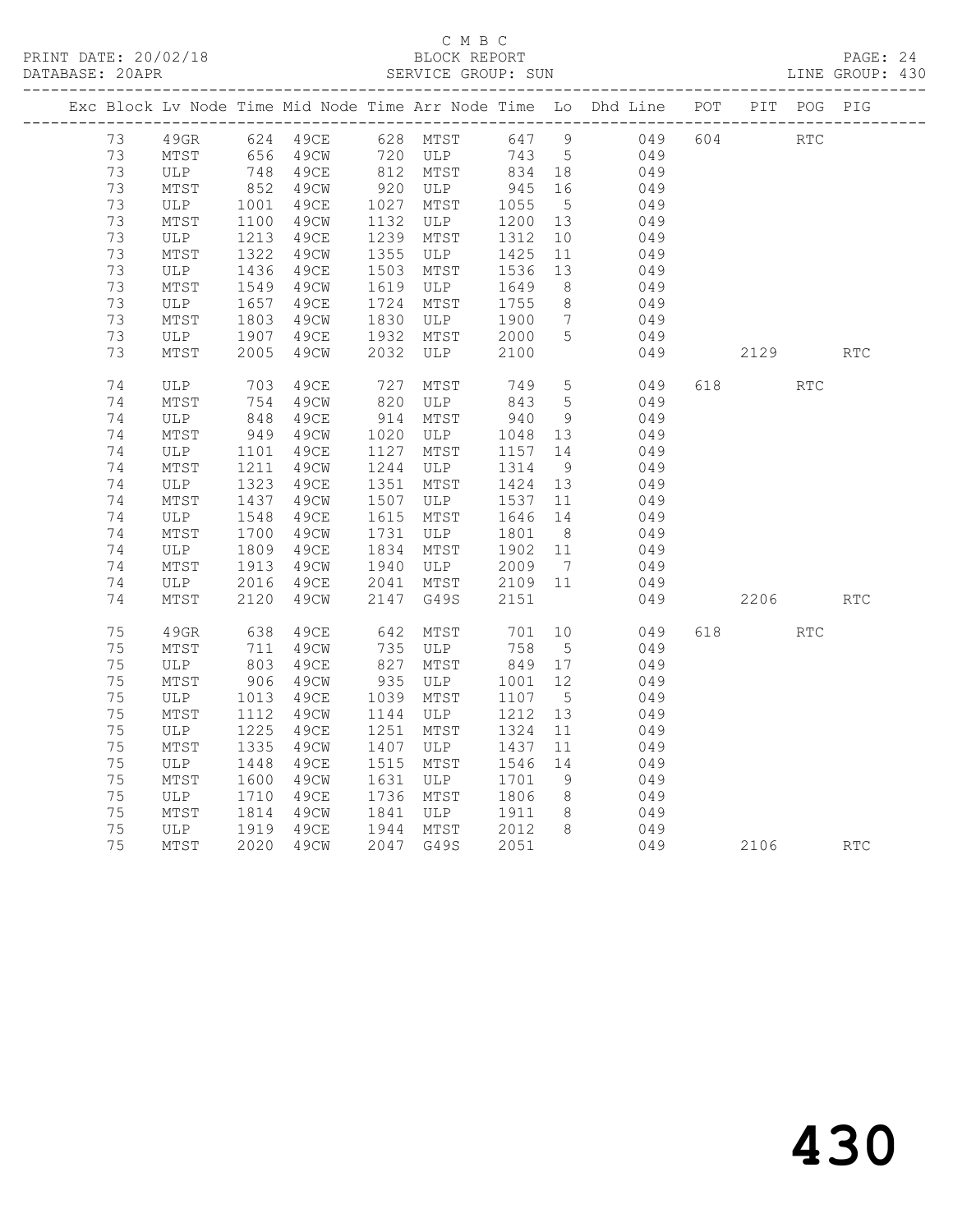| DATABASE: 20APR |    |                       |              |      |      | SERVICE GROUP: SUN                           |         |                | LINE GROUP: 430                                                                  |           |            |                      |  |
|-----------------|----|-----------------------|--------------|------|------|----------------------------------------------|---------|----------------|----------------------------------------------------------------------------------|-----------|------------|----------------------|--|
|                 |    |                       |              |      |      |                                              |         |                | Exc Block Lv Node Time Mid Node Time Arr Node Time Lo Dhd Line POT PIT POG PIG   |           |            |                      |  |
|                 | 76 |                       |              |      |      |                                              |         |                | 49GR 653 49CE 657 MTST 716 8 049 633 RTC                                         |           |            |                      |  |
|                 | 76 | MTST 724              |              |      |      |                                              |         |                | 49CW 750 ULP 813 5 049                                                           |           |            |                      |  |
|                 | 76 | ULP 818<br>MTST 921   |              |      |      |                                              |         |                | 49CE 843 MTST 907 14 049<br>49CW 950 ULP 1016 9 049<br>49CE 1051 MTST 1119 5 049 |           |            |                      |  |
|                 | 76 |                       |              |      |      |                                              |         |                |                                                                                  |           |            |                      |  |
|                 | 76 | ULP 1025              |              |      |      |                                              |         |                |                                                                                  |           |            |                      |  |
|                 | 76 | MTST                  | 1124         | 49CW |      | 1156 ULP                                     |         |                | 1224 11 049                                                                      |           |            |                      |  |
|                 | 76 | ULP                   | 1235         | 49CE |      | 1303 MTST                                    | 1336    |                | 11 049                                                                           |           |            |                      |  |
|                 | 76 | MTST                  | 1347         | 49CW |      | 1419 ULP                                     | 1449    | 11             | 049                                                                              |           |            |                      |  |
|                 | 76 | ULP                   | 1500         | 49CE | 1527 | MTST                                         | 1558 14 |                | 049                                                                              |           |            |                      |  |
|                 | 76 | MTST                  | 1612         | 49CW | 1643 | ULP                                          |         |                | 1713 8 049                                                                       |           |            |                      |  |
|                 | 76 | ULP                   | 1721         | 49CE | 1747 | MTST                                         |         |                | 1817 8 049                                                                       |           |            |                      |  |
|                 | 76 | MTST                  | 1825         | 49CW | 1852 | ULP                                          | 1922 9  |                | 049                                                                              |           |            |                      |  |
|                 | 76 | ULP 1931              |              | 49CE | 1956 | MTST                                         |         |                | $2024$ 12 049                                                                    |           |            |                      |  |
|                 | 76 | MTST                  | 2036         | 49CW | 2102 | ULP                                          |         |                | 2130 5 049                                                                       |           |            |                      |  |
|                 | 76 | ULP                   | 2135         | 49CE | 2200 | MTST                                         |         |                | 2227 9 049                                                                       |           |            |                      |  |
|                 | 76 | MTST 2236<br>ULP 2338 |              |      |      | 49CW 2302 ULP 2328 10<br>49CE 2403 MTST 2426 |         |                | 049                                                                              |           |            |                      |  |
|                 | 76 |                       |              |      |      |                                              |         |                | 049                                                                              | 2456 RTC  |            |                      |  |
|                 | 77 | MTST                  | 824          | 49CW |      |                                              |         |                | 850 ULP 915 10 049                                                               | 754       | RTC        |                      |  |
|                 | 77 | ULP                   |              | 49CE | 951  | MTST                                         | 1018 6  |                | 049                                                                              |           |            |                      |  |
|                 | 77 | MTST                  | 925<br>1024  | 49CW |      | 1056 ULP                                     | 1124 13 |                | 049                                                                              |           |            |                      |  |
|                 | 77 | ULP                   | 1137         | 49CE | 1203 | MTST                                         | 1236    |                | 10 049                                                                           |           |            |                      |  |
|                 | 77 | MTST                  | 1246         | 49CW |      | 1319 ULP                                     | 1349    |                | 10 049                                                                           |           |            |                      |  |
|                 | 77 | ULP                   | 1359<br>1513 | 49CE | 1427 | MTST                                         | 1500    | 13             | 049                                                                              |           |            |                      |  |
|                 | 77 | MTST                  |              | 49CW | 1543 | ULP                                          | 1613 10 |                | 049                                                                              |           |            |                      |  |
|                 | 77 | ULP                   | 1623         | 49CE | 1650 | MTST                                         | 1721 16 |                | 049                                                                              |           |            |                      |  |
|                 | 77 | MTST                  | 1737         | 49CW | 1806 | ULP                                          |         |                | 1836 7 049                                                                       |           |            |                      |  |
|                 | 77 | ULP                   | 1843         | 49CE | 1908 | MTST                                         | 1936 15 |                | 049                                                                              |           |            |                      |  |
|                 | 77 | MTST                  | 1951         | 49CW | 2018 | ULP                                          | 2046 18 |                | 049                                                                              |           |            |                      |  |
|                 | 77 | ULP                   | 2104         | 49CE | 2129 | MTST                                         |         |                | $2157$ 9 049                                                                     |           |            |                      |  |
|                 | 77 | MTST                  | 2206         | 49CW | 2232 |                                              |         |                | ULP 2258 10 049                                                                  |           |            |                      |  |
|                 | 77 | ULP                   | 2308         | 49CE | 2333 |                                              |         |                | MTST 2357 11 049                                                                 |           |            |                      |  |
|                 | 77 | MTST                  | 2408         | 49CW | 2430 | G49S                                         | 2434    |                | 049                                                                              | 2449      |            | <b>RTC</b>           |  |
|                 | 78 | ULP 949               |              | 49CE |      | 1015 MTST 1043 5                             |         |                | 049                                                                              | 904 — 100 | RTC        |                      |  |
|                 | 78 | MTST                  | 1048         | 49CW |      | 1120 ULP                                     |         |                | 1148 13 049                                                                      |           |            |                      |  |
|                 | 78 | ULP                   | 1201<br>1310 | 49CE |      | 1227 MTST 1300 10<br>$1343$ ULP $1413$ 10    |         |                | 049                                                                              |           |            |                      |  |
|                 | 78 | MTST                  |              | 49CW |      |                                              |         |                | 049                                                                              |           |            |                      |  |
|                 |    |                       |              |      |      |                                              |         |                | 78 ULP 1423 49CE 1451 MTST 1524 13 049                                           |           |            |                      |  |
|                 | 78 | MTST                  | 1537         | 49CW | 1607 | ULP                                          | 1637    | 8              | 049                                                                              |           |            |                      |  |
|                 | 78 | ULP                   | 1645         | 49ce | 1712 | MTST                                         | 1743    | 6              | 049                                                                              |           |            |                      |  |
|                 | 78 | MTST                  | 1749         | 49CW | 1818 | ULP                                          | 1848    | 7              | 049                                                                              |           |            |                      |  |
|                 | 78 | ULP                   | 1855         | 49CE | 1920 | MTST                                         | 1948    |                | 049                                                                              |           | 2018       | $\operatorname{RTC}$ |  |
|                 | 79 | 49GR                  | 935          | 49CE | 940  | MTST                                         | 1007 5  |                | 049                                                                              | 905       | <b>RTC</b> |                      |  |
|                 | 79 | MTST                  | 1012         | 49CW | 1044 | ULP                                          | 1112 13 |                | 049                                                                              |           |            |                      |  |
|                 | 79 | ULP                   | 1125         | 49CE | 1151 | MTST                                         | 1222    | 12             | 049                                                                              |           |            |                      |  |
|                 | 79 | MTST                  | 1234         | 49CW | 1307 | ULP                                          | 1337    | 10             | 049                                                                              |           |            |                      |  |
|                 | 79 | ULP                   | 1347         | 49CE | 1415 | MTST                                         | 1448    | 13             | 049                                                                              |           |            |                      |  |
|                 | 79 | MTST                  | 1501         | 49CW | 1531 | ULP                                          | 1601    | 11             | 049                                                                              |           |            |                      |  |
|                 | 79 | ULP                   | 1612         | 49CE | 1639 | MTST                                         | 1710    | 14             | 049                                                                              |           |            |                      |  |
|                 | 79 | MTST                  | 1724         | 49CW | 1755 | ULP                                          | 1825    | $\overline{7}$ | 049                                                                              |           |            |                      |  |
|                 | 79 | ULP                   | 1832         | 49CE | 1857 | MTST                                         | 1925    | 12             | 049                                                                              |           |            |                      |  |
|                 | 79 | MTST                  | 1937         | 49CW | 2004 | ULP                                          | 2032    |                | 049                                                                              |           | 2101       | RTC                  |  |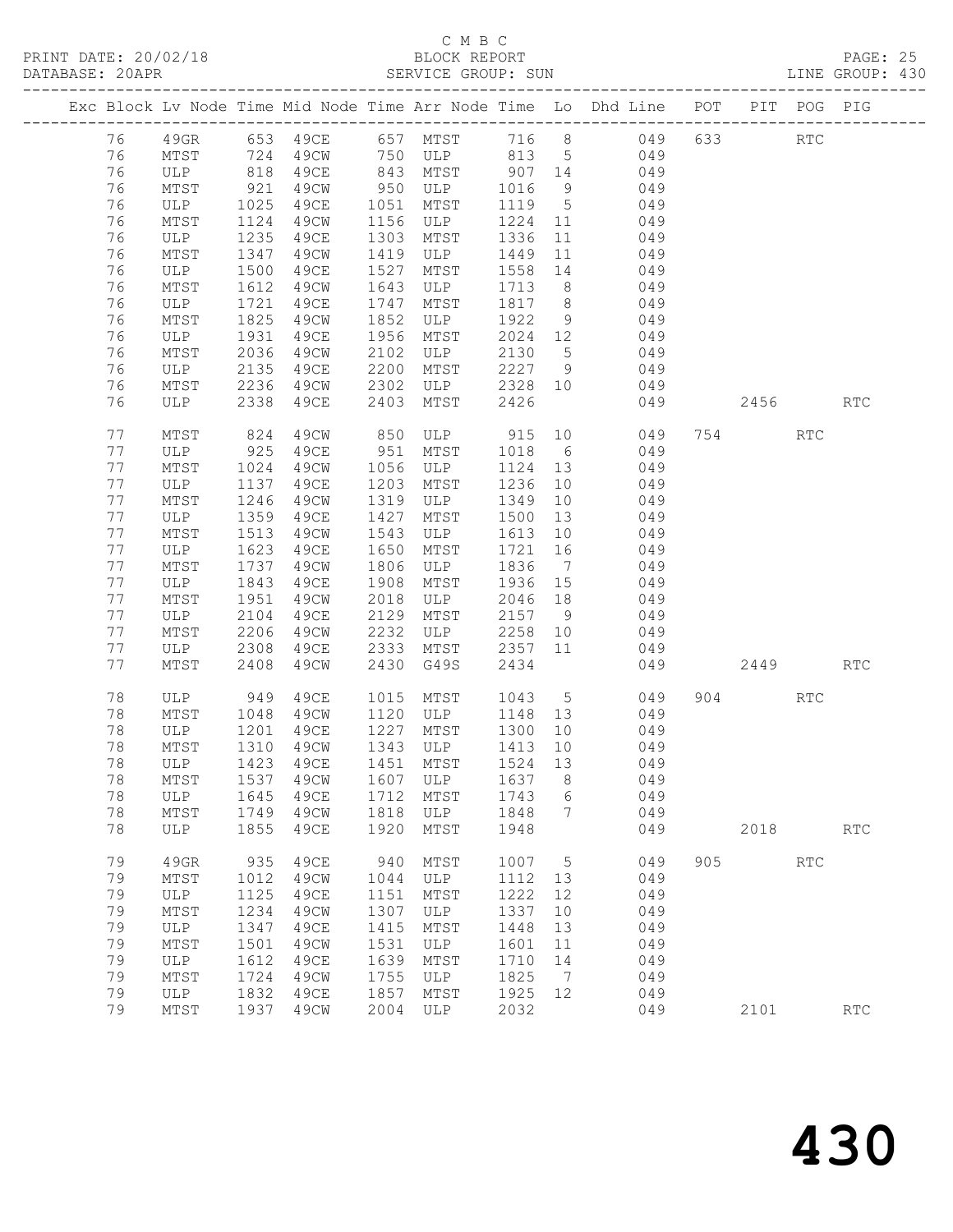# C M B C<br>BLOCK REPORT

| DATABASE: 20APR |      |      |      |      |      |      |         |                 | SERVICE GROUP: SUN                                                             |              |         | LINE GROUP: 430 |  |
|-----------------|------|------|------|------|------|------|---------|-----------------|--------------------------------------------------------------------------------|--------------|---------|-----------------|--|
|                 |      |      |      |      |      |      |         |                 | Exc Block Lv Node Time Mid Node Time Arr Node Time Lo Dhd Line POT PIT POG PIG |              |         |                 |  |
|                 | 80 — |      |      |      |      |      |         |                 | ULP 1037 49CE 1103 MTST 1133 14 049                                            |              | 952 RTC |                 |  |
|                 | 80   | MTST | 1147 | 49CW | 1220 | ULP  | 1249    |                 | 10<br>049                                                                      |              |         |                 |  |
|                 | 80   | ULP  | 1259 | 49CE | 1327 | MTST | 1400    | 11              | 049                                                                            |              |         |                 |  |
|                 | 80   | MTST | 1411 | 49CW | 1443 | ULP  | 1513    | 11              | 049                                                                            |              |         |                 |  |
|                 | 80   | ULP  | 1524 | 49CE | 1551 | MTST | 1622    | 14              | 049                                                                            |              |         |                 |  |
|                 | 80   | MTST | 1636 | 49CW | 1707 | ULP  | 1737    | 8 <sup>8</sup>  | 049                                                                            |              |         |                 |  |
|                 | 80   | ULP  | 1745 | 49CE | 1811 | MTST | 1839    | 10              | 049                                                                            |              |         |                 |  |
|                 | 80   | MTST | 1849 | 49CW | 1916 | ULP  | 1945    | 16              | 049                                                                            |              |         |                 |  |
|                 | 80   | ULP  | 2001 | 49CE | 2026 | MTST | 2054    | 12 <sup>°</sup> | 049                                                                            |              |         |                 |  |
|                 | 80   | MTST | 2106 | 49CW | 2132 | ULP  | 2200    | 6               | 049                                                                            |              |         |                 |  |
|                 | 80   | ULP  | 2206 | 49CE | 2231 | MTST | 2258    | 8 <sup>8</sup>  | 049                                                                            |              |         |                 |  |
|                 | 80   | MTST | 2306 | 49CW | 2332 | ULP  | 2358    |                 | 049                                                                            |              |         |                 |  |
|                 | 80   | ULP  | 2415 | 49CE | 2440 | MTST | 2503    |                 | 049                                                                            |              | 2533    | <b>RTC</b>      |  |
|                 | 81   | MTST | 1135 | 49CW | 1208 | ULP  | 1237 10 |                 |                                                                                | 049 1105 RTC |         |                 |  |
|                 | 81   | ULP  | 1247 | 49CE | 1315 | MTST | 1348    | 11              | 049                                                                            |              |         |                 |  |
|                 | 81   | MTST | 1359 | 49CW | 1431 | ULP  | 1501    | 11              | 049                                                                            |              |         |                 |  |
|                 | 81   | ULP  | 1512 | 49CE | 1539 | MTST | 1610    | 14              | 049                                                                            |              |         |                 |  |
|                 | 81   | MTST | 1624 | 49CW | 1655 | ULP  | 1725    | 8               | 049                                                                            |              |         |                 |  |
|                 | 81   | ULP  | 1733 | 49CE | 1759 | MTST | 1829    | 8 <sup>8</sup>  | 049                                                                            |              |         |                 |  |
|                 | 81   | MTST | 1837 | 49CW | 1904 | ULP  | 1933    |                 | 13<br>049                                                                      |              |         |                 |  |
|                 | 81   | ULP  | 1946 | 49CE | 2011 | MTST | 2039    | 11              | 049                                                                            |              |         |                 |  |
|                 | 81   | MTST | 2050 | 49CW | 2117 | G49S | 2121    |                 |                                                                                | 049          | 2136    | <b>RTC</b>      |  |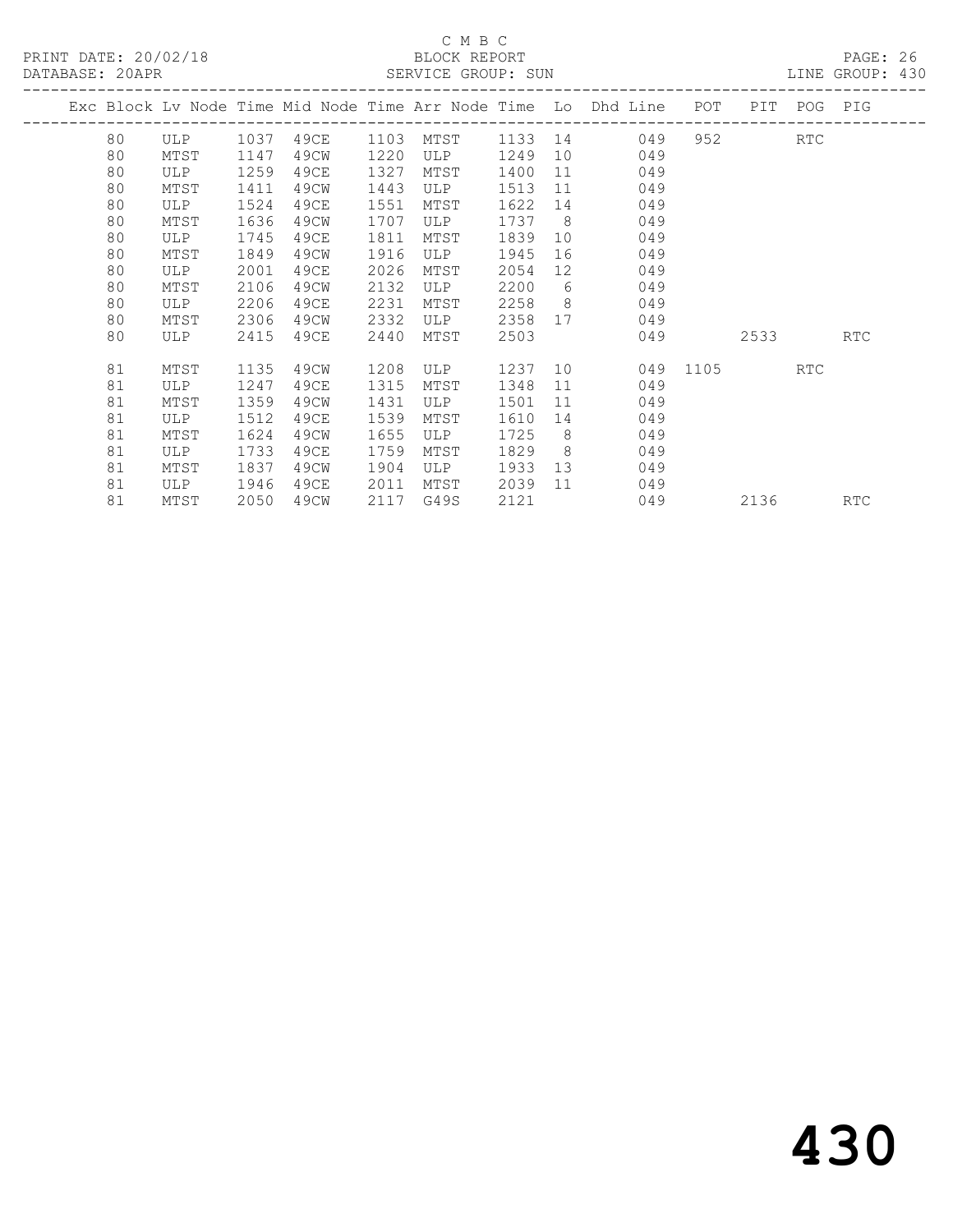| PRINT DATE: 20/02/18 BLOCK REPORT |    |                                                                                |      |  | C M B C |      |  |                   |                |                                                     |             | PAGE: 27 |      |            |  |
|-----------------------------------|----|--------------------------------------------------------------------------------|------|--|---------|------|--|-------------------|----------------|-----------------------------------------------------|-------------|----------|------|------------|--|
| CAEX CARVOLTH EXCHANGE<br>RTC     |    | Richmond Depot                                                                 |      |  |         |      |  |                   |                | LOST LOUGHEED STN                                   |             |          |      |            |  |
|                                   |    | Exc Block Lv Node Time Mid Node Time Arr Node Time Lo Dhd Line POT PIT POG PIG |      |  |         |      |  |                   |                |                                                     |             |          |      |            |  |
|                                   | 30 |                                                                                |      |  |         |      |  |                   |                |                                                     | 555 650 RTC |          |      |            |  |
|                                   | 30 |                                                                                |      |  |         |      |  |                   |                |                                                     | 555         |          |      |            |  |
|                                   | 30 | CAEX 740<br>LOST 806<br>CAEX 840<br>CAEX                                       |      |  |         |      |  |                   |                | 10ST 758 8 555<br>CAEX 824 16 555<br>10ST 858 8 555 |             |          |      |            |  |
|                                   | 30 | LOST                                                                           | 906  |  |         |      |  |                   |                | CAEX 924 16 555                                     |             |          |      |            |  |
|                                   | 30 | CAEX                                                                           | 940  |  |         |      |  | LOST 958          |                | 8 555                                               |             |          |      |            |  |
|                                   | 30 | LOST                                                                           | 1006 |  |         | CAEX |  |                   |                | 1024 16 555                                         |             |          |      |            |  |
|                                   | 30 | CAEX                                                                           | 1040 |  |         | LOST |  |                   |                |                                                     | 555         |          |      |            |  |
|                                   | 30 | LOST                                                                           | 1106 |  |         | CAEX |  | 1058 8<br>1124 16 |                |                                                     | 555         |          |      |            |  |
|                                   | 30 | CAEX                                                                           | 1140 |  |         | LOST |  | 1158              |                | $8$ 555                                             |             |          |      |            |  |
|                                   | 30 | LOST                                                                           | 1206 |  |         | CAEX |  |                   |                | 1224 16 555                                         |             |          |      |            |  |
|                                   | 30 | CAEX                                                                           | 1240 |  |         | LOST |  | 1258              |                | 8 555                                               |             |          |      |            |  |
|                                   | 30 | LOST                                                                           | 1306 |  |         | CAEX |  |                   |                | 1324 16 555                                         |             |          |      |            |  |
|                                   | 30 | CAEX                                                                           | 1340 |  |         | LOST |  |                   |                |                                                     | 555         |          |      |            |  |
|                                   | 30 | LOST                                                                           | 1406 |  |         | CAEX |  | 1358 8<br>1424 16 |                |                                                     | 555         |          |      |            |  |
|                                   | 30 | ${\tt CAEX}$                                                                   | 1440 |  |         | LOST |  | 1458              |                | 8 555                                               |             |          |      |            |  |
|                                   | 30 | LOST                                                                           | 1506 |  |         | CAEX |  |                   |                | 1524 16 555                                         |             |          |      |            |  |
|                                   | 30 | ${\tt CAEX}$                                                                   | 1540 |  |         | LOST |  | 1558              |                | 8 555                                               |             |          |      |            |  |
|                                   | 30 | LOST                                                                           | 1606 |  |         | CAEX |  |                   |                | 1624 16 555                                         |             |          |      |            |  |
|                                   | 30 | CAEX                                                                           | 1640 |  |         | LOST |  | 1658              |                |                                                     |             |          |      |            |  |
|                                   | 30 | LOST                                                                           | 1706 |  |         | CAEX |  |                   |                | 1658 8 555<br>1724 16 555                           |             |          |      |            |  |
|                                   | 30 | CAEX                                                                           | 1740 |  |         | LOST |  | 1758              |                | 8 555                                               |             |          |      |            |  |
|                                   | 30 | LOST                                                                           | 1806 |  |         | CAEX |  |                   |                | 1824 16 555                                         |             |          |      |            |  |
|                                   | 30 | CAEX                                                                           | 1840 |  |         | LOST |  | 1858              |                | 8 555                                               |             |          |      |            |  |
|                                   | 30 | LOST                                                                           | 1906 |  |         | CAEX |  | 1924              |                | 16 555                                              |             |          |      |            |  |
|                                   | 30 | CAEX                                                                           | 1940 |  |         | LOST |  | 1958              | 8 <sup>8</sup> |                                                     | 555         |          |      |            |  |
|                                   | 30 | LOST                                                                           | 2006 |  |         | CAEX |  |                   |                | 2024 16 555                                         |             |          |      |            |  |
|                                   | 30 | CAEX                                                                           | 2040 |  |         | LOST |  | 2058              |                | 8 555                                               |             |          |      |            |  |
|                                   | 30 | LOST                                                                           | 2106 |  |         | CAEX |  |                   |                | 2124 16 555                                         |             |          |      |            |  |
|                                   | 30 | ${\tt CAEX}$                                                                   | 2140 |  |         | LOST |  | 2158              |                | 8 555                                               |             |          |      |            |  |
|                                   | 30 | LOST                                                                           | 2206 |  |         | CAEX |  | 2224 16           |                |                                                     | 555         |          |      |            |  |
|                                   | 30 | CAEX                                                                           | 2240 |  |         |      |  | LOST 2258         | 8 <sup>8</sup> |                                                     | 555         |          |      |            |  |
|                                   | 30 | LOST                                                                           | 2306 |  |         | CAEX |  | 2324              |                |                                                     | 555         |          | 2414 | <b>RTC</b> |  |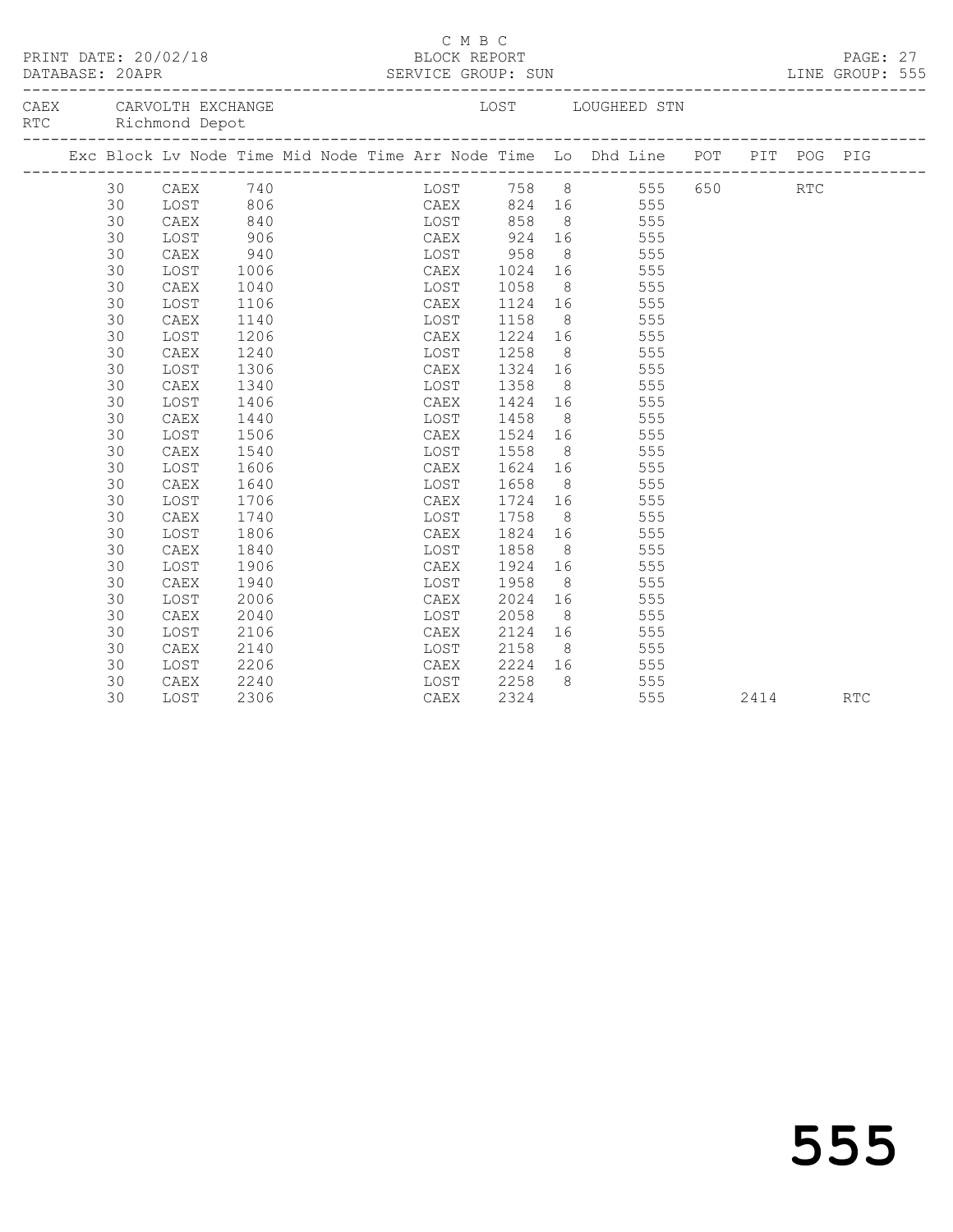### C M B C<br>BLOCK REPORT SERVICE GROUP: SUN

|    |          |      |  |                     |         |    | Exc Block Lv Node Time Mid Node Time Arr Node Time Lo Dhd Line POT PIT POG PIG |  |            |  |
|----|----------|------|--|---------------------|---------|----|--------------------------------------------------------------------------------|--|------------|--|
| 31 | CAEX 810 |      |  | <b>Example 1988</b> |         |    | 828 8 555 720                                                                  |  | <b>RTC</b> |  |
| 31 | LOST     | 836  |  | CAEX                | 854     |    | 555                                                                            |  |            |  |
| 31 | CAEX     | 910  |  | LOST                | 928     |    | $8\degree$<br>555                                                              |  |            |  |
| 31 | LOST     | 936  |  | CAEX                | 954     | 16 | 555                                                                            |  |            |  |
| 31 | CAEX     | 1010 |  | LOST                | 1028    |    | 8<br>555                                                                       |  |            |  |
| 31 | LOST     | 1036 |  | CAEX                | 1054    | 16 | 555                                                                            |  |            |  |
| 31 | CAEX     | 1110 |  | LOST                | 1128    |    | 8 <sup>1</sup><br>555                                                          |  |            |  |
| 31 | LOST     | 1136 |  | CAEX                | 1154    |    | 555                                                                            |  |            |  |
| 31 | CAEX     | 1210 |  | LOST                | 1228    |    | 8<br>555                                                                       |  |            |  |
| 31 | LOST     | 1236 |  | CAEX                | 1254    |    | 555                                                                            |  |            |  |
| 31 | CAEX     | 1310 |  | LOST                | 1328    |    | $8 \overline{)}$<br>555                                                        |  |            |  |
| 31 | LOST     | 1336 |  | CAEX                | 1354    | 16 | 555                                                                            |  |            |  |
| 31 | CAEX     | 1410 |  | LOST                | 1428    |    | 8<br>555                                                                       |  |            |  |
| 31 | LOST     | 1436 |  | CAEX                | 1454    | 16 | 555                                                                            |  |            |  |
| 31 | CAEX     | 1510 |  | LOST                | 1528    |    | 555<br>8 <sup>1</sup>                                                          |  |            |  |
| 31 | LOST     | 1536 |  | CAEX                | 1554    |    | 555                                                                            |  |            |  |
| 31 | CAEX     | 1610 |  | LOST                | 1628    |    | 555                                                                            |  |            |  |
| 31 | LOST     | 1636 |  | CAEX                | 1654    |    | 555<br>16 16                                                                   |  |            |  |
| 31 | CAEX     | 1710 |  | LOST                | 1728    |    | $8 \overline{)}$<br>555                                                        |  |            |  |
| 31 | LOST     | 1736 |  | CAEX                | 1754    | 16 | 555                                                                            |  |            |  |
| 31 | CAEX     | 1810 |  | LOST                | 1828    |    | 8<br>555                                                                       |  |            |  |
| 31 | LOST     | 1836 |  | CAEX                | 1854    | 16 | 555                                                                            |  |            |  |
| 31 | CAEX     | 1910 |  | LOST                | 1928    |    | $8 \overline{)}$<br>555                                                        |  |            |  |
| 31 | LOST     | 1936 |  | CAEX                | 1954 16 |    | 555                                                                            |  |            |  |

 31 CAEX 2010 LOST 2028 8 555 31 LOST 2036 CAEX 2054 16 555 31 CAEX 2110 LOST 2128 8 555 31 LOST 2136 CAEX 2154 16 555 31 CAEX 2210 LOST 2228 8 555

31 LOST 2236 CAEX 2254 555 2344 RTC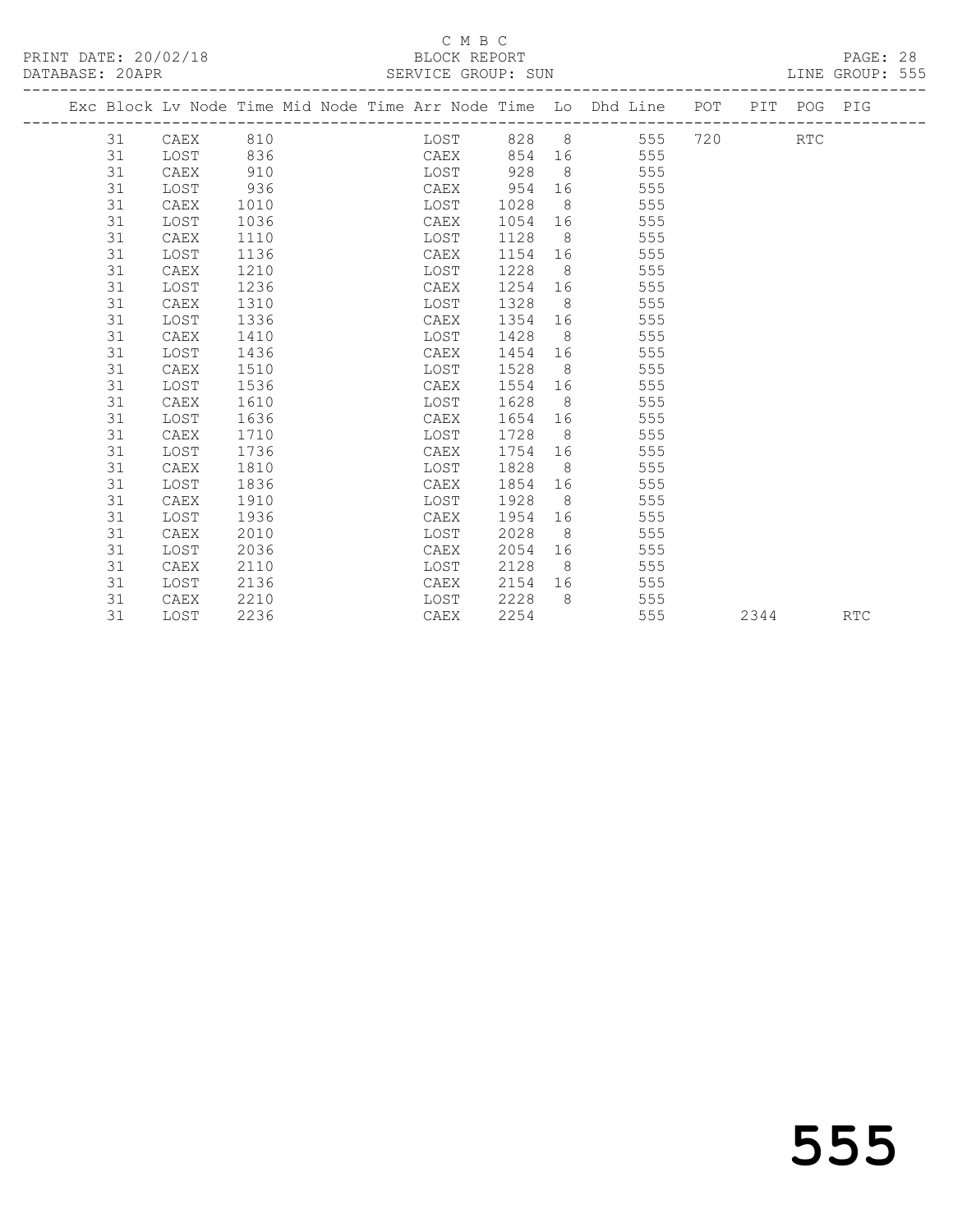|                                                                                                                                                                                                              | PRINT DATE: 20/02/18                                                                                                                                                                                                |                                                                                                         |                                                                                                                                                              |                                                                   | C M B C<br>BLOCK REPORT                                                                                                                                            |                                                                                                                  |                                                                                                                                     |                                                                                                                                                                                                                                                                                     |     |         |     | PAGE: 29             |  |
|--------------------------------------------------------------------------------------------------------------------------------------------------------------------------------------------------------------|---------------------------------------------------------------------------------------------------------------------------------------------------------------------------------------------------------------------|---------------------------------------------------------------------------------------------------------|--------------------------------------------------------------------------------------------------------------------------------------------------------------|-------------------------------------------------------------------|--------------------------------------------------------------------------------------------------------------------------------------------------------------------|------------------------------------------------------------------------------------------------------------------|-------------------------------------------------------------------------------------------------------------------------------------|-------------------------------------------------------------------------------------------------------------------------------------------------------------------------------------------------------------------------------------------------------------------------------------|-----|---------|-----|----------------------|--|
|                                                                                                                                                                                                              | 28CR 128 ST & CRESCENT RD<br>BPST BRIDGEPORT STN<br>MAEX MATHEWS EXCHANGE<br>RTC Richmond Depot<br>SUKD SULLIVAN & KIDD                                                                                             |                                                                                                         |                                                                                                                                                              |                                                                   |                                                                                                                                                                    |                                                                                                                  |                                                                                                                                     | 2A52 2ND AV & 52A ST TERMINUS<br>LADX LADNER EXCHANGE<br>OXVN OXFORD ST FS VINE AV<br>SSPR SOUTH SURREY PARK N RIDE                                                                                                                                                                 |     |         |     |                      |  |
|                                                                                                                                                                                                              |                                                                                                                                                                                                                     |                                                                                                         |                                                                                                                                                              |                                                                   |                                                                                                                                                                    |                                                                                                                  |                                                                                                                                     | Exc Block Lv Node Time Mid Node Time Arr Node Time Lo Dhd Line POT PIT POG PIG                                                                                                                                                                                                      |     |         |     |                      |  |
| $\mathbf{1}$<br>$\mathbf{1}$<br>$\mathbf{1}$<br>$\mathbf{1}$<br>$\mathbf{1}$<br>$\mathbf{1}$<br>$\mathbf{1}$<br>$\mathbf{1}$<br>$\mathbf{1}$<br>$\mathbf{1}$<br>$\mathbf{1}$<br>$\mathbf{1}$<br>$\mathbf{1}$ | SUKD 627 J&N5 BPST 722 14 351<br>BPST 736 MAEX 753 OXVN 817 8 351<br>OXVN 825 SSPR 840 BPST 908 13 351<br>BPST 921 MAEX 938 SUKD 1019 5 351<br>SUKD<br>BPST<br>2A52<br>BPST<br>2A52<br>BPST<br>2A52<br>BPST<br>2A52 | 1340<br>1441                                                                                            |                                                                                                                                                              |                                                                   |                                                                                                                                                                    |                                                                                                                  |                                                                                                                                     | 1 28CR 417 J&N5 BPST 505 15 351 353 RTC<br>1 BPST 520 MAEX 536 SUKD 609 18 351<br>LADX 1400 2A52 1435 6 601<br>LADX 1513 BPST 1535 5 601<br>1540 LADX 1558 2A52 1632 10 601<br>1642 LADX 1713 BPST 1733 7 601<br>1740 LADX 1758 2A52 1832 22 601<br>1854 LADX 1925 BPST 1944 14 601 |     |         |     |                      |  |
| $\mathbf{1}$<br>$\mathbf{1}$                                                                                                                                                                                 | BPST<br>2A52                                                                                                                                                                                                        |                                                                                                         |                                                                                                                                                              |                                                                   |                                                                                                                                                                    |                                                                                                                  |                                                                                                                                     | 601 2156 RTC                                                                                                                                                                                                                                                                        |     |         |     |                      |  |
| $\mathbf{2}$<br>2<br>$\mathbf{2}$<br>$\mathbf{2}$<br>$\mathbf{2}$<br>$\mathbf{2}$<br>$\mathbf{2}$<br>$\mathbf{2}$<br>$\mathbf{2}$<br>2<br>$\mathbf{2}$<br>$\mathbf{2}$<br>$\overline{2}$                     | BPST<br>2A52<br>BPST<br>2A52<br>BPST<br>2A52<br>BPST<br>2A52<br>BPST<br>SUKD<br>BPST                                                                                                                                | 1320                                                                                                    | 1020 LADX<br>1122 LADX                                                                                                                                       |                                                                   |                                                                                                                                                                    |                                                                                                                  |                                                                                                                                     | 2A52 422 LADX 446 BPST 503 17 601<br>824 LADX 853 BPST 913 15 601<br>928 LADX 946 2A52 1014 6 601<br>1020 LADX 1053 BPST 1114 8 601<br>1122 LADX 1140 2A52 1212 7 601<br>1219 LADX 1253 BPST 1314 6 601<br>MAEX 1340 SUKD 1426 6 351<br>SUKD 1703 J&N5 BPST 1808 351 1821           |     | 356 RTC |     | RTC                  |  |
| 3<br>3<br>3<br>3<br>$\mathsf 3$<br>$\mathfrak{Z}$<br>$\mathfrak{Z}$<br>$\mathsf 3$<br>$\mathsf 3$<br>$\mathfrak{Z}$<br>3<br>3<br>3<br>3<br>3                                                                 | 28CR<br><b>BPST</b><br>SUKD<br><b>BPST</b><br><b>OXVN</b><br><b>BPST</b><br>SUKD<br><b>BPST</b><br>SUKD<br><b>BPST</b><br>2A52<br><b>BPST</b><br>SUKD<br><b>BPST</b><br>OXVN                                        | 517<br>621<br>727<br>836<br>924<br>1021<br>1127<br>1250<br>1402<br>1520<br>1622<br>1720<br>1835<br>1941 | J&N5<br>MAEX<br>J&N5<br>MAEX<br>SSPR<br>$\ensuremath{\mathsf{MAEX}}$<br><b>J&amp;N5</b><br>MAEX<br>J&N5<br>LADX<br>LADX<br>MAEX<br>J&N5<br>MAEX<br>2036 SSPR | 638<br>853<br>941<br>1038<br>1310<br>1538<br>1653<br>1740<br>2001 | BPST<br>SUKD<br>BPST<br>OXVN<br><b>BPST</b><br>SUKD<br><b>BPST</b><br>SUKD<br><b>BPST</b><br>2A52<br><b>BPST</b><br>$\rm SUKD$<br><b>BPST</b><br>OXVN<br>2051 BPST | 605<br>712<br>822<br>917<br>1009<br>1121<br>1233<br>1356<br>1508<br>1612<br>1713<br>1824<br>1935<br>2026<br>2118 | 16<br>15<br>14<br>$\overline{7}$<br>12<br>$6\overline{6}$<br>17<br>$6\overline{6}$<br>12<br>10<br>$\overline{7}$<br>11<br>- 6<br>10 | 351<br>351<br>351<br>351<br>351<br>351<br>351<br>351<br>351<br>601<br>601<br>351<br>351<br>351<br>351                                                                                                                                                                               | 453 | 2131    | RTC | $\operatorname{RTC}$ |  |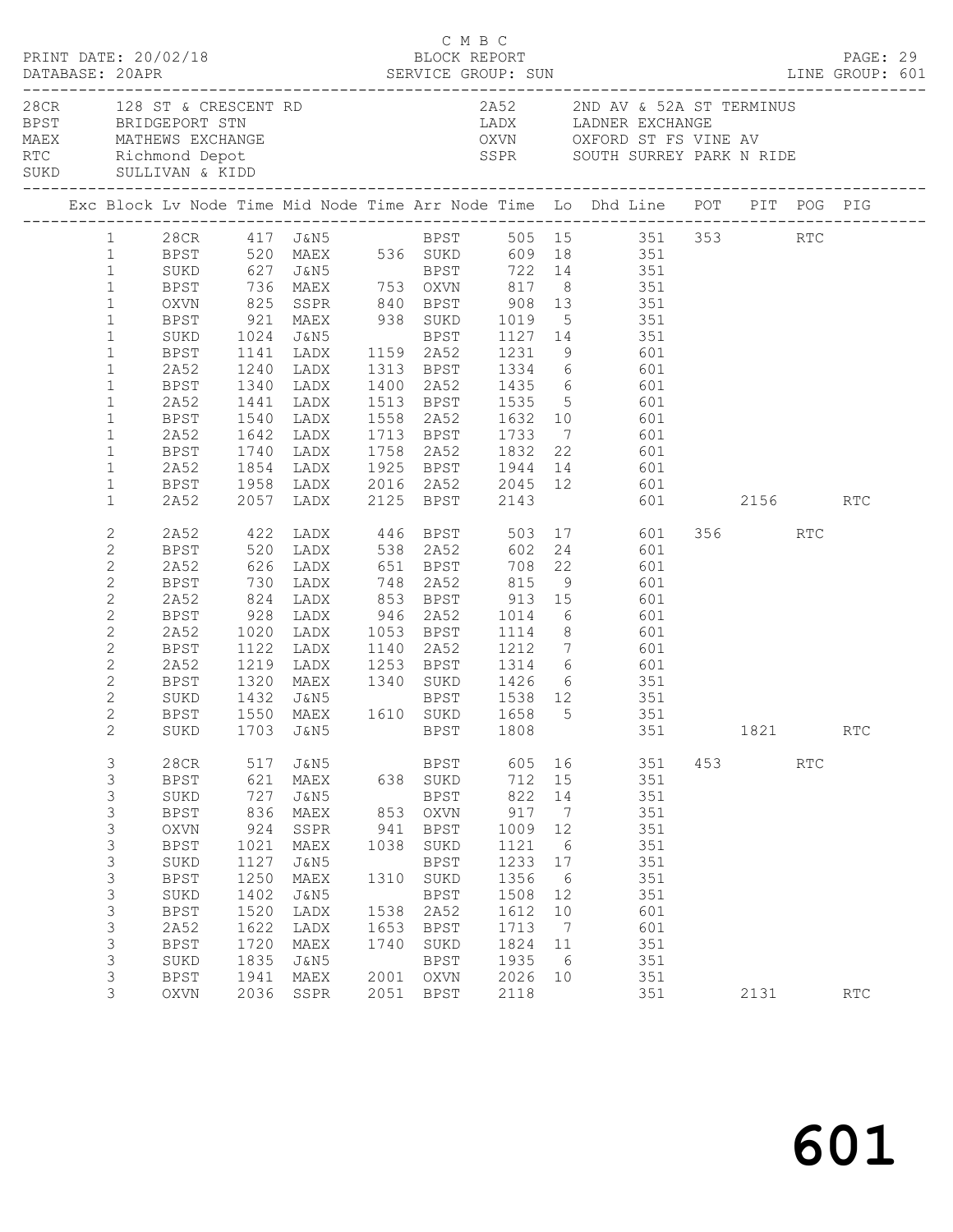# C M B C<br>BLOCK REPORT

| DATABASE: 20APR |             |                   |                              |      | SERVICE GROUP: SUN               |                      |                 |                                                                                |          |     | LINE GROUP: 601 |  |
|-----------------|-------------|-------------------|------------------------------|------|----------------------------------|----------------------|-----------------|--------------------------------------------------------------------------------|----------|-----|-----------------|--|
|                 |             |                   |                              |      |                                  |                      |                 | Exc Block Lv Node Time Mid Node Time Arr Node Time Lo Dhd Line POT PIT POG PIG |          |     |                 |  |
|                 |             |                   |                              |      |                                  |                      |                 | 4 2A52 524 LADX 548 BPST 605 5 601 458 RTC                                     |          |     |                 |  |
| 4               | BPST        |                   |                              |      |                                  |                      |                 | 610 LADX 628 2A52 652 5 601                                                    |          |     |                 |  |
| 4               | 2A52        | 657<br>800<br>853 | LADX                         |      | 723 BPST<br>818 2A52<br>923 BPST | 740 20               |                 | 601                                                                            |          |     |                 |  |
| 4               | <b>BPST</b> |                   | LADX                         |      |                                  | 845 8<br>943 13      |                 | 601                                                                            |          |     |                 |  |
| 4               | 2A52        |                   | LADX                         |      |                                  |                      |                 | 601                                                                            |          |     |                 |  |
| 4               | BPST        | 956               | LADX                         |      | 1014 2A52                        | 1045                 | $5^{\circ}$     | 601                                                                            |          |     |                 |  |
| 4               | 2A52        | 1050              | LADX                         |      | 1123 BPST                        | 1144 16              |                 | 601                                                                            |          |     |                 |  |
| 4               | BPST        | 1200              | LADX                         |      | 1218 2A52                        | 1251 9               |                 | 601                                                                            |          |     |                 |  |
| 4               | 2A52        | 1300              | LADX                         |      | 1333 BPST                        | 1355 10              |                 | 601                                                                            |          |     |                 |  |
| 4               | BPST        | 1405              | MAEX                         |      | 1425 OXVN                        | 1453 10              |                 | 351                                                                            |          |     |                 |  |
| 4               | OXVN        | 1503              | SSPR                         |      | 1523 BPST                        | 1553                 | $\overline{7}$  | 351                                                                            |          |     |                 |  |
| 4               | BPST        | 1600              | LADX                         |      | 1618 2A52                        | 1652 10              |                 | 601                                                                            |          |     |                 |  |
| 4               | 2A52        | 1702              | LADX                         |      | 1733 BPST                        | 1753 15              |                 | 601                                                                            |          |     |                 |  |
| 4               | BPST        | 1808              | MAEX                         |      | 1828 OXVN                        | 1855 11              |                 | 351                                                                            |          |     |                 |  |
| 4               | OXVN        | 1906              | SSPR                         |      | 1921 BPST 1950 6                 |                      |                 | 351                                                                            |          |     |                 |  |
| 4               | BPST        | 1956              | MAEX                         |      | 2016 SUKD 2057 10                |                      |                 | 351                                                                            |          |     |                 |  |
| 4               | SUKD        | 2107              | J&N5                         |      | BPST                             | 2203                 |                 | 351                                                                            | 2216 RTC |     |                 |  |
| $\mathsf S$     | BPST        | 536               | MAEX                         |      |                                  |                      |                 | 552 OXVN 612 13 351                                                            | 516 7    | RTC |                 |  |
| $\mathsf S$     | OXVN        | 625<br>721        | SSPR                         |      |                                  | 707 14               |                 | 351                                                                            |          |     |                 |  |
| $\mathsf S$     | BPST        |                   | MAEX                         |      | 640 BPST<br>738 SUKD<br>BPST     | 812 14               |                 | 351                                                                            |          |     |                 |  |
| $\mathsf S$     | SUKD        | 826               | J&N5                         |      | BPST                             | 923 13               |                 | 351                                                                            |          |     |                 |  |
| 5               | BPST        | 936               | MAEX                         |      | 953 OXVN                         | 1017 9               |                 | 351                                                                            |          |     |                 |  |
| 5               | OXVN        | 1026              | SSPR                         |      | 1043 BPST                        | 1111 9               |                 | 351                                                                            |          |     |                 |  |
| $\mathsf S$     | BPST        | 1120              | MAEX                         |      | 1140 SUKD                        | 1224 7               |                 | 351                                                                            |          |     |                 |  |
| 5               | SUKD        | 1231              | J&N5                         |      | BPST                             | 1337 13              |                 | 351                                                                            |          |     |                 |  |
| 5               | <b>BPST</b> | 1350              | MAEX                         |      | 1410 SUKD                        | 1456                 | 6               | 351                                                                            |          |     |                 |  |
| 5               | SUKD        | 1502              | J&N5                         |      | BPST                             | 1608                 | 12              | 351                                                                            |          |     |                 |  |
| $\mathsf S$     | BPST        | 1620              | LADX                         |      | 1638 2A52                        | 1712 10              |                 | 601                                                                            |          |     |                 |  |
| 5               | 2A52        | 1722              | LADX                         |      | 1753 BPST                        | 1813 11              |                 | 601                                                                            |          |     |                 |  |
| 5               | BPST        | 1824              | MAEX                         |      | 1844 SUKD 1927 8                 |                      |                 | 351                                                                            |          |     |                 |  |
| 5               | SUKD        | 1935              | J&N5                         |      | BPST 2033 8                      |                      |                 | 351                                                                            |          |     |                 |  |
| 5               | <b>BPST</b> | 2041              | MAEX                         |      | 2100 SUKD                        | 2138                 |                 |                                                                                | 2206     |     | RTC             |  |
| 6               | SUKD        | 558               | J&N5                         |      | BPST 652 14                      |                      |                 | 351                                                                            | 529      | RTC |                 |  |
| 6               | BPST        | 706               | MAEX                         |      | 723 OXVN                         | 747 8                |                 | 351                                                                            |          |     |                 |  |
| 6               | OXVN        |                   | 755 SSPR<br>900 LADX<br>SSPR |      | 810    BPST<br>918    2A52       | 838<br>946<br>838 22 |                 | 351                                                                            |          |     |                 |  |
| 6               | <b>BPST</b> |                   |                              |      |                                  |                      | $\overline{7}$  | 601                                                                            |          |     |                 |  |
| 6               | 2A52        |                   |                              |      |                                  |                      |                 | 953 LADX 1023 BPST 1044 19 601                                                 |          |     |                 |  |
| 6               | BPST        | 1103              | LADX                         | 1121 | 2A52                             | 1153 6               |                 | 601                                                                            |          |     |                 |  |
| 6               | 2A52        | 1159              | LADX                         | 1233 | BPST                             | 1254 11              |                 | 601                                                                            |          |     |                 |  |
| 6               | <b>BPST</b> | 1305              | MAEX                         | 1325 | OXVN                             | 1353                 | 12              | 351                                                                            |          |     |                 |  |
| 6               | OXVN        | 1405              | SSPR                         | 1423 | BPST                             | 1453                 | $\overline{7}$  | 351                                                                            |          |     |                 |  |
| 6               | <b>BPST</b> | 1500              | LADX                         | 1520 | 2A52                             | 1555                 | $6\overline{6}$ | 601                                                                            |          |     |                 |  |
| 6               | 2A52        | 1601              | LADX                         | 1633 | BPST                             | 1653                 | 12              | 601                                                                            |          |     |                 |  |
| 6               | <b>BPST</b> | 1705              | MAEX                         | 1725 | OXVN                             | 1752 10              |                 | 351                                                                            |          |     |                 |  |
| 6               | OXVN        | 1802              | SSPR                         | 1821 | BPST                             | 1851                 | $5^{\circ}$     | 351                                                                            |          |     |                 |  |
| 6               | <b>BPST</b> | 1856              | MAEX                         | 1916 | SUKD                             | 1957                 | $\overline{9}$  | 351                                                                            |          |     |                 |  |
| 6               | SUKD        | 2006              | J&N5                         |      | BPST                             | 2103                 | 25              | 351                                                                            |          |     |                 |  |
| 6               | <b>BPST</b> | 2128              | LADX                         | 2146 | 2A52                             | 2213                 | $5^{\circ}$     | 601                                                                            |          |     |                 |  |
| 6               | 2A52        | 2218              | LADX                         | 2246 | BPST                             | 2304                 | 6               | 601                                                                            |          |     |                 |  |
| 6               | BPST        | 2310              | LADX                         | 2327 | 2A52                             | 2352                 | 5               | 601                                                                            |          |     |                 |  |
| 6               | 2A52        |                   | 2357 LADX                    | 2422 | BPST                             | 2440                 |                 | 601                                                                            | 2453     |     | <b>RTC</b>      |  |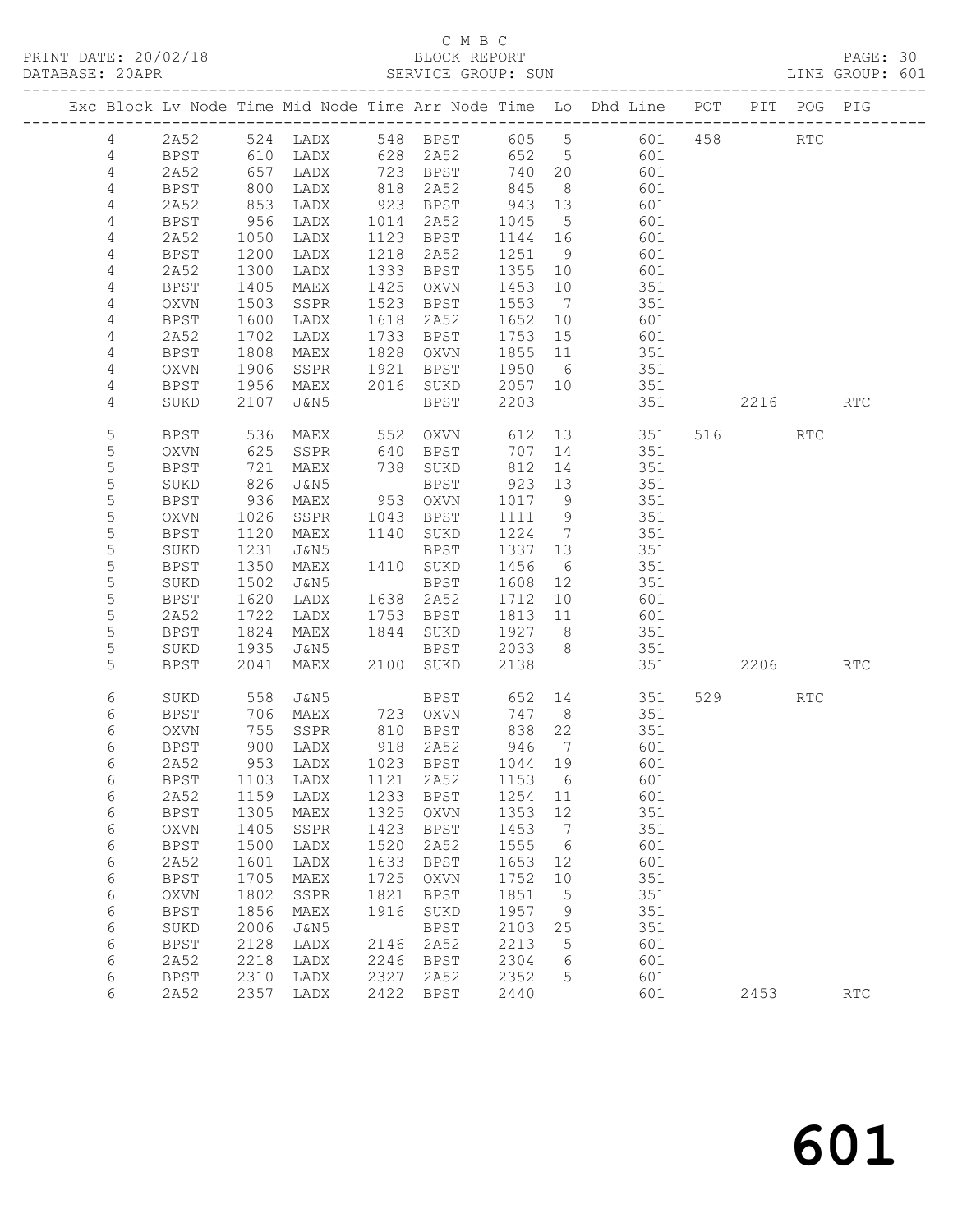PRINT DATE: 20/02/18 BLOCK REPORT BATABASE: 20APR BLOCK REPORT

# C M B C<br>BLOCK REPORT

PAGE: 31<br>LINE GROUP: 601

|                  |                     |                   |                      |              |                        |                 |                 | Exc Block Lv Node Time Mid Node Time Arr Node Time Lo Dhd Line POT PIT POG PIG |          |                      |                             |
|------------------|---------------------|-------------------|----------------------|--------------|------------------------|-----------------|-----------------|--------------------------------------------------------------------------------|----------|----------------------|-----------------------------|
| 7                | BPST                |                   | 551 MAEX 608 SUKD    |              |                        |                 |                 | 642 15 351 531                                                                 |          | $\operatorname{RTC}$ |                             |
| $7\phantom{.}$   | SUKD                | 657               | J&N5                 |              | <b>BPST</b>            |                 |                 | 752 14 351                                                                     |          |                      |                             |
| $7\phantom{.0}$  | BPST                |                   | 806 MAEX<br>854 SSPR |              | 823 OXVN               |                 |                 | 351                                                                            |          |                      |                             |
| $7\phantom{.0}$  | OXVN                |                   |                      |              | 910 BPST               | $847$<br>938 13 |                 | 351                                                                            |          |                      |                             |
| 7                | BPST                | 951               | MAEX                 |              | 1008 SUKD              | 1049            | 6               | 351                                                                            |          |                      |                             |
| 7                | SUKD                | 1055              | J&N5                 |              | BPST                   | 1201            | 19              | 351                                                                            |          |                      |                             |
| 7                | BPST                | 1220              | MAEX                 |              | 1240 SUKD              | 1326            | 6               | 351                                                                            |          |                      |                             |
| 7                | SUKD                | 1332              | J&N5                 |              | BPST                   | 1438 12         |                 | 351                                                                            |          |                      |                             |
| 7                | BPST                | 1450              | MAEX                 |              | 1510 SUKD              | 1556            | $\overline{7}$  | 351                                                                            |          |                      |                             |
| 7                | SUKD                | 1603              | J&N5                 |              | BPST                   | 1708            | 12              | 351                                                                            |          |                      |                             |
| 7                | <b>BPST</b>         | 1720              | LADX                 |              | 1738 2A52              | 1812            | 12              | 601                                                                            |          |                      |                             |
| 7                | 2A52                | 1824              | LADX                 |              | 1855 BPST              | 1914 14         |                 | 601                                                                            |          |                      |                             |
| 7                | <b>BPST</b>         | 1928              | LADX                 | 1946         | 2A52                   | 2019 7          |                 | 601                                                                            |          |                      |                             |
| 7                | 2A52                | 2026              | LADX                 | 2055         | BPST                   | 2113 5          |                 | 601                                                                            |          |                      |                             |
| 7                | <b>BPST</b>         | 2118              | MAEX                 | 2137         | SUKD                   | 2215 15         |                 | 351                                                                            |          |                      |                             |
| 7                | SUKD                | 2230              | J&N5                 |              | BPST                   | 2324            |                 | 351                                                                            | 2337     |                      | <b>RTC</b>                  |
| 8                | <b>BPST</b>         | 606               | MAEX                 | 623          | OXVN                   | 643             |                 | 12 351                                                                         | 546 7    | <b>RTC</b>           |                             |
| 8                | OXVN                | 655               | SSPR                 | 710          | BPST                   | 737             | 14              | 351                                                                            |          |                      |                             |
| 8                | <b>BPST</b>         | 751               | MAEX                 |              | 808 SUKD               | 844             | 11              | 351                                                                            |          |                      |                             |
| 8                | SUKD                | 855               | J&N5                 |              | BPST                   | 953             | 13              | 351                                                                            |          |                      |                             |
| 8                | <b>BPST</b>         | 1006              | MAEX                 |              | 1023 OXVN              | 1047            | 10              | 351                                                                            |          |                      |                             |
| 8                | <b>OXVN</b>         | 1057              | SSPR                 | 1115         | BPST                   | 1145            | $5^{\circ}$     | 351                                                                            |          |                      |                             |
| $\,8\,$          | <b>BPST</b>         | 1150              | MAEX                 |              | 1210 SUKD              | 1254            | $\overline{7}$  | 351<br>351                                                                     |          |                      |                             |
| 8                | SUKD<br><b>BPST</b> | 1301              | J&N5                 |              | BPST                   | 1407 13<br>1515 | 6               | 601                                                                            |          |                      |                             |
| 8<br>$\,8\,$     | 2A52                | 1420<br>1521      | LADX<br>LADX         |              | 1440 2A52<br>1553 BPST | 1615            | $5\overline{)}$ | 601                                                                            |          |                      |                             |
| $\,8\,$          | BPST                | 1620              | MAEX                 |              | 1640 SUKD              | 1726 6          |                 | 351                                                                            |          |                      |                             |
| 8                | SUKD                | 1732              | J&N5                 |              | BPST                   | 1836            |                 | 351                                                                            | 1849 RTC |                      |                             |
|                  |                     |                   |                      |              |                        |                 |                 |                                                                                |          |                      |                             |
| 9                | BPST                | 636               | MAEX                 |              | 653 OXVN               | 715             |                 | 10 351                                                                         | 616 7    | RTC                  |                             |
| 9                | <b>OXVN</b>         | 725               | SSPR                 | 740          | BPST                   | 807 14          |                 | 351                                                                            |          |                      |                             |
| 9                | BPST                | 821               | MAEX                 |              | 838 SUKD               | 915             | 9               | 351                                                                            |          |                      |                             |
| 9                | SUKD                | 924               | J&N5                 |              | BPST                   | 1024            | 12              | 351                                                                            |          |                      |                             |
| 9                | <b>BPST</b>         | 1036              | MAEX                 |              | 1053 OXVN              | 1117            | 12              | 351                                                                            |          |                      |                             |
| 9                | OXVN                | 1129              | SSPR                 | 1147         | BPST                   | 1217            | 18              | 351                                                                            |          |                      |                             |
| 9                | BPST                | $\frac{1}{2}$ 235 | MAEX                 |              | 1255 OXVN              | 1323            | 11              | 351                                                                            |          |                      |                             |
| 9                | OXVN                | 1334              | SSPR                 |              | 1352 BPST              | 1422 13         |                 | 351                                                                            |          |                      |                             |
| 9                | BPST                |                   | 1435 MAEX            |              | 1455 OXVN              | 1523 10         |                 | 351                                                                            |          |                      |                             |
| 9                | OXVN                |                   | 1533 SSPR            |              | 1553 BPST 1623 12      |                 |                 | 351                                                                            |          |                      |                             |
| 9<br>$\mathsf 9$ | <b>BPST</b>         | 1635<br>1733      | MAEX                 | 1655<br>1752 | <b>OXVN</b>            | 1722<br>1822    | 11              | 351<br>351                                                                     |          |                      |                             |
| 9                | OXVN<br><b>BPST</b> | 1828              | SSPR<br>LADX         | 1846         | <b>BPST</b><br>2A52    | 1919            | 6<br>5          | 601                                                                            |          |                      |                             |
| $\mathsf 9$      | 2A52                | 1924              | LADX                 | 1955         | <b>BPST</b>            | 2014            | 14              | 601                                                                            |          |                      |                             |
| $\mathsf 9$      | <b>BPST</b>         | 2028              | LADX                 | 2046         | 2A52                   | 2115            | 9               | 601                                                                            |          |                      |                             |
| $\mathsf 9$      | 2A52                | 2124              | LADX                 | 2152         | <b>BPST</b>            | 2210            | 5               | 601                                                                            |          |                      |                             |
| 9                | <b>BPST</b>         | 2215              | LADX                 | 2232         | 2A52                   | 2257            | 6               | 601                                                                            |          |                      |                             |
| 9                | 2A52                | 2303              | LADX                 | 2330         | <b>BPST</b>            | 2348            |                 | 601                                                                            | 2401     |                      | $\mathop{\rm RTC}\nolimits$ |
|                  |                     |                   |                      |              |                        |                 |                 |                                                                                |          |                      |                             |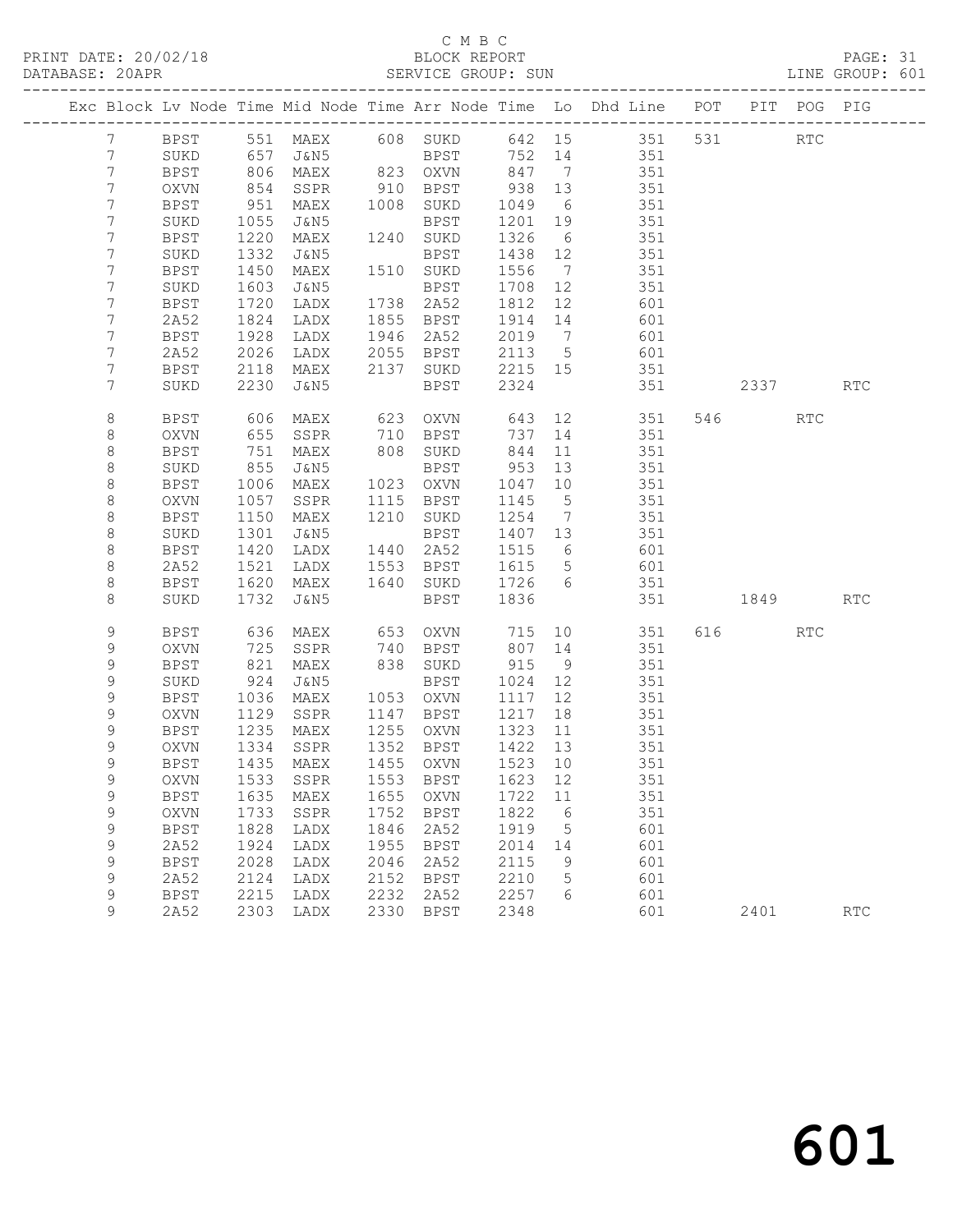|  |      |             |              |                              |      |                |      |      | Exc Block Lv Node Time Mid Node Time Arr Node Time Lo Dhd Line POT PIT POG PIG |         |     |            |  |
|--|------|-------------|--------------|------------------------------|------|----------------|------|------|--------------------------------------------------------------------------------|---------|-----|------------|--|
|  | 10   |             |              |                              |      |                |      |      | BPST 651 MAEX 708 SUKD 742 14 351 631                                          |         | RTC |            |  |
|  | 10   | SUKD        |              |                              |      |                |      |      |                                                                                |         |     |            |  |
|  | 10   | <b>BPST</b> |              |                              |      |                |      |      |                                                                                |         |     |            |  |
|  | 10   | OXVN        |              |                              |      |                |      |      |                                                                                |         |     |            |  |
|  | 10   | BPST        | 1044         |                              |      |                |      |      | LADX 1102 2A52 1134 6 601                                                      |         |     |            |  |
|  | 10   | 2A52        |              |                              |      |                |      |      |                                                                                |         |     |            |  |
|  | 10   | BPST        | 1140<br>1240 | LADX<br>LADX                 |      | 1258 2A52      |      |      |                                                                                |         |     |            |  |
|  | 10   | 2A52        | 1340         | LADX                         |      |                |      |      | 1213 BPST 1234 6 601<br>1258 2A52 1331 9 601<br>1413 BPST 1435 5 601           |         |     |            |  |
|  | 10   | BPST        | 1440         | LADX                         |      | 1500 2A52      |      |      | 1535 6 601                                                                     |         |     |            |  |
|  | 10   | 2A52        | 1541         | LADX                         |      |                |      |      | 1613 BPST 1635 5 601                                                           |         |     |            |  |
|  | 10   | BPST        | 1640         | LADX                         |      | 1658 2A52      |      |      |                                                                                |         |     |            |  |
|  | 10   | 2A52        | 1742         | LADX                         |      | 1813 BPST      |      |      | 1732 10 601<br>1833 7 601                                                      |         |     |            |  |
|  | 10   | BPST        | 1840         | MAEX                         |      | 1900 OXVN      |      |      | 1925 11 351                                                                    |         |     |            |  |
|  | 10   | OXVN        | 1936         | SSPR                         |      | 1951 BPST      |      |      | 2020 6 351                                                                     |         |     |            |  |
|  | 10   | <b>BPST</b> |              |                              |      |                |      |      |                                                                                |         |     |            |  |
|  | 10   | SUKD        | 2026<br>2128 | MAEX 2045 SUKD<br>J&N5 BPST  |      | <b>BPST</b>    |      |      | $2123$ 5 351<br>2224 5 351                                                     |         |     |            |  |
|  | 10   | BPST        | 2229         |                              |      |                |      |      | MAEX 2247 SUKD 2325 20 351                                                     |         |     |            |  |
|  | 10   | SUKD        | 2345         | J&N5                         |      | <b>BPST</b>    | 2438 |      | 351 2451                                                                       |         |     | <b>RTC</b> |  |
|  | 11   | BPST        | 700          |                              |      |                |      |      | LADX 718 2A52 745 9 601                                                        | 640 RTC |     |            |  |
|  | 11   | 2A52        | 754          |                              |      |                |      |      | LADX 823 BPST 841 10 601                                                       |         |     |            |  |
|  | 11   | BPST        | 851          |                              |      |                |      |      | MAEX 908 SUKD 948 5 351                                                        |         |     |            |  |
|  | 11   | SUKD        |              | J&N5                         |      | BPST           |      |      |                                                                                |         |     |            |  |
|  | 11   | BPST        | 953<br>1106  | MAEX                         |      | 1126 OXVN      |      |      | 1056 10 351<br>1152 9 351                                                      |         |     |            |  |
|  | 11   | OXVN        | 1201         | SSPR                         |      | 1219 BPST      |      |      | 1249 11 351                                                                    |         |     |            |  |
|  | 11   | BPST        | 1300         | LADX                         |      | 1320 2A52      |      |      | 1355 5 601                                                                     |         |     |            |  |
|  | 11   | 2A52        |              | LADX                         |      | 1433 BPST      |      |      |                                                                                |         |     |            |  |
|  | 11   | BPST        | 1400<br>1505 | MAEX                         |      | 1525 OXVN      |      |      | 1455    10    601<br>1552    11    351<br>1653    7    351                     |         |     |            |  |
|  | 11   | OXVN        | 1603         | SSPR                         |      | 1623 BPST      |      |      |                                                                                |         |     |            |  |
|  | 11   | BPST        | 1700         | LADX                         |      | 1718 2A52      |      |      | 1752 10 601                                                                    |         |     |            |  |
|  | 11   | 2A52        | 1802         | LADX                         |      |                |      |      |                                                                                |         |     |            |  |
|  | 11   | BPST        | 1858         | LADX                         |      |                |      |      | 1833 BPST 1852 6 601<br>1916 2A52 1949 5 601<br>2025 BPST 2043 15 601          |         |     |            |  |
|  | 11   | 2A52        | 1954         | LADX                         |      |                |      |      |                                                                                |         |     |            |  |
|  | 11   | BPST        | 2058         |                              |      | LADX 2116 2A52 |      |      | 2143 8 601                                                                     |         |     |            |  |
|  | 11   | 2A52        | 2151         | LADX                         |      | 2219 BPST      |      |      | 2237 601                                                                       | 2250    |     | <b>RTC</b> |  |
|  | 12   |             |              |                              |      |                |      |      | 2A52 725 LADX 753 BPST 811 19 601 659 RTC                                      |         |     |            |  |
|  | $12$ | <b>BPST</b> | 830          | LADX                         | 848  | 2A52           | 916  | 7    | 601                                                                            |         |     |            |  |
|  | 12   | 2A52        | 923          | LADX                         | 953  | <b>BPST</b>    | 1013 | 7    | 601                                                                            |         |     |            |  |
|  | 12   | <b>BPST</b> | 1020         | LADX                         | 1038 | 2A52           | 1110 | 10   | 601                                                                            |         |     |            |  |
|  | 12   | 2A52        | 1120         | LADX                         | 1153 | <b>BPST</b>    | 1214 | 6    | 601                                                                            |         |     |            |  |
|  | 12   | <b>BPST</b> | 1220         | LADX                         | 1238 | 2A52           | 1311 | 9    | 601                                                                            |         |     |            |  |
|  | 12   | 2A52        | 1320         | LADX                         | 1353 | <b>BPST</b>    | 1415 | 5    | 601                                                                            |         |     |            |  |
|  | 12   | <b>BPST</b> | 1420         | MAEX                         | 1440 | SUKD           | 1526 | 6    | 351                                                                            |         |     |            |  |
|  | 12   | SUKD        | 1532         | <b>J&amp;N5</b>              |      | <b>BPST</b>    | 1638 | $12$ | 351                                                                            |         |     |            |  |
|  | 12   | <b>BPST</b> | 1650         | MAEX                         | 1710 | SUKD           | 1756 | 8    | 351                                                                            |         |     |            |  |
|  | 12   | SUKD        | 1804         | <b>J&amp;N5</b>              |      | <b>BPST</b>    | 1906 | 5    | 351                                                                            |         |     |            |  |
|  | 12   | <b>BPST</b> | 1911         | $\ensuremath{\mathsf{MAEX}}$ | 1931 | OXVN           | 1956 | 10   | 351                                                                            |         |     |            |  |
|  | 12   | OXVN        | 2006         | SSPR                         | 2021 | <b>BPST</b>    | 2048 | 10   | 351                                                                            |         |     |            |  |
|  | 12   | <b>BPST</b> | 2058         | MAEX                         | 2117 | SUKD           | 2155 | 5    | 351                                                                            |         |     |            |  |
|  | 12   | SUKD        | 2200         | J&N5                         |      | <b>BPST</b>    | 2254 | 6    | 351                                                                            |         |     |            |  |
|  | 12   | <b>BPST</b> | 2300         | MAEX                         | 2318 | SUKD           | 2356 |      | 351                                                                            | 2424    |     | RTC        |  |
|  |      |             |              |                              |      |                |      |      |                                                                                |         |     |            |  |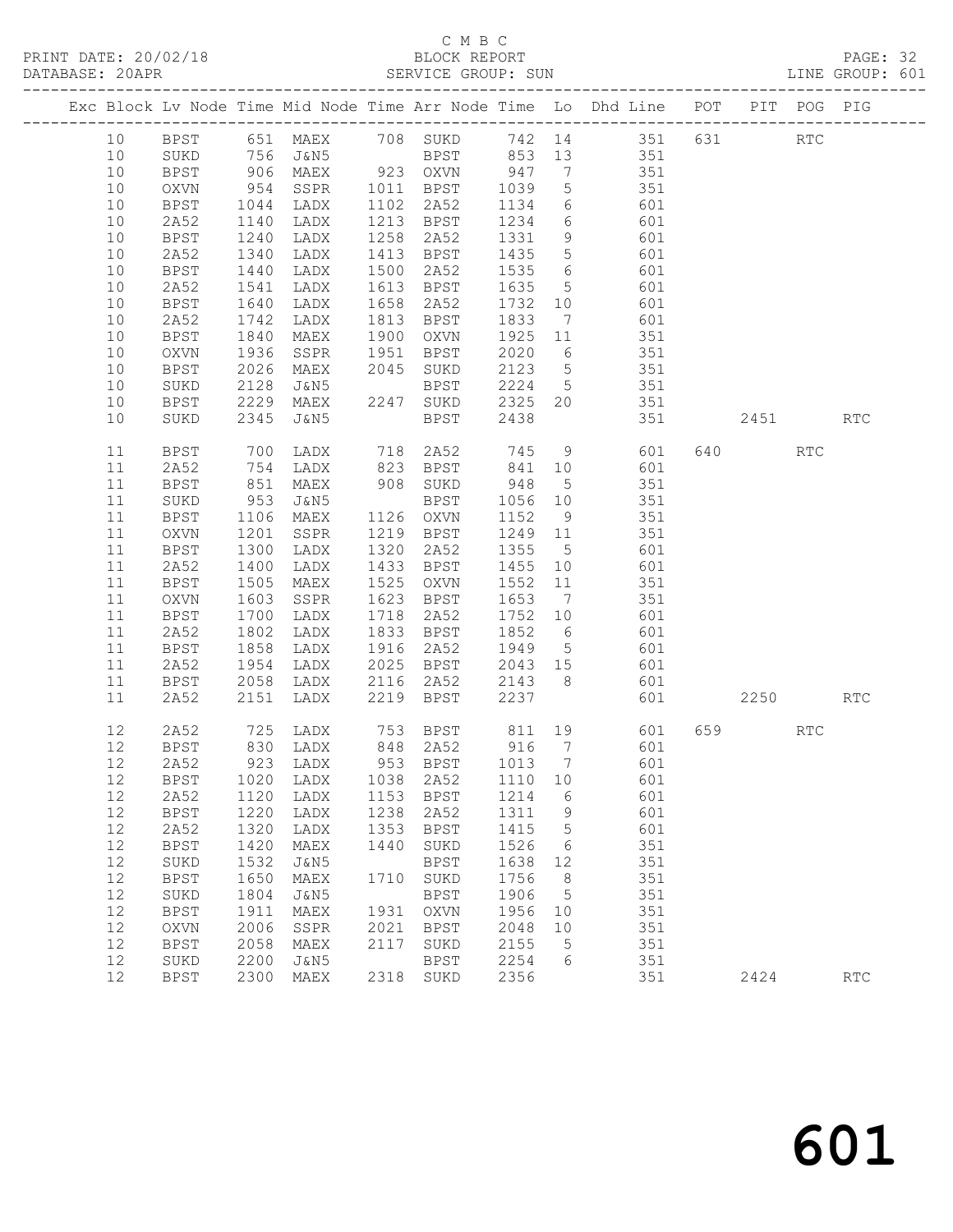# C M B C<br>BLOCK REPORT

| DATABASE: 20APR |    |             |      |                                                                                |      | SERVICE GROUP: SUN |               |                 |            |            |                  |          |            | LINE GROUP: 601 |  |
|-----------------|----|-------------|------|--------------------------------------------------------------------------------|------|--------------------|---------------|-----------------|------------|------------|------------------|----------|------------|-----------------|--|
|                 |    |             |      | Exc Block Lv Node Time Mid Node Time Arr Node Time Lo Dhd Line POT PIT POG PIG |      |                    |               |                 |            |            |                  |          |            |                 |  |
|                 | 13 |             |      | BPST 1051 MAEX 1108 SUKD 1152 7 351 1031                                       |      |                    |               |                 |            |            |                  |          | <b>RTC</b> |                 |  |
|                 | 13 | SUKD        |      | 1159 J&N5 BPST 1305 15 351                                                     |      |                    |               |                 |            |            |                  |          |            |                 |  |
|                 | 13 | BPST        | 1320 | LADX                                                                           |      | 1340 2A52          | 1415 5        |                 | 601        |            |                  |          |            |                 |  |
|                 | 13 | 2A52        | 1420 | LADX                                                                           |      | 1453 BPST          | 1515 5        |                 | 601        |            |                  |          |            |                 |  |
|                 | 13 | BPST        | 1520 | MAEX                                                                           |      | 1540 SUKD          | 1628          |                 | 5 351      |            |                  |          |            |                 |  |
|                 | 13 | SUKD        | 1633 | J&N5                                                                           |      | BPST               | 1738 14       |                 |            | 351        |                  |          |            |                 |  |
|                 | 13 | <b>BPST</b> | 1752 | MAEX                                                                           |      | 1812 SUKD          | 1855 10       |                 |            | 351        |                  |          |            |                 |  |
|                 | 13 | SUKD        | 1905 | J&N5                                                                           |      | BPST               | 2005          | $6\overline{6}$ |            | 351        |                  |          |            |                 |  |
|                 | 13 | BPST        | 2011 | MAEX                                                                           |      | 2030 OXVN 2055 11  |               |                 | 351        |            |                  |          |            |                 |  |
|                 | 13 | OXVN        | 2106 | SSPR                                                                           |      | 2121 BPST          | 2148          | 10              | 351        |            |                  |          |            |                 |  |
|                 | 13 | BPST        | 2158 | MAEX                                                                           |      | 2217 SUKD          | 2255          | $5^{\circ}$     | 351        |            |                  |          |            |                 |  |
|                 | 13 | SUKD        | 2300 | J&N5                                                                           |      | <b>BPST</b>        | 2354 6 351    |                 |            |            |                  |          |            |                 |  |
|                 | 13 | BPST        | 2400 | J&N3                                                                           |      | SUKD               | 2454 6 40 351 |                 |            |            |                  |          |            |                 |  |
|                 | 13 | BPST        | 2540 | LADX                                                                           |      | 2557 2A52          | 2622 5        |                 |            | 601        |                  |          |            |                 |  |
|                 | 13 | 2A52        | 2627 | LADX                                                                           |      | 2650 BPST          | 2708          |                 |            |            | 601 000          | 2721 RTC |            |                 |  |
|                 | 14 | BPST        | 1135 | MAEX                                                                           |      | 1155 OXVN          |               |                 |            |            | 1221 12 351 1115 |          | <b>RTC</b> |                 |  |
|                 | 14 | OXVN        | 1233 | SSPR                                                                           |      | 1251 BPST          | 1321 14       |                 |            | 351        |                  |          |            |                 |  |
|                 | 14 | <b>BPST</b> | 1335 | MAEX                                                                           |      | 1355 OXVN          | 1423          |                 | 10         | 351        |                  |          |            |                 |  |
|                 | 14 | OXVN        | 1433 | SSPR                                                                           |      | 1453 BPST          | 1523          | 12              |            |            |                  |          |            |                 |  |
|                 | 14 | BPST        | 1535 | MAEX                                                                           |      | 1555 OXVN          | 1622          | 12              | 351<br>351 |            |                  |          |            |                 |  |
|                 | 14 | OXVN        | 1634 | SSPR                                                                           |      | 1653 BPST          | 1723          | 13              | 351        |            |                  |          |            |                 |  |
|                 | 14 | BPST        | 1736 | MAEX                                                                           |      | 1756 OXVN          | 1823 10       |                 | 351        |            |                  |          |            |                 |  |
|                 | 14 | OXVN        | 1833 | SSPR                                                                           | 1851 | BPST               | 1921          | $5\overline{)}$ | 351        |            |                  |          |            |                 |  |
|                 | 14 | BPST        | 1926 | MAEX                                                                           |      | 1946 SUKD          | 2027 10 351   |                 |            |            |                  |          |            |                 |  |
|                 | 14 | SUKD        | 2037 | J&N5                                                                           |      | BPST               | 2133          | $5\overline{)}$ | 351        |            |                  |          |            |                 |  |
|                 | 14 | BPST        | 2138 | MAEX                                                                           |      | 2157 SUKD          | 2235          |                 |            |            |                  | 2303 7   |            | <b>RTC</b>      |  |
|                 | 15 | BPST        | 1205 | MAEX                                                                           |      | 1225 OXVN          | 1251 13       |                 |            |            | 351 1145         |          | <b>RTC</b> |                 |  |
|                 | 15 | OXVN        | 1304 | SSPR                                                                           | 1322 | BPST               | 1352 8        |                 |            | 351        |                  |          |            |                 |  |
|                 | 15 | <b>BPST</b> | 1400 | LADX                                                                           | 1420 | 2A52               | 1455          | $6\overline{6}$ |            | 601        |                  |          |            |                 |  |
|                 | 15 | 2A52        | 1501 | LADX                                                                           | 1533 | BPST               | 1555          | 10              |            |            |                  |          |            |                 |  |
|                 | 15 | BPST        | 1605 | MAEX                                                                           |      | 1625 OXVN          | 1652 12       |                 |            | 601<br>351 |                  |          |            |                 |  |
|                 | 15 | OXVN        | 1704 | SSPR                                                                           |      | 1723 BPST 1753 7   |               |                 |            | 351        |                  |          |            |                 |  |
|                 | 15 | <b>BPST</b> |      | 1800 LADX                                                                      |      | 1818 2A52          | 1851          |                 |            |            | 601              | 1911 RTC |            |                 |  |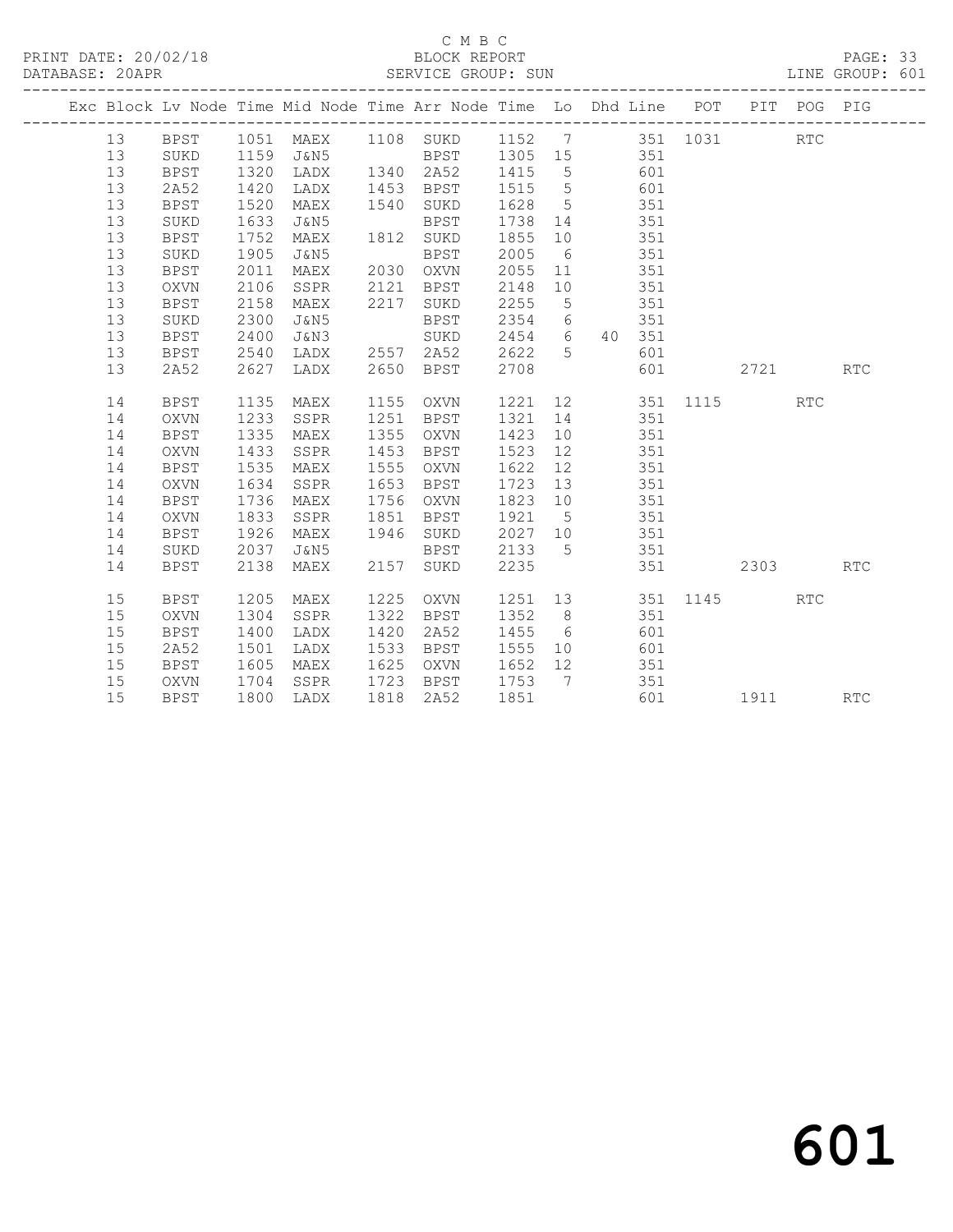|  | 40       |                     |              |                   |              |                             |                 |    | BPST 600 LADX 616 TSFE 632 28 620 540 RTC                                                      |         |            |            |  |
|--|----------|---------------------|--------------|-------------------|--------------|-----------------------------|-----------------|----|------------------------------------------------------------------------------------------------|---------|------------|------------|--|
|  | 40       | TSFE                |              |                   |              |                             |                 |    | 700 LADX 714 BPST 732 13 620                                                                   |         |            |            |  |
|  | 40       | BPST                |              |                   |              |                             |                 |    |                                                                                                |         |            |            |  |
|  | 40       | TSFE                |              |                   |              |                             |                 |    | 745 LADX 801 TSFE 820 35 620<br>855 LADX 909 BPST 927 18 620<br>945 LADX 1001 TSFE 1020 35 620 |         |            |            |  |
|  | 40       | BPST                | 1055         |                   |              |                             |                 |    |                                                                                                |         |            |            |  |
|  | 40       | TSFE                |              | LADX              |              |                             |                 |    | 1110 BPST 1129 16 620                                                                          |         |            |            |  |
|  | 40       | BPST                | 1145         | LADX              |              | 1203 TSFE<br>1311 BPST      | 1220 35         |    | 620                                                                                            |         |            |            |  |
|  | 40<br>40 | TSFE<br>BPST        | 1255<br>1345 | LADX              |              | 1403 TSFE                   | 1332 13<br>1420 | 35 | 620<br>$620$<br>$620$                                                                          |         |            |            |  |
|  | 40       | TSFE                | 1455         | LADX<br>LADX      |              | 1511 BPST                   | 1532            | 13 | 620                                                                                            |         |            |            |  |
|  | 40       | BPST                | 1545         | LADX              |              | 1603 TSFE                   | 1620 35         |    | 620                                                                                            |         |            |            |  |
|  | 40       | TSFE                | 1655         | LADX              |              |                             |                 |    |                                                                                                |         |            |            |  |
|  | 40       | BPST                | 1745         | LADX              |              |                             |                 |    | 1711 BPST 1732 13 620<br>1803 TSFE 1820 35 620                                                 |         |            |            |  |
|  | 40       | TSFE                | 1855         | LADX              |              |                             |                 |    | 1910 BPST 1931 14 620                                                                          |         |            |            |  |
|  | 40       | BPST                | 1945         | LADX              |              |                             |                 |    | 2003 TSFE 2021 34 620                                                                          |         |            |            |  |
|  | 40       | TSFE                | 2055         | LADX              |              | 2110 BPST                   | 2130            |    | 620                                                                                            | 2143    |            | <b>RTC</b> |  |
|  | 41       | BPST                | 655          | LADX              |              | 711 TSFE                    | 728             |    | 17<br>620                                                                                      | 635 000 | <b>RTC</b> |            |  |
|  | 41       | TSFE                |              | 745 LADX          |              | 759 BPST 817 43             |                 |    | 620                                                                                            |         |            |            |  |
|  | 41       | BPST                | $900$ $1005$ | LADX              |              |                             |                 |    | 30 620                                                                                         |         |            |            |  |
|  | 41       | TSFE                | 1005         | LADX              |              |                             |                 |    | 620                                                                                            |         |            |            |  |
|  | 41       | BPST                | 1100         | LADX              | 1118         | TSFE                        |                 |    | 1135 25 620                                                                                    |         |            |            |  |
|  | 41       | TSFE                | 1200         | LADX              |              |                             |                 |    | 1215 BPST 1234 26 620                                                                          |         |            |            |  |
|  | 41       | <b>BPST</b>         | 1300         | LADX              |              | 1318 TSFE                   |                 |    | 1335 30 620                                                                                    |         |            |            |  |
|  | 41       | TSFE                | 1405         | LADX              |              | 1421 BPST 1442 18           |                 |    | 620                                                                                            |         |            |            |  |
|  | 41       | BPST                | 1500         | LADX              |              | 1518 TSFE                   |                 |    | $1535$ 30 620                                                                                  |         |            |            |  |
|  | 41       | TSFE                | 1605         | LADX              |              | 1621 BPST                   | 1642 18         |    | 620                                                                                            |         |            |            |  |
|  | 41       | BPST                | 1700         | LADX              |              | 1718 TSFE                   | 1735 30         |    | 620                                                                                            |         |            |            |  |
|  | 41       | TSFE                | 1805         | LADX              |              | 1820 BPST                   | 1841 34         |    | 620                                                                                            |         |            |            |  |
|  | 41       | BPST                | 1915         | LADX              | 1933         | TSFE                        |                 |    | $1951$ $14$ $620$                                                                              |         |            |            |  |
|  | 41       | TSFE                | 2005         | LADX              |              |                             |                 |    | 2020 BPST 2041 14 620                                                                          |         |            |            |  |
|  | 41<br>41 | BPST<br>TSFE        | 2055         | LADX<br>2200 LADX |              | 2113 TSFE<br>2214 BPST 2232 |                 |    | 2131 29 620<br>$620$                                                                           | 2245    |            | <b>RTC</b> |  |
|  | 42       |                     |              |                   |              |                             |                 |    | BPST 800 LADX 816 TSFE 835 25 620 740                                                          |         | RTC        |            |  |
|  | 42       | TSFE                | 900          | LADX              | 914          | BPST                        | 932             | 28 | 620                                                                                            |         |            |            |  |
|  | 42       | BPST                | 1000         | LADX              | 1018         | TSFE                        | 1035            | 30 | 620                                                                                            |         |            |            |  |
|  | 42       | TSFE                | 1105         | LADX              | 1120         | BPST                        | 1139            | 21 | 620                                                                                            |         |            |            |  |
|  | 42       | BPST                | 1200         | LADX              | 1218         | TSFE                        | 1235            | 30 | 620                                                                                            |         |            |            |  |
|  | 42       | TSFE                | 1305         | LADX              | 1321         | BPST                        | 1342            | 18 | 620                                                                                            |         |            |            |  |
|  | 42       | <b>BPST</b>         | 1400         | LADX              | 1418         | TSFE                        | 1435            | 30 | 620                                                                                            |         |            |            |  |
|  | 42       | TSFE                | 1505         | LADX              | 1521         | <b>BPST</b>                 | 1542            | 18 | 620                                                                                            |         |            |            |  |
|  | 42       | BPST                | 1600         | LADX              | 1618         | TSFE                        | 1635            | 30 | 620                                                                                            |         |            |            |  |
|  | 42       | TSFE                | 1705         | LADX              | 1721         | BPST                        | 1742            | 18 | 620                                                                                            |         |            |            |  |
|  | 42       | <b>BPST</b>         | 1800         | LADX              | 1818         | TSFE                        | 1835            | 30 | 620                                                                                            |         |            |            |  |
|  | 42       | TSFE                | 1905         | LADX              | 1920         | BPST                        | 1941            | 14 | 620                                                                                            |         |            |            |  |
|  | 42       | BPST                | 1955         | LADX              | 2013         | TSFE                        | 2031            | 29 | 620                                                                                            |         |            |            |  |
|  | 42       | TSFE                | 2100         | LADX              | 2115         | <b>BPST</b>                 | 2135            | 20 | 620                                                                                            |         |            |            |  |
|  | 42<br>42 | <b>BPST</b><br>TSFE | 2155<br>2300 | LADX<br>LADX      | 2209<br>2314 | TSFE<br>BPST                | 2227<br>2332    | 33 | 620<br>620                                                                                     | 2345    |            | <b>RTC</b> |  |
|  |          |                     |              |                   |              |                             |                 |    |                                                                                                |         |            |            |  |